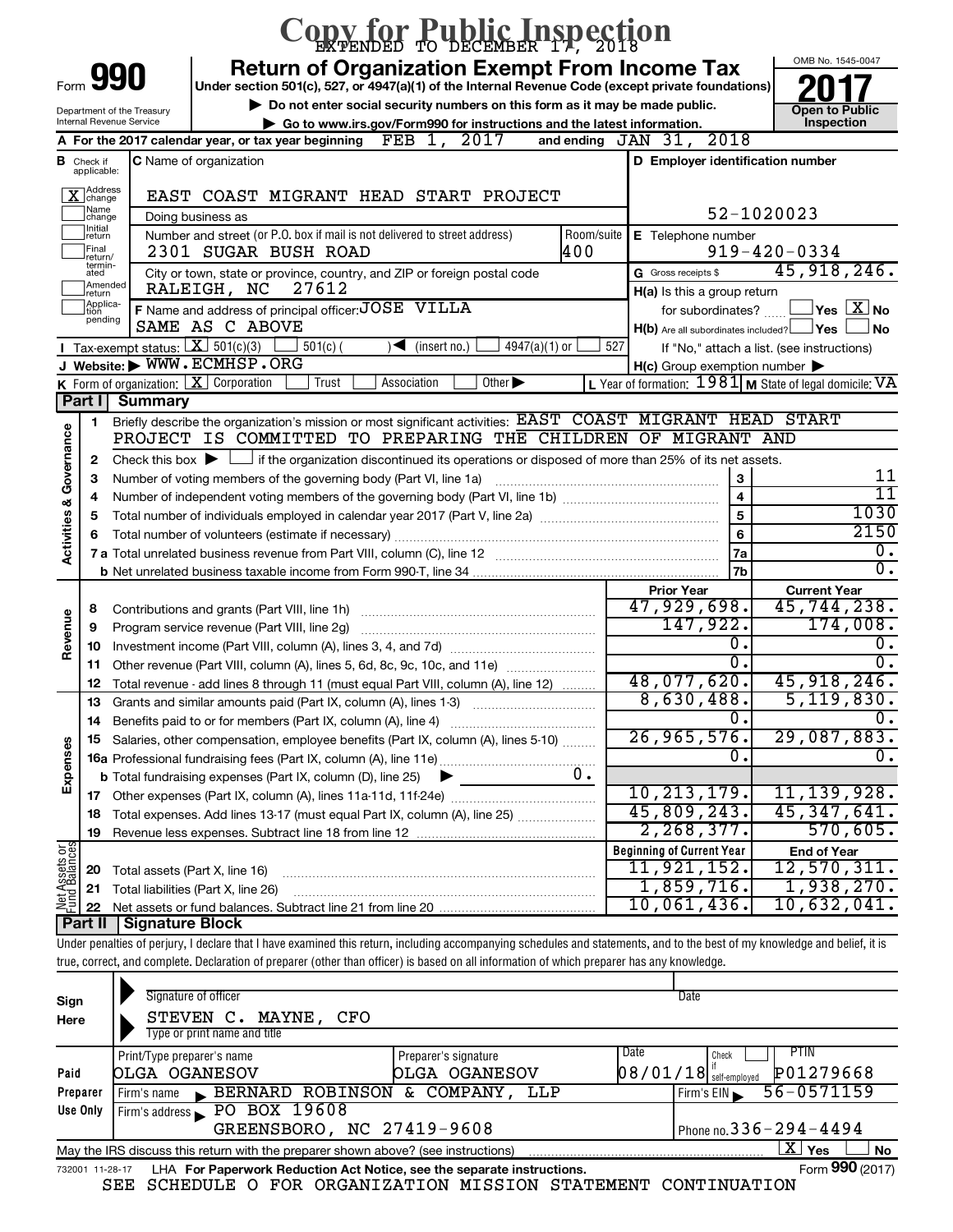|              | 52-1020023<br>EAST COAST MIGRANT HEAD START PROJECT<br>Page 2<br>Form 990 (2017)                                                                              |  |
|--------------|---------------------------------------------------------------------------------------------------------------------------------------------------------------|--|
|              | Part III   Statement of Program Service Accomplishments                                                                                                       |  |
|              | $\boxed{\text{X}}$                                                                                                                                            |  |
| 1.           | Briefly describe the organization's mission:                                                                                                                  |  |
|              | EAST COAST MIGRANT HEAD START PROJECT IS COMMITTED TO PREPARING THE                                                                                           |  |
|              | CHILDREN OF MIGRANT AND SEASONAL FARM WORKERS FOR SUCCESS. WE DO THIS                                                                                         |  |
|              | BY PROVIDING HOLISTIC, HIGH-QUALITY EARLY CHILDHOOD EDUCATION SERVICES                                                                                        |  |
|              | FOR CHILDREN AND FAMILIES IN A NURTURING, CULTURALLY-SENSITIVE                                                                                                |  |
| $\mathbf{2}$ | Did the organization undertake any significant program services during the year which were not listed on the<br>$\sqrt{}$ Yes $\sqrt{}$ $\overline{\rm X}$ No |  |
|              | prior Form 990 or 990-EZ?                                                                                                                                     |  |
|              | If "Yes," describe these new services on Schedule O.<br>$\mathsf{Yes}\ \overline{\mathbf{X}}\mathsf{No}$                                                      |  |
| 3            | Did the organization cease conducting, or make significant changes in how it conducts, any program services?                                                  |  |
|              | If "Yes," describe these changes on Schedule O.                                                                                                               |  |
| 4            | Describe the organization's program service accomplishments for each of its three largest program services, as measured by expenses.                          |  |
|              | Section 501(c)(3) and 501(c)(4) organizations are required to report the amount of grants and allocations to others, the total expenses, and                  |  |
|              | revenue, if any, for each program service reported.<br>5,081,414.<br>174,008.<br>39,005,284. including grants of \$<br>(Revenue \$                            |  |
| 4a           | ) (Expenses \$<br>(Code:<br>ECMHSP PROVIDED HIGH-QUALITY AND COMPREHENSIVE HEAD START SERVICES TO                                                             |  |
|              | 2,389 CHILDREN OF MIGRANT AND SEASONAL FARMWORKERS FROM LAKE                                                                                                  |  |
|              | OKEECHOBEE, FLORIDA, TO LAKE ERIE, PENNSYLVANIA.<br>ECMHSP DELIVERS THESE                                                                                     |  |
|              | SERVICES IN ACCORDANCE WITH TWO MODELS: (1) ECMHSP DIRECTLY SERVES                                                                                            |  |
|              | FARMWORKER CHILDREN IN THE AREAS OF FLORIDA, ALABAMA (INCLUDING PARTS                                                                                         |  |
|              | OF MISSISSIPPI), SOUTH CAROLINA, NORTH CAROLINA, AND VIRGINIA                                                                                                 |  |
|              | (INCLUDING PARTS OF MARYLAND); AND (2) ECMHSP FUNDS OTHER NON-PROFIT                                                                                          |  |
|              | CORPORATIONS (CALLED "DELEGATE AGENCIES") THAT PROVIDE SERVICES IN                                                                                            |  |
|              | AREAS OF NORTH CAROLINA, PENNSYLVANIA, AND NEW JERSEY.                                                                                                        |  |
|              |                                                                                                                                                               |  |
|              |                                                                                                                                                               |  |
|              |                                                                                                                                                               |  |
| 4b           | 556,935. including grants of \$<br>38, $416.$ ) (Revenue \$<br>(Expenses \$<br>(Code:                                                                         |  |
|              | ECMHSP ALSO IS FUNDED TO PROVIDE TRAINING AND TECHNICAL ASSISTANCE TO                                                                                         |  |
|              | STAFF OF ECMHSP AND ITS DELEGATE AGENCIES.<br>TRAINING AND TECHNICAL                                                                                          |  |
|              | ASSISTANCE IS ACCOMPLISHED THROUGH A VARIETY OF ACTIVITIES, INCLUDING                                                                                         |  |
|              | ON-SITE TRAINING AND TECHNICAL ASSISTANCE, CLUSTER TRAINING, AND ANNUAL                                                                                       |  |
|              | CONFERENCE ACTIVITIES.<br>IN ADDITION, ECMHSP IS FUNDED TO PROVIDE                                                                                            |  |
|              | PROFESSIONAL DEVELOPMENT ACTIVITIES RELATING TO THE CREDENTIALING OF                                                                                          |  |
|              | HEAD START TEACHERS AND OTHER HEAD START STAFF.                                                                                                               |  |
|              |                                                                                                                                                               |  |
|              |                                                                                                                                                               |  |
|              |                                                                                                                                                               |  |
|              |                                                                                                                                                               |  |
| 4c           |                                                                                                                                                               |  |
|              | ) (Revenue \$<br>(Code: ) (Expenses \$<br><u> 1990 - Johann Barbara, martin d</u><br>including grants of $$$                                                  |  |
|              |                                                                                                                                                               |  |
|              |                                                                                                                                                               |  |
|              |                                                                                                                                                               |  |
|              |                                                                                                                                                               |  |
|              |                                                                                                                                                               |  |
|              |                                                                                                                                                               |  |
|              |                                                                                                                                                               |  |
|              |                                                                                                                                                               |  |
|              |                                                                                                                                                               |  |
|              |                                                                                                                                                               |  |
|              |                                                                                                                                                               |  |
| 4d           | Other program services (Describe in Schedule O.)                                                                                                              |  |
|              | (Expenses \$<br>including grants of \$<br>(Revenue \$                                                                                                         |  |
| 4e           | 39,562,219.<br>Total program service expenses                                                                                                                 |  |
|              | Eorm $990(2017)$                                                                                                                                              |  |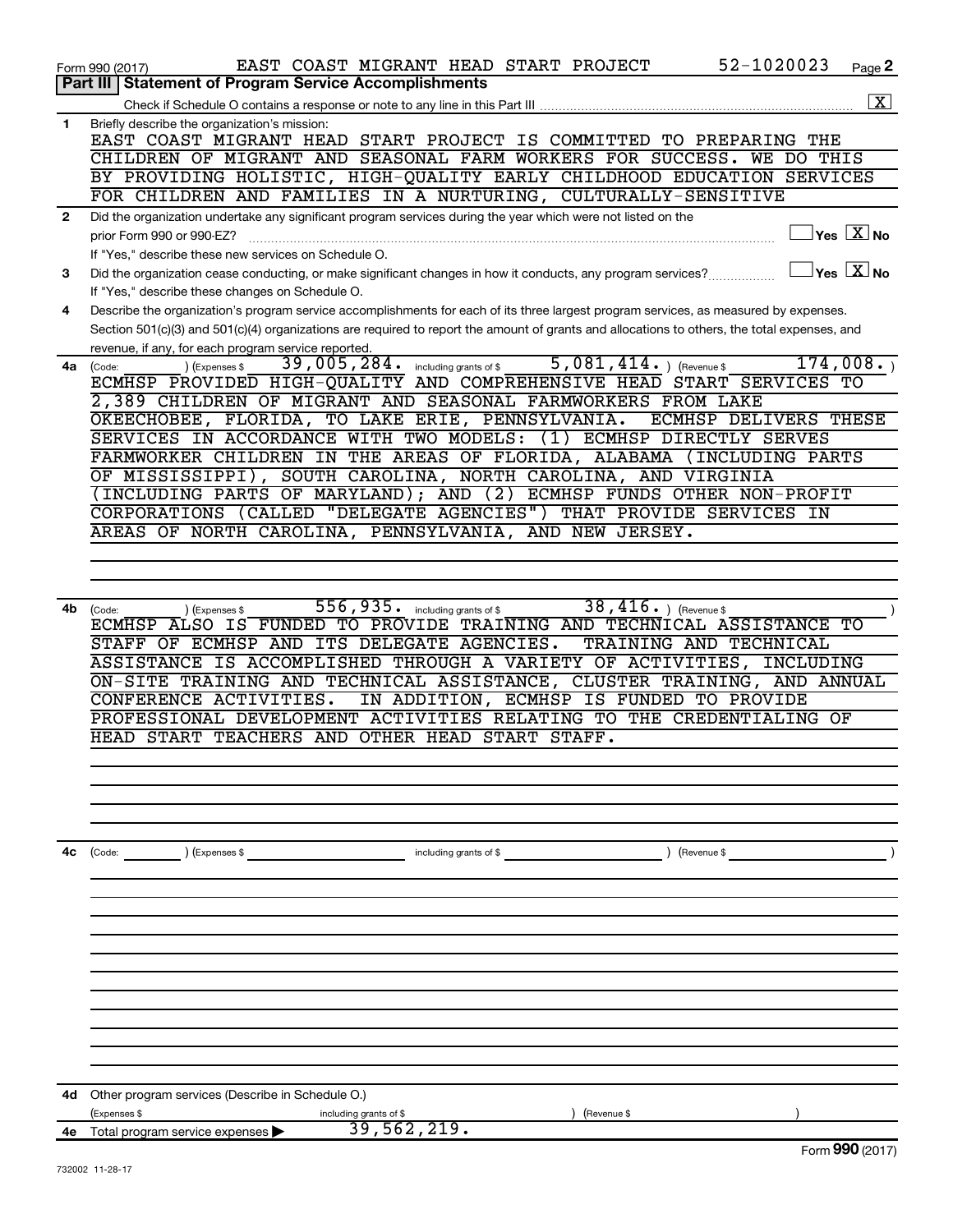732003 11-28-17

| Form 990 (2017) |  | EAST COAST MIGRANT HEAD START PROJECT |  |  | 52-1020023 | Page |
|-----------------|--|---------------------------------------|--|--|------------|------|
|-----------------|--|---------------------------------------|--|--|------------|------|

|    | Part IV   Checklist of Required Schedules                                                                                            |                |                         |                         |
|----|--------------------------------------------------------------------------------------------------------------------------------------|----------------|-------------------------|-------------------------|
|    |                                                                                                                                      |                | Yes                     | No.                     |
| 1  | Is the organization described in section 501(c)(3) or $4947(a)(1)$ (other than a private foundation)?                                |                |                         |                         |
|    |                                                                                                                                      | 1.             | х                       |                         |
| 2  |                                                                                                                                      | $\overline{2}$ | $\overline{\textbf{x}}$ |                         |
| 3  | Did the organization engage in direct or indirect political campaign activities on behalf of or in opposition to candidates for      |                |                         |                         |
|    |                                                                                                                                      | 3              |                         | x                       |
| 4  | Section 501(c)(3) organizations. Did the organization engage in lobbying activities, or have a section 501(h) election in effect     |                |                         |                         |
|    |                                                                                                                                      | 4              |                         | x                       |
| 5  | Is the organization a section 501(c)(4), 501(c)(5), or 501(c)(6) organization that receives membership dues, assessments, or         |                |                         |                         |
|    |                                                                                                                                      | 5              |                         | x                       |
| 6  | Did the organization maintain any donor advised funds or any similar funds or accounts for which donors have the right to            |                |                         |                         |
|    | provide advice on the distribution or investment of amounts in such funds or accounts? If "Yes," complete Schedule D, Part I         | 6              |                         | x                       |
|    |                                                                                                                                      |                |                         |                         |
| 7  | Did the organization receive or hold a conservation easement, including easements to preserve open space,                            | $\overline{7}$ |                         | X                       |
|    | the environment, historic land areas, or historic structures? If "Yes," complete Schedule D, Part II                                 |                |                         |                         |
| 8  | Did the organization maintain collections of works of art, historical treasures, or other similar assets? If "Yes," complete         |                |                         | x                       |
|    |                                                                                                                                      | 8              |                         |                         |
| 9  | Did the organization report an amount in Part X, line 21, for escrow or custodial account liability, serve as a custodian for        |                |                         |                         |
|    | amounts not listed in Part X; or provide credit counseling, debt management, credit repair, or debt negotiation services?            |                |                         |                         |
|    | If "Yes," complete Schedule D, Part IV                                                                                               | 9              |                         | x                       |
| 10 | Did the organization, directly or through a related organization, hold assets in temporarily restricted endowments, permanent        |                |                         |                         |
|    |                                                                                                                                      | 10             |                         | x                       |
| 11 | If the organization's answer to any of the following questions is "Yes," then complete Schedule D, Parts VI, VII, VIII, IX, or X     |                |                         |                         |
|    | as applicable.                                                                                                                       |                |                         |                         |
|    | a Did the organization report an amount for land, buildings, and equipment in Part X, line 10? If "Yes," complete Schedule D,        |                |                         |                         |
|    | Part VI                                                                                                                              | 11a            | x                       |                         |
|    | <b>b</b> Did the organization report an amount for investments - other securities in Part X, line 12 that is 5% or more of its total |                |                         |                         |
|    |                                                                                                                                      | 11b            |                         | x                       |
|    | c Did the organization report an amount for investments - program related in Part X, line 13 that is 5% or more of its total         |                |                         |                         |
|    |                                                                                                                                      | 11c            |                         | x                       |
|    | d Did the organization report an amount for other assets in Part X, line 15 that is 5% or more of its total assets reported in       |                |                         |                         |
|    |                                                                                                                                      | 11d            |                         | x                       |
|    | e Did the organization report an amount for other liabilities in Part X, line 25? If "Yes," complete Schedule D, Part X              | 11e            |                         | $\overline{\text{X}}$   |
| f. | Did the organization's separate or consolidated financial statements for the tax year include a footnote that addresses              |                |                         |                         |
|    | the organization's liability for uncertain tax positions under FIN 48 (ASC 740)? If "Yes," complete Schedule D, Part X               | 11f            | х                       |                         |
|    | 12a Did the organization obtain separate, independent audited financial statements for the tax year? If "Yes," complete              |                |                         |                         |
|    | Schedule D, Parts XI and XII                                                                                                         | 12a            | х                       |                         |
|    | b Was the organization included in consolidated, independent audited financial statements for the tax year?                          |                |                         |                         |
|    | If "Yes," and if the organization answered "No" to line 12a, then completing Schedule D, Parts XI and XII is optional                | 12b            |                         | х                       |
| 13 | Is the organization a school described in section 170(b)(1)(A)(ii)? If "Yes," complete Schedule E [[[[[[[[[[[[                       | 13             |                         | $\overline{\texttt{x}}$ |
|    |                                                                                                                                      | 14a            |                         | х                       |
|    | <b>b</b> Did the organization have aggregate revenues or expenses of more than \$10,000 from grantmaking, fundraising, business,     |                |                         |                         |
|    | investment, and program service activities outside the United States, or aggregate foreign investments valued at \$100,000           |                |                         |                         |
|    |                                                                                                                                      | 14b            |                         | x                       |
| 15 | Did the organization report on Part IX, column (A), line 3, more than \$5,000 of grants or other assistance to or for any            |                |                         |                         |
|    |                                                                                                                                      | 15             |                         | x                       |
| 16 | Did the organization report on Part IX, column (A), line 3, more than \$5,000 of aggregate grants or other assistance to             |                |                         |                         |
|    |                                                                                                                                      | 16             |                         | x                       |
| 17 | Did the organization report a total of more than \$15,000 of expenses for professional fundraising services on Part IX,              |                |                         |                         |
|    |                                                                                                                                      | 17             |                         | x                       |
|    |                                                                                                                                      |                |                         |                         |
| 18 | Did the organization report more than \$15,000 total of fundraising event gross income and contributions on Part VIII, lines         |                |                         | x                       |
|    |                                                                                                                                      | 18             |                         |                         |
| 19 | Did the organization report more than \$15,000 of gross income from gaming activities on Part VIII, line 9a? If "Yes,"               |                |                         | X                       |
|    |                                                                                                                                      | 19             |                         |                         |

|  | Form 990 (2017) |
|--|-----------------|
|  |                 |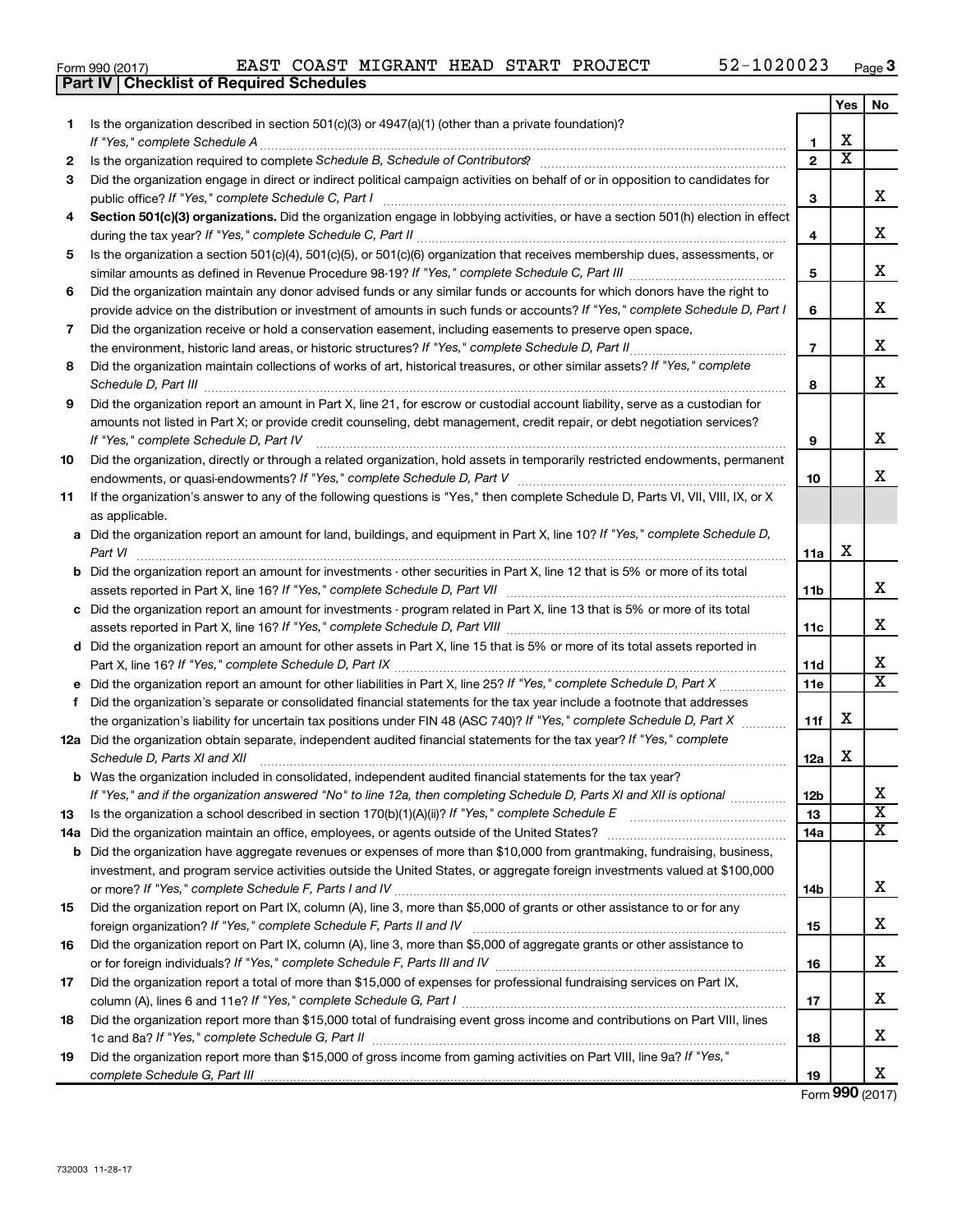| Form 990 (2017) |  |  |  |  |  | EAST COAST MIGRANT HEAD START PROJECT | 52-1020023 | Page |
|-----------------|--|--|--|--|--|---------------------------------------|------------|------|
|-----------------|--|--|--|--|--|---------------------------------------|------------|------|

|    | <b>Part IV   Checklist of Required Schedules (continued)</b>                                                                                                                                                                                                 |                 |                         |                         |
|----|--------------------------------------------------------------------------------------------------------------------------------------------------------------------------------------------------------------------------------------------------------------|-----------------|-------------------------|-------------------------|
|    |                                                                                                                                                                                                                                                              |                 | Yes                     | No                      |
|    | 20a Did the organization operate one or more hospital facilities? If "Yes," complete Schedule H                                                                                                                                                              | <b>20a</b>      |                         | $\overline{\mathbf{X}}$ |
| b  | If "Yes" to line 20a, did the organization attach a copy of its audited financial statements to this return?                                                                                                                                                 | 20 <sub>b</sub> |                         |                         |
| 21 | Did the organization report more than \$5,000 of grants or other assistance to any domestic organization or                                                                                                                                                  |                 |                         |                         |
|    |                                                                                                                                                                                                                                                              | 21              | X                       |                         |
| 22 | Did the organization report more than \$5,000 of grants or other assistance to or for domestic individuals on                                                                                                                                                |                 |                         |                         |
|    |                                                                                                                                                                                                                                                              | 22              |                         | x                       |
| 23 | Did the organization answer "Yes" to Part VII, Section A, line 3, 4, or 5 about compensation of the organization's current                                                                                                                                   |                 |                         |                         |
|    | and former officers, directors, trustees, key employees, and highest compensated employees? If "Yes," complete                                                                                                                                               |                 |                         |                         |
|    |                                                                                                                                                                                                                                                              | 23              | X                       |                         |
|    | 24a Did the organization have a tax-exempt bond issue with an outstanding principal amount of more than \$100,000 as of the                                                                                                                                  |                 |                         |                         |
|    | last day of the year, that was issued after December 31, 2002? If "Yes," answer lines 24b through 24d and complete                                                                                                                                           |                 |                         |                         |
|    | Schedule K. If "No", go to line 25a                                                                                                                                                                                                                          | 24a             |                         | x                       |
| b  |                                                                                                                                                                                                                                                              | 24 <sub>b</sub> |                         |                         |
|    | Did the organization maintain an escrow account other than a refunding escrow at any time during the year to defease                                                                                                                                         |                 |                         |                         |
|    |                                                                                                                                                                                                                                                              | 24c             |                         |                         |
|    | d Did the organization act as an "on behalf of" issuer for bonds outstanding at any time during the year?                                                                                                                                                    | 24d             |                         |                         |
|    | 25a Section 501(c)(3), 501(c)(4), and 501(c)(29) organizations. Did the organization engage in an excess benefit                                                                                                                                             |                 |                         | x                       |
|    |                                                                                                                                                                                                                                                              | 25a             |                         |                         |
|    | <b>b</b> Is the organization aware that it engaged in an excess benefit transaction with a disqualified person in a prior year, and<br>that the transaction has not been reported on any of the organization's prior Forms 990 or 990-EZ? If "Yes," complete |                 |                         |                         |
|    | Schedule L, Part I                                                                                                                                                                                                                                           | 25b             |                         | x                       |
| 26 | Did the organization report any amount on Part X, line 5, 6, or 22 for receivables from or payables to any current or                                                                                                                                        |                 |                         |                         |
|    | former officers, directors, trustees, key employees, highest compensated employees, or disqualified persons? If "Yes,"                                                                                                                                       |                 |                         |                         |
|    | complete Schedule L, Part II                                                                                                                                                                                                                                 | 26              |                         | X                       |
| 27 | Did the organization provide a grant or other assistance to an officer, director, trustee, key employee, substantial                                                                                                                                         |                 |                         |                         |
|    | contributor or employee thereof, a grant selection committee member, or to a 35% controlled entity or family member                                                                                                                                          |                 |                         |                         |
|    |                                                                                                                                                                                                                                                              | 27              |                         | X                       |
| 28 | Was the organization a party to a business transaction with one of the following parties (see Schedule L, Part IV                                                                                                                                            |                 |                         |                         |
|    | instructions for applicable filing thresholds, conditions, and exceptions):                                                                                                                                                                                  |                 |                         |                         |
| а  | A current or former officer, director, trustee, or key employee? If "Yes," complete Schedule L, Part IV                                                                                                                                                      | 28a             |                         | х                       |
| b  | A family member of a current or former officer, director, trustee, or key employee? If "Yes," complete Schedule L, Part IV                                                                                                                                   | 28 <sub>b</sub> |                         | $\overline{\textbf{x}}$ |
| с  | An entity of which a current or former officer, director, trustee, or key employee (or a family member thereof) was an officer,                                                                                                                              |                 |                         |                         |
|    | director, trustee, or direct or indirect owner? If "Yes," complete Schedule L, Part IV                                                                                                                                                                       | 28c             |                         | X                       |
| 29 |                                                                                                                                                                                                                                                              | 29              | $\overline{\textbf{x}}$ |                         |
| 30 | Did the organization receive contributions of art, historical treasures, or other similar assets, or qualified conservation                                                                                                                                  |                 |                         |                         |
|    |                                                                                                                                                                                                                                                              | 30              |                         | ▵                       |
| 31 | Did the organization liquidate, terminate, or dissolve and cease operations?                                                                                                                                                                                 |                 |                         |                         |
|    |                                                                                                                                                                                                                                                              | 31              |                         | x                       |
| 32 | Did the organization sell, exchange, dispose of, or transfer more than 25% of its net assets? If "Yes," complete                                                                                                                                             |                 |                         |                         |
|    | Schedule N, Part II                                                                                                                                                                                                                                          | 32              |                         | X                       |
| 33 | Did the organization own 100% of an entity disregarded as separate from the organization under Regulations                                                                                                                                                   |                 |                         | X                       |
|    |                                                                                                                                                                                                                                                              | 33              |                         |                         |
| 34 | Was the organization related to any tax-exempt or taxable entity? If "Yes," complete Schedule R, Part II, III, or IV, and                                                                                                                                    |                 |                         | х                       |
|    | Part V, line 1                                                                                                                                                                                                                                               | 34<br>35a       |                         | $\overline{\mathbf{x}}$ |
|    | b If "Yes" to line 35a, did the organization receive any payment from or engage in any transaction with a controlled entity                                                                                                                                  |                 |                         |                         |
|    |                                                                                                                                                                                                                                                              | 35b             |                         |                         |
| 36 | Section 501(c)(3) organizations. Did the organization make any transfers to an exempt non-charitable related organization?                                                                                                                                   |                 |                         |                         |
|    |                                                                                                                                                                                                                                                              | 36              |                         | x                       |
| 37 | Did the organization conduct more than 5% of its activities through an entity that is not a related organization                                                                                                                                             |                 |                         |                         |
|    |                                                                                                                                                                                                                                                              | 37              |                         | x                       |
| 38 | Did the organization complete Schedule O and provide explanations in Schedule O for Part VI, lines 11b and 19?                                                                                                                                               |                 |                         |                         |
|    |                                                                                                                                                                                                                                                              | 38              | X                       |                         |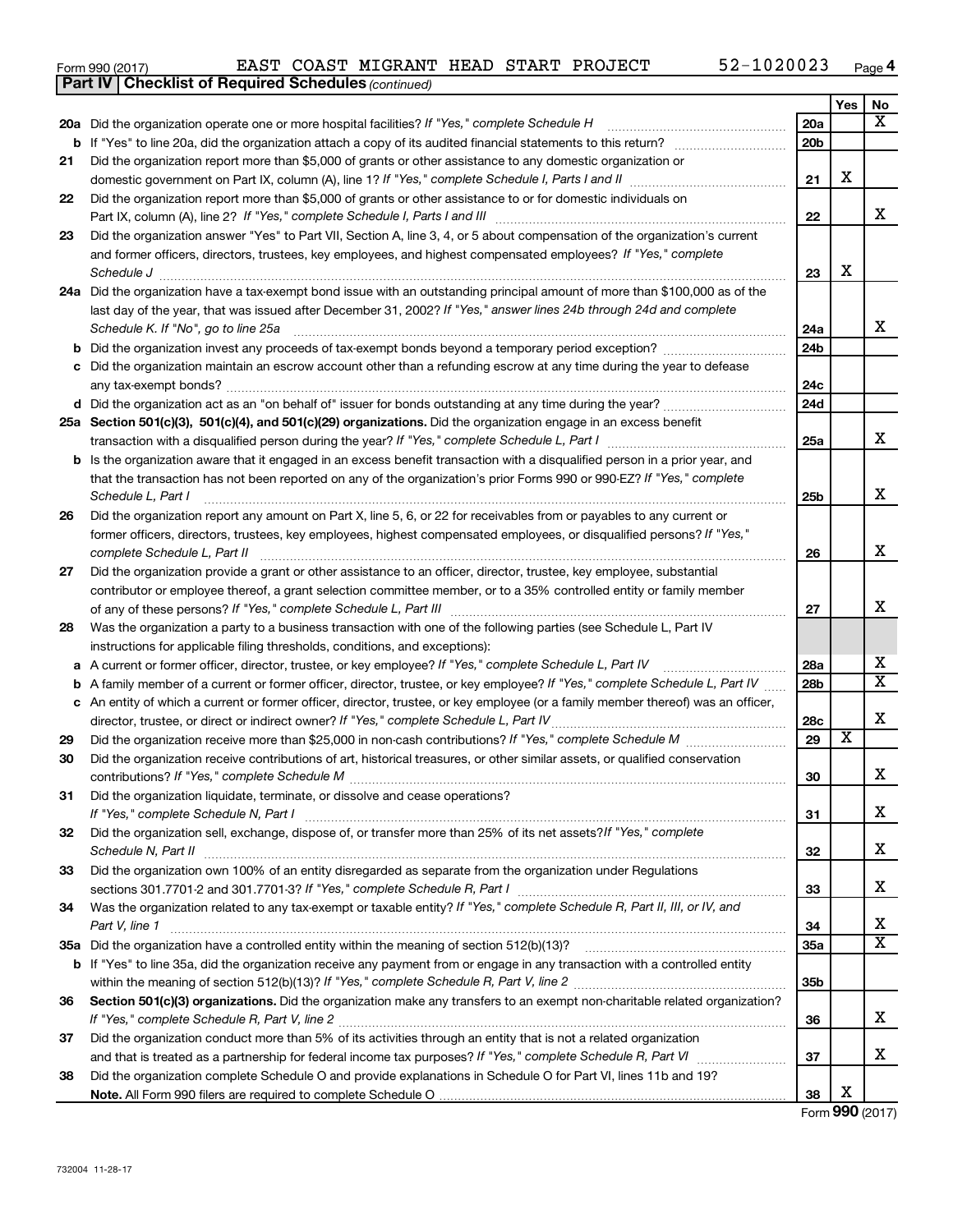|    | Part V<br><b>Statements Regarding Other IRS Filings and Tax Compliance</b><br>Check if Schedule O contains a response or note to any line in this Part V                                |                 |          |                |     |                              |
|----|-----------------------------------------------------------------------------------------------------------------------------------------------------------------------------------------|-----------------|----------|----------------|-----|------------------------------|
|    |                                                                                                                                                                                         |                 |          |                | Yes | No.                          |
|    |                                                                                                                                                                                         | 1a              | 98       |                |     |                              |
|    | Enter the number of Forms W-2G included in line 1a. Enter -0- if not applicable                                                                                                         | 1 <sub>b</sub>  | $\Omega$ |                |     |                              |
|    | Did the organization comply with backup withholding rules for reportable payments to vendors and reportable gaming                                                                      |                 |          |                |     |                              |
|    |                                                                                                                                                                                         |                 |          | 1c             | х   |                              |
|    | 2a Enter the number of employees reported on Form W-3, Transmittal of Wage and Tax Statements,                                                                                          |                 |          |                |     |                              |
|    | filed for the calendar year ending with or within the year covered by this return                                                                                                       | 2a              | 1030     |                |     |                              |
|    | b If at least one is reported on line 2a, did the organization file all required federal employment tax returns?                                                                        |                 |          | 2 <sub>b</sub> | X   |                              |
|    |                                                                                                                                                                                         |                 |          |                |     |                              |
|    | 3a Did the organization have unrelated business gross income of \$1,000 or more during the year?                                                                                        |                 |          | За             |     | х                            |
|    |                                                                                                                                                                                         |                 |          | 3b             |     |                              |
|    | 4a At any time during the calendar year, did the organization have an interest in, or a signature or other authority over, a                                                            |                 |          |                |     |                              |
|    | financial account in a foreign country (such as a bank account, securities account, or other financial account)?                                                                        |                 |          | 4a             |     | x                            |
|    | <b>b</b> If "Yes," enter the name of the foreign country: $\blacktriangleright$                                                                                                         |                 |          |                |     |                              |
|    | See instructions for filing requirements for FinCEN Form 114, Report of Foreign Bank and Financial Accounts (FBAR).                                                                     |                 |          |                |     |                              |
|    |                                                                                                                                                                                         |                 |          | 5a             |     | х                            |
| b  |                                                                                                                                                                                         |                 |          | 5 <sub>b</sub> |     | $\overline{\textbf{X}}$      |
|    |                                                                                                                                                                                         |                 |          | <b>5c</b>      |     |                              |
|    | 6a Does the organization have annual gross receipts that are normally greater than \$100,000, and did the organization solicit                                                          |                 |          |                |     |                              |
|    |                                                                                                                                                                                         |                 |          | 6a             |     | x                            |
|    | <b>b</b> If "Yes," did the organization include with every solicitation an express statement that such contributions or gifts                                                           |                 |          |                |     |                              |
|    | were not tax deductible?                                                                                                                                                                |                 |          | 6b             |     |                              |
| 7  | Organizations that may receive deductible contributions under section 170(c).                                                                                                           |                 |          |                |     |                              |
|    | Did the organization receive a payment in excess of \$75 made partly as a contribution and partly for goods and services provided to the payor?                                         |                 |          | 7a             |     | х                            |
|    |                                                                                                                                                                                         |                 |          | 7b             |     |                              |
|    | c Did the organization sell, exchange, or otherwise dispose of tangible personal property for which it was required                                                                     |                 |          |                |     |                              |
|    |                                                                                                                                                                                         |                 |          | 7c             |     | х                            |
|    |                                                                                                                                                                                         | 7d              |          |                |     |                              |
| е  | Did the organization receive any funds, directly or indirectly, to pay premiums on a personal benefit contract?                                                                         |                 |          | 7е             |     | x<br>$\overline{\texttt{x}}$ |
| f. | Did the organization, during the year, pay premiums, directly or indirectly, on a personal benefit contract?                                                                            |                 |          | 7f             |     |                              |
|    | If the organization received a contribution of qualified intellectual property, did the organization file Form 8899 as required?                                                        |                 |          | 7g             | N/R |                              |
|    | h If the organization received a contribution of cars, boats, airplanes, or other vehicles, did the organization file a Form 1098-C?                                                    |                 |          | 7h             | N/R |                              |
| 8  | Sponsoring organizations maintaining donor advised funds. Did a donor advised fund maintained by the                                                                                    |                 | N/A      |                |     |                              |
|    |                                                                                                                                                                                         |                 |          | 8              |     |                              |
| 9  | Sponsoring organizations maintaining donor advised funds.                                                                                                                               |                 |          |                |     |                              |
|    |                                                                                                                                                                                         |                 | N/A      | 9а             |     |                              |
|    | <b>b</b> Did the sponsoring organization make a distribution to a donor, donor advisor, or related person?                                                                              |                 | N/A      | 9b             |     |                              |
| 10 | Section 501(c)(7) organizations. Enter:                                                                                                                                                 |                 |          |                |     |                              |
| а  | N/A<br>Initiation fees and capital contributions included on Part VIII, line 12 [111] [12] [12] [12] [13] [13] Initiation fees and capital contributions included on Part VIII, line 12 | 10a             |          |                |     |                              |
| b  | Gross receipts, included on Form 990, Part VIII, line 12, for public use of club facilities                                                                                             | 10 <sub>b</sub> |          |                |     |                              |
| 11 | Section 501(c)(12) organizations. Enter:<br>N/A                                                                                                                                         |                 |          |                |     |                              |
| а  |                                                                                                                                                                                         | 11a             |          |                |     |                              |
|    | <b>b</b> Gross income from other sources (Do not net amounts due or paid to other sources against                                                                                       |                 |          |                |     |                              |
|    | 12a Section 4947(a)(1) non-exempt charitable trusts. Is the organization filing Form 990 in lieu of Form 1041?                                                                          | 11b             |          |                |     |                              |
|    | <b>b</b> If "Yes," enter the amount of tax-exempt interest received or accrued during the year $\ldots$ $M/A$ .                                                                         | 12b             |          | 12a            |     |                              |
|    |                                                                                                                                                                                         |                 |          |                |     |                              |
| 13 | Section 501(c)(29) qualified nonprofit health insurance issuers.                                                                                                                        |                 | N/A      | 1За            |     |                              |
|    |                                                                                                                                                                                         |                 |          |                |     |                              |
|    | Note. See the instructions for additional information the organization must report on Schedule O.                                                                                       |                 |          |                |     |                              |
|    | <b>b</b> Enter the amount of reserves the organization is required to maintain by the states in which the                                                                               | 13 <sub>b</sub> |          |                |     |                              |
|    |                                                                                                                                                                                         | 13c             |          |                |     |                              |
|    | 14a Did the organization receive any payments for indoor tanning services during the tax year?                                                                                          |                 |          | 14a            |     | x                            |
|    |                                                                                                                                                                                         |                 |          | 14b            |     |                              |

Form 990 (2017) Page EAST COAST MIGRANT HEAD START PROJECT 52-1020023

|  |  | Form 990 (2017) |
|--|--|-----------------|
|--|--|-----------------|

**5**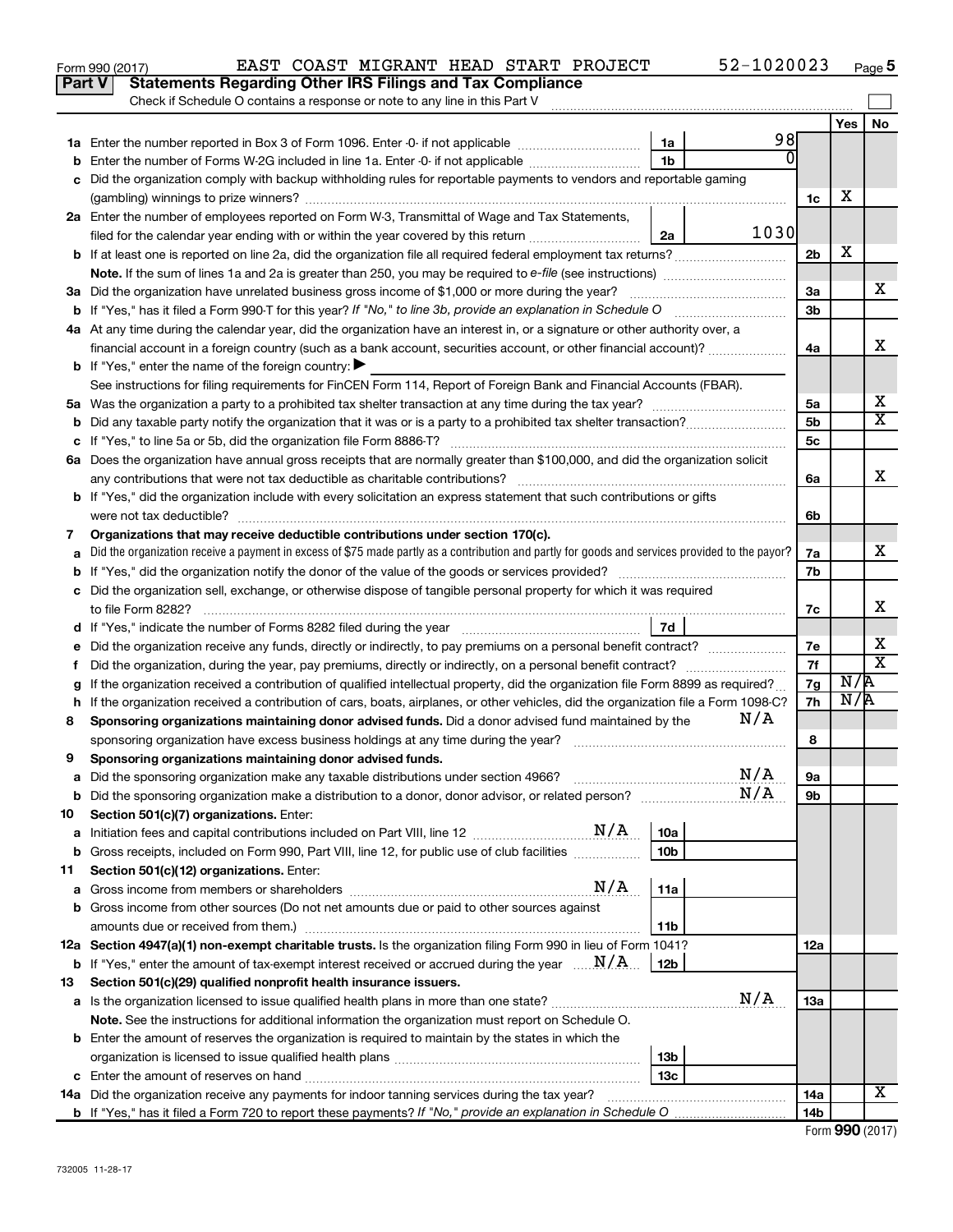| Form 990 (2017) |  |  |  |  |  |  | EAST COAST MIGRANT HEAD START PROJECT | 52-1020023 | Page |  |
|-----------------|--|--|--|--|--|--|---------------------------------------|------------|------|--|
|-----------------|--|--|--|--|--|--|---------------------------------------|------------|------|--|

| Form 990 (2017)                                                                                                                    |  |  | EAST COAST MIGRANT HEAD START PROJECT                                                                            | 52-1020023 | Pag |
|------------------------------------------------------------------------------------------------------------------------------------|--|--|------------------------------------------------------------------------------------------------------------------|------------|-----|
| <b>Part VI Governance, Management, and Disclosure</b> For each "Yes" response to lines 2 through 7b below, and for a "No" response |  |  |                                                                                                                  |            |     |
|                                                                                                                                    |  |  | to line 8a, 8b, or 10b below, describe the circumstances, processes, or changes in Schedule O. See instructions. |            |     |

|    |                                                                                                                                              |                         |                         | $\overline{\mathbf{x}}$ |
|----|----------------------------------------------------------------------------------------------------------------------------------------------|-------------------------|-------------------------|-------------------------|
|    | <b>Section A. Governing Body and Management</b>                                                                                              |                         |                         |                         |
|    |                                                                                                                                              |                         | <b>Yes</b>              | No                      |
|    | 11<br>1a Enter the number of voting members of the governing body at the end of the tax year<br>1a                                           |                         |                         |                         |
|    | If there are material differences in voting rights among members of the governing body, or if the governing                                  |                         |                         |                         |
|    | body delegated broad authority to an executive committee or similar committee, explain in Schedule O.                                        |                         |                         |                         |
| b  | 11<br>Enter the number of voting members included in line 1a, above, who are independent<br>1b                                               |                         |                         |                         |
| 2  | Did any officer, director, trustee, or key employee have a family relationship or a business relationship with any other                     |                         |                         |                         |
|    |                                                                                                                                              | $\mathbf{2}$            |                         | x                       |
| 3  | Did the organization delegate control over management duties customarily performed by or under the direct supervision                        |                         |                         |                         |
|    |                                                                                                                                              | 3                       |                         | х                       |
| 4  | Did the organization make any significant changes to its governing documents since the prior Form 990 was filed?                             | $\overline{\mathbf{4}}$ |                         | $\overline{\mathbf{x}}$ |
| 5  |                                                                                                                                              | 5                       |                         | $\overline{\texttt{x}}$ |
| 6  |                                                                                                                                              | 6                       | $\overline{\mathbf{x}}$ |                         |
|    | 7a Did the organization have members, stockholders, or other persons who had the power to elect or appoint one or                            |                         |                         |                         |
|    |                                                                                                                                              | 7a                      | х                       |                         |
|    | <b>b</b> Are any governance decisions of the organization reserved to (or subject to approval by) members, stockholders, or                  |                         |                         |                         |
|    | persons other than the governing body?                                                                                                       | 7b                      |                         | x                       |
| 8  | Did the organization contemporaneously document the meetings held or written actions undertaken during the year by the following:            |                         |                         |                         |
|    |                                                                                                                                              | 8а                      | x                       |                         |
| b  |                                                                                                                                              | 8b                      | $\overline{\textbf{x}}$ |                         |
| 9  | Is there any officer, director, trustee, or key employee listed in Part VII, Section A, who cannot be reached at the                         |                         |                         |                         |
|    |                                                                                                                                              | 9                       |                         | x                       |
|    | Section B. Policies (This Section B requests information about policies not required by the Internal Revenue Code.)                          |                         |                         |                         |
|    |                                                                                                                                              |                         | Yes                     | No                      |
|    |                                                                                                                                              | <b>10a</b>              |                         | $\overline{\mathbf{X}}$ |
|    | b If "Yes," did the organization have written policies and procedures governing the activities of such chapters, affiliates,                 |                         |                         |                         |
|    | and branches to ensure their operations are consistent with the organization's exempt purposes?                                              | 10b                     |                         |                         |
|    | 11a Has the organization provided a complete copy of this Form 990 to all members of its governing body before filing the form?              | 11a                     | X                       |                         |
|    | <b>b</b> Describe in Schedule O the process, if any, used by the organization to review this Form 990.                                       |                         |                         |                         |
|    | 12a Did the organization have a written conflict of interest policy? If "No," go to line 13                                                  | 12a                     | х                       |                         |
|    | <b>b</b> Were officers, directors, or trustees, and key employees required to disclose annually interests that could give rise to conflicts? | 12 <sub>b</sub>         | $\overline{\text{x}}$   |                         |
|    | c Did the organization regularly and consistently monitor and enforce compliance with the policy? If "Yes," describe                         |                         |                         |                         |
|    | in Schedule O how this was done manufactured and continuum and contact the was done manufactured and contact t                               | 12c                     | х                       |                         |
| 13 |                                                                                                                                              | 13                      | $\overline{\textbf{x}}$ |                         |
| 14 | Did the organization have a written document retention and destruction policy? [11] manufaction manufaction in                               | 14                      | $\overline{\text{x}}$   |                         |
| 15 | Did the process for determining compensation of the following persons include a review and approval by independent                           |                         |                         |                         |
|    | persons, comparability data, and contemporaneous substantiation of the deliberation and decision?                                            |                         |                         |                         |
|    |                                                                                                                                              | 15a                     | x                       |                         |
|    |                                                                                                                                              | 15b                     | $\overline{\textbf{x}}$ |                         |
|    | If "Yes" to line 15a or 15b, describe the process in Schedule O (see instructions).                                                          |                         |                         |                         |
|    | 16a Did the organization invest in, contribute assets to, or participate in a joint venture or similar arrangement with a                    |                         |                         |                         |
|    | taxable entity during the year?                                                                                                              | 16a                     |                         | x                       |
|    | b If "Yes," did the organization follow a written policy or procedure requiring the organization to evaluate its participation               |                         |                         |                         |
|    | in joint venture arrangements under applicable federal tax law, and take steps to safeguard the organization's                               |                         |                         |                         |
|    | exempt status with respect to such arrangements?                                                                                             | 16b                     |                         |                         |
|    | <b>Section C. Disclosure</b>                                                                                                                 |                         |                         |                         |
| 17 | <b>NONE</b><br>List the states with which a copy of this Form 990 is required to be filed >                                                  |                         |                         |                         |
| 18 | Section 6104 requires an organization to make its Forms 1023 (or 1024 if applicable), 990, and 990-T (Section 501(c)(3)s only) available     |                         |                         |                         |
|    | for public inspection. Indicate how you made these available. Check all that apply.                                                          |                         |                         |                         |
|    | $ \underline{X} $ Upon request<br>Own website<br>Another's website<br>Other (explain in Schedule O)                                          |                         |                         |                         |
| 19 | Describe in Schedule O whether (and if so, how) the organization made its governing documents, conflict of interest policy, and financial    |                         |                         |                         |
|    | statements available to the public during the tax year.                                                                                      |                         |                         |                         |
| 20 | State the name, address, and telephone number of the person who possesses the organization's books and records:                              |                         |                         |                         |
|    | STEVEN C. MAYNE, CFO - 919-420-0334                                                                                                          |                         |                         |                         |
|    | 2301 SUGAR BUSH ROAD, NO. 400, RALEIGH, NC<br>27612                                                                                          |                         |                         |                         |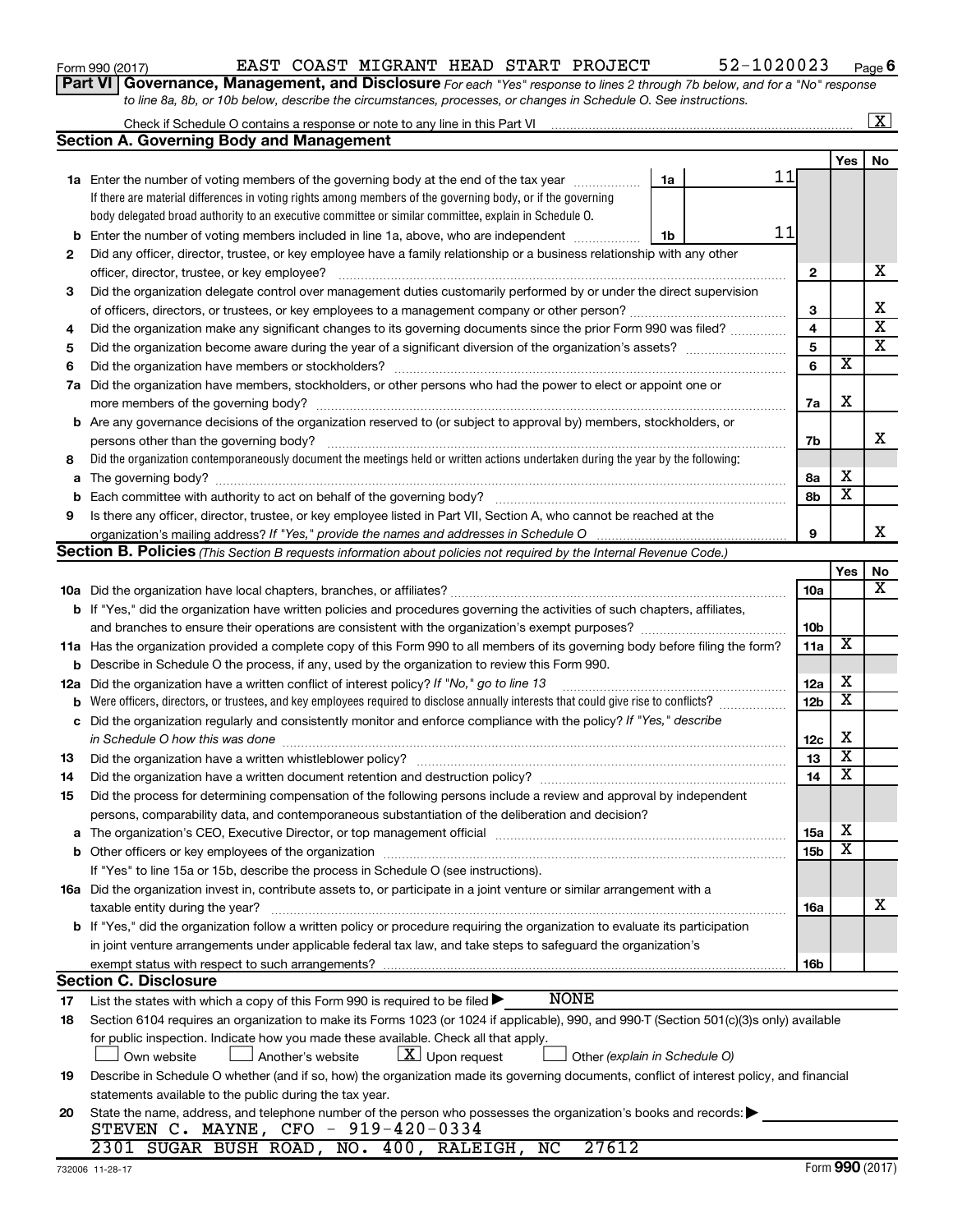$\Box$ 

| Part VII Compensation of Officers, Directors, Trustees, Key Employees, Highest Compensated |
|--------------------------------------------------------------------------------------------|
| <b>Employees, and Independent Contractors</b>                                              |

Check if Schedule O contains a response or note to any line in this Part VII

**Section A. Officers, Directors, Trustees, Key Employees, and Highest Compensated Employees**

**1a**  Complete this table for all persons required to be listed. Report compensation for the calendar year ending with or within the organization's tax year.

**•** List all of the organization's current officers, directors, trustees (whether individuals or organizations), regardless of amount of compensation. Enter  $-0$ - in columns  $(D)$ ,  $(E)$ , and  $(F)$  if no compensation was paid.

**•** List all of the organization's **current** key employees, if any. See instructions for definition of "key employee."

**•** List the organization's five current highest compensated employees (other than an officer, director, trustee, or key employee) who received reportable compensation (Box 5 of Form W-2 and/or Box 7 of Form 1099-MISC) of more than \$100,000 from the organization and any related organizations.

**•** List all of the organization's former officers, key employees, and highest compensated employees who received more than \$100,000 of reportable compensation from the organization and any related organizations.

**•** List all of the organization's former directors or trustees that received, in the capacity as a former director or trustee of the organization, more than \$10,000 of reportable compensation from the organization and any related organizations.

List persons in the following order: individual trustees or directors; institutional trustees; officers; key employees; highest compensated employees; and former such persons.

Check this box if neither the organization nor any related organization compensated any current officer, director, or trustee.  $\Box$ 

| (A)                                  | (B)                    |                                |                                                                  |             | (C)          |                                 |        | (D)             | (E)                              | (F)                      |
|--------------------------------------|------------------------|--------------------------------|------------------------------------------------------------------|-------------|--------------|---------------------------------|--------|-----------------|----------------------------------|--------------------------|
| Name and Title                       | Average                |                                | (do not check more than one                                      | Position    |              |                                 |        | Reportable      | Reportable                       | Estimated                |
|                                      | hours per              |                                | box, unless person is both an<br>officer and a director/trustee) |             |              |                                 |        | compensation    | compensation                     | amount of                |
|                                      | week                   |                                |                                                                  |             |              |                                 |        | from<br>the     | from related                     | other                    |
|                                      | (list any<br>hours for |                                |                                                                  |             |              |                                 |        | organization    | organizations<br>(W-2/1099-MISC) | compensation<br>from the |
|                                      | related                |                                |                                                                  |             |              |                                 |        | (W-2/1099-MISC) |                                  | organization             |
|                                      | organizations          |                                |                                                                  |             |              |                                 |        |                 |                                  | and related              |
|                                      | below                  | Individual trustee or director | $onal$                                                           |             | Key employee | Highest compensated<br>employee |        |                 |                                  | organizations            |
|                                      | line)                  |                                | Institutio                                                       | Officer     |              |                                 | Former |                 |                                  |                          |
| (1) DAVID CONDE, PH.D.               | 7.00                   |                                |                                                                  |             |              |                                 |        |                 |                                  |                          |
| PRESIDENT                            |                        | $\mathbf X$                    |                                                                  | $\mathbf X$ |              |                                 |        | $\mathbf 0$ .   | $\mathbf 0$ .                    | $\boldsymbol{0}$ .       |
| (2)<br>CIPRIANO GARZA                | 4.00                   |                                |                                                                  |             |              |                                 |        |                 |                                  |                          |
| VICE PRESIDENT                       |                        | $\mathbf X$                    |                                                                  | $\mathbf X$ |              |                                 |        | $\mathbf 0$     | $\mathbf 0$ .                    | $\mathbf 0$ .            |
| (3)<br>CARLOS KLINGER                | 2.00                   |                                |                                                                  |             |              |                                 |        |                 |                                  |                          |
| <b>TRESURER</b>                      |                        | X                              |                                                                  | $\mathbf X$ |              |                                 |        | $\mathbf 0$     | $\mathbf 0$ .                    | $\boldsymbol{0}$ .       |
| RAMONA REYES<br>(4)                  | 2.00                   |                                |                                                                  |             |              |                                 |        |                 |                                  |                          |
| <b>SECRETARY</b>                     |                        | X                              |                                                                  | $\mathbf X$ |              |                                 |        | 0.              | $\mathbf 0$ .                    | $\boldsymbol{0}$ .       |
| (5) ROBERTA BELLAMY                  | 2.00                   |                                |                                                                  |             |              |                                 |        |                 |                                  |                          |
| <b>MEMBER</b>                        |                        | X                              |                                                                  | $\mathbf X$ |              |                                 |        | 0.              | $\mathbf 0$ .                    | $\boldsymbol{0}$ .       |
| (6)<br><b>JAIME DELGADO</b>          | 2.00                   |                                |                                                                  |             |              |                                 |        |                 |                                  |                          |
| <b>MEMBER</b>                        |                        | X                              |                                                                  |             |              |                                 |        | 0               | $\mathbf 0$ .                    | $\mathbf 0$ .            |
| (7)<br>KEVIN HERRERA, ESQ.           | 2.00                   |                                |                                                                  |             |              |                                 |        |                 |                                  |                          |
| <b>MEMBER</b>                        |                        | X                              |                                                                  |             |              |                                 |        | $\mathbf 0$     | $\mathbf 0$ .                    | $\mathbf 0$ .            |
| (8)<br><b>GUADALUPE MAGANA</b>       | 2.00                   |                                |                                                                  |             |              |                                 |        |                 |                                  |                          |
| <b>MEMBER</b>                        |                        | $\mathbf X$                    |                                                                  |             |              |                                 |        | $\mathbf 0$     | $\mathbf 0$ .                    | $\mathbf 0$ .            |
| (9)<br>JUVENCIO ROCHA PERALTA        | 6.00                   |                                |                                                                  |             |              |                                 |        |                 |                                  |                          |
| <b>MEMBER</b>                        |                        | X                              |                                                                  |             |              |                                 |        | $\mathbf 0$     | О.                               | $\mathbf 0$ .            |
| (10) DIANE RODRIGUEZ                 | 2.00                   |                                |                                                                  |             |              |                                 |        |                 |                                  |                          |
| <b>MEMBER</b>                        |                        | $\mathbf X$                    |                                                                  |             |              |                                 |        | $\mathbf 0$     | $\mathbf 0$ .                    | $\mathbf 0$ .            |
| (11) MEIBY MORA SOTO                 | 2.00                   |                                |                                                                  |             |              |                                 |        |                 |                                  |                          |
| MEMBER/POLICY COUNCIL PRESIDENT      |                        | $\mathbf X$                    |                                                                  |             |              |                                 |        | 0               | $\mathbf 0$ .                    | 0.                       |
| (12) JOSE VILLA, PH.D.               | 40.00                  |                                |                                                                  |             |              |                                 |        |                 |                                  |                          |
| CHIEF EXECUTIVE OFFICER              |                        |                                |                                                                  | X           |              |                                 |        | 186,581         | $\mathbf 0$ .                    | 24,318.                  |
| (13) STEVEN C. MAYNE, CPA, MBA       | 40.00                  |                                |                                                                  |             |              |                                 |        |                 |                                  |                          |
| CHIEF FINANCIAL OFFICER              |                        |                                |                                                                  | $\mathbf X$ |              |                                 |        | 170,325.        | $\mathbf 0$ .                    | 28,939.                  |
| (14) JOHN MENDITTO                   | 40.00                  |                                |                                                                  |             |              |                                 |        |                 |                                  |                          |
| GENERAL COUNSEL/RISK MANAGEMENT DIRE |                        |                                |                                                                  |             | X            |                                 |        | 184,955.        | 0.                               | 32,299.                  |
| (15) PATRICIA KINGERY                | 40.00                  |                                |                                                                  |             |              |                                 |        |                 |                                  |                          |
| DIRECTOR OF PROGRAM OPERATIONS EAST  |                        |                                |                                                                  |             |              | $\mathbf X$                     |        | 111,934.        | $\mathbf 0$ .                    | 24,987.                  |
| (16) CHRISTINE L. ALVARADO           | 40.00                  |                                |                                                                  |             |              |                                 |        |                 |                                  |                          |
| CHIEF INNOVATION OFFICER             |                        |                                |                                                                  |             |              | $\mathbf X$                     |        | 136,558.        | 0.                               | 25,432.                  |
| (17) ANGEL J. CASIANO                | 40.00                  |                                |                                                                  |             |              |                                 |        |                 |                                  |                          |
| DIRECTOR OF PROGRAM OPERATIONS WEST  |                        |                                |                                                                  |             |              | $\mathbf X$                     |        | 128,346.        | $\mathbf 0$ .                    | 26,646.                  |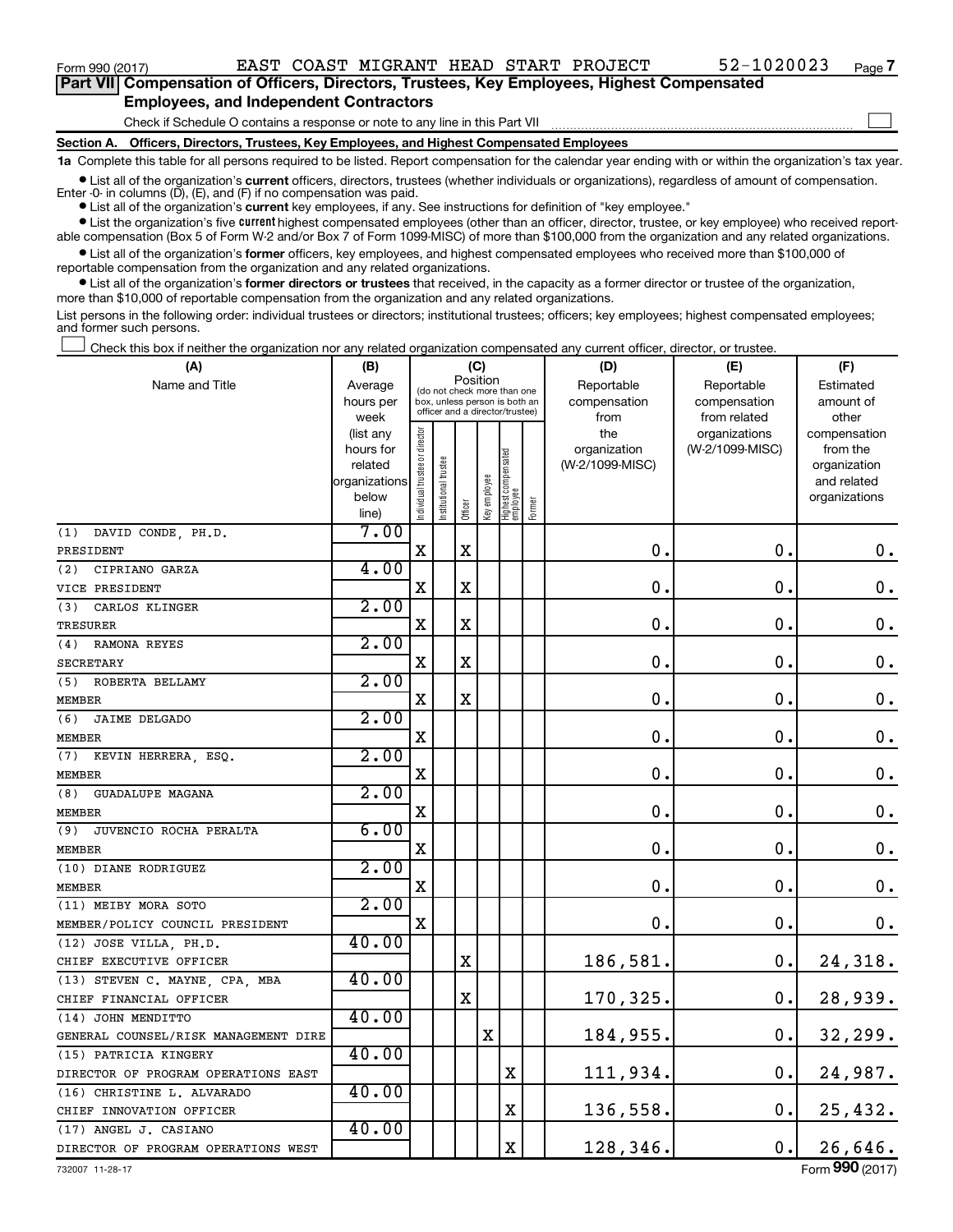| Form 990 (2017)                                                                                                                            |                          |                                         |                       |                                 |              |                                   |        | EAST COAST MIGRANT HEAD START PROJECT | 52-1020023      |                             |               |              | Page 8           |
|--------------------------------------------------------------------------------------------------------------------------------------------|--------------------------|-----------------------------------------|-----------------------|---------------------------------|--------------|-----------------------------------|--------|---------------------------------------|-----------------|-----------------------------|---------------|--------------|------------------|
| <b>Part VII</b><br>Section A. Officers, Directors, Trustees, Key Employees, and Highest Compensated Employees (continued)                  |                          |                                         |                       |                                 |              |                                   |        |                                       |                 |                             |               |              |                  |
| (A)                                                                                                                                        | (B)                      |                                         |                       | (C)                             |              |                                   |        | (D)                                   | (E)             |                             |               | (F)          |                  |
| Name and title                                                                                                                             | Average                  | Position<br>(do not check more than one |                       |                                 |              |                                   |        | Reportable                            | Reportable      |                             |               | Estimated    |                  |
|                                                                                                                                            | hours per                |                                         |                       | box, unless person is both an   |              |                                   |        | compensation                          | compensation    |                             |               | amount of    |                  |
|                                                                                                                                            | week                     |                                         |                       | officer and a director/trustee) |              |                                   |        | from                                  | from related    |                             |               | other        |                  |
|                                                                                                                                            | (list any                |                                         |                       |                                 |              |                                   |        | the                                   | organizations   |                             | compensation  |              |                  |
|                                                                                                                                            | hours for                |                                         |                       |                                 |              |                                   |        | organization                          | (W-2/1099-MISC) |                             |               | from the     |                  |
|                                                                                                                                            | related<br>organizations |                                         |                       |                                 |              |                                   |        | (W-2/1099-MISC)                       |                 |                             |               | organization |                  |
|                                                                                                                                            | below                    |                                         |                       |                                 |              |                                   |        |                                       |                 |                             |               | and related  |                  |
|                                                                                                                                            | line)                    | Individual trustee or director          | Institutional trustee | Officer                         | Key employee | Highest compensated<br>  employee | Former |                                       |                 |                             | organizations |              |                  |
| (18) TRACI LASHER                                                                                                                          | 40.00                    |                                         |                       |                                 |              |                                   |        |                                       |                 |                             |               |              |                  |
| DIRECTOR OF HUMAN RESOURCES                                                                                                                |                          |                                         |                       |                                 |              | X                                 |        | 103,588.                              |                 | 0.                          |               |              | 11,395.          |
| (19) JAVIER GONZALEZ                                                                                                                       | 40.00                    |                                         |                       |                                 |              |                                   |        |                                       |                 |                             |               |              |                  |
| CHIEF OPERATING OFFICER                                                                                                                    |                          |                                         |                       |                                 |              | X                                 |        | 126,389.                              |                 | 0.                          |               |              | 24, 257.         |
|                                                                                                                                            |                          |                                         |                       |                                 |              |                                   |        |                                       |                 |                             |               |              |                  |
|                                                                                                                                            |                          |                                         |                       |                                 |              |                                   |        |                                       |                 |                             |               |              |                  |
|                                                                                                                                            |                          |                                         |                       |                                 |              |                                   |        |                                       |                 |                             |               |              |                  |
|                                                                                                                                            |                          |                                         |                       |                                 |              |                                   |        |                                       |                 |                             |               |              |                  |
|                                                                                                                                            |                          |                                         |                       |                                 |              |                                   |        |                                       |                 |                             |               |              |                  |
|                                                                                                                                            |                          |                                         |                       |                                 |              |                                   |        |                                       |                 |                             |               |              |                  |
|                                                                                                                                            |                          |                                         |                       |                                 |              |                                   |        |                                       |                 |                             |               |              |                  |
|                                                                                                                                            |                          |                                         |                       |                                 |              |                                   |        |                                       |                 |                             |               |              |                  |
|                                                                                                                                            |                          |                                         |                       |                                 |              |                                   |        |                                       |                 |                             |               |              |                  |
|                                                                                                                                            |                          |                                         |                       |                                 |              |                                   |        |                                       |                 |                             |               |              |                  |
|                                                                                                                                            |                          |                                         |                       |                                 |              |                                   |        |                                       |                 |                             |               |              |                  |
|                                                                                                                                            |                          |                                         |                       |                                 |              |                                   |        |                                       |                 |                             |               |              |                  |
|                                                                                                                                            |                          |                                         |                       |                                 |              |                                   |        |                                       |                 |                             |               |              |                  |
|                                                                                                                                            |                          |                                         |                       |                                 |              |                                   |        |                                       |                 |                             |               |              |                  |
|                                                                                                                                            |                          |                                         |                       |                                 |              |                                   |        |                                       |                 |                             |               |              |                  |
| 1b Sub-total                                                                                                                               |                          |                                         |                       |                                 |              |                                   |        | 1,148,676.                            |                 | $\overline{\mathfrak{o}}$ . | 198, 273.     |              |                  |
| c Total from continuation sheets to Part VII, Section A manufactured by                                                                    |                          |                                         |                       |                                 |              |                                   |        | $\overline{0}$ .                      |                 | σ.                          |               |              | $\overline{0}$ . |
|                                                                                                                                            |                          |                                         |                       |                                 |              |                                   |        | 1,148,676.                            |                 | $\overline{0}$ .            | 198, 273.     |              |                  |
| Total number of individuals (including but not limited to those listed above) who received more than \$100,000 of reportable<br>2          |                          |                                         |                       |                                 |              |                                   |        |                                       |                 |                             |               |              |                  |
| compensation from the organization $\blacktriangleright$                                                                                   |                          |                                         |                       |                                 |              |                                   |        |                                       |                 |                             |               |              | 8                |
|                                                                                                                                            |                          |                                         |                       |                                 |              |                                   |        |                                       |                 |                             |               | Yes          | No               |
| 3<br>Did the organization list any former officer, director, or trustee, key employee, or highest compensated employee on                  |                          |                                         |                       |                                 |              |                                   |        |                                       |                 |                             |               |              |                  |
|                                                                                                                                            |                          |                                         |                       |                                 |              |                                   |        |                                       |                 |                             | 3             |              | x                |
| For any individual listed on line 1a, is the sum of reportable compensation and other compensation from the organization                   |                          |                                         |                       |                                 |              |                                   |        |                                       |                 |                             |               |              |                  |
| and related organizations greater than \$150,000? If "Yes," complete Schedule J for such individual                                        |                          |                                         |                       |                                 |              |                                   |        |                                       |                 |                             | 4             | х            |                  |
| Did any person listed on line 1a receive or accrue compensation from any unrelated organization or individual for services<br>5            |                          |                                         |                       |                                 |              |                                   |        |                                       |                 |                             |               |              |                  |
|                                                                                                                                            |                          |                                         |                       |                                 |              |                                   |        |                                       |                 |                             | 5             |              | x                |
| <b>Section B. Independent Contractors</b>                                                                                                  |                          |                                         |                       |                                 |              |                                   |        |                                       |                 |                             |               |              |                  |
| Complete this table for your five highest compensated independent contractors that received more than \$100,000 of compensation from<br>1. |                          |                                         |                       |                                 |              |                                   |        |                                       |                 |                             |               |              |                  |
| the organization. Report compensation for the calendar year ending with or within the organization's tax year.                             |                          |                                         |                       |                                 |              |                                   |        |                                       |                 |                             |               |              |                  |
| (A)                                                                                                                                        |                          |                                         |                       |                                 |              |                                   |        | (B)                                   |                 |                             | (C)           |              |                  |
| Name and business address                                                                                                                  |                          |                                         |                       |                                 |              |                                   |        | Description of services               |                 |                             | Compensation  |              |                  |
| CAROLINA OFFICE XCHANGE, 409A AIRPORT                                                                                                      |                          |                                         |                       |                                 |              |                                   |        | <b>OFFICE FURNITURE &amp;</b>         |                 |                             |               |              |                  |
| BLVD. STE 200, MORRISVILLE, NC 27560                                                                                                       |                          |                                         |                       |                                 |              |                                   |        | MOVING SERVICES                       |                 |                             |               |              | 176,189.         |
| COLLABORATIVE TECHNOLOGY SOLUTIONS, 3000                                                                                                   |                          |                                         |                       |                                 |              |                                   |        | TECHNOLOGY EQUIPMENT                  |                 |                             |               |              |                  |
| PERIMETER PARK DR. STE C, MORRISVILLE, NC                                                                                                  |                          |                                         |                       |                                 |              |                                   |        | INSTALLATION SERV                     |                 |                             | 167,703.      |              |                  |
|                                                                                                                                            |                          |                                         |                       |                                 |              |                                   |        |                                       |                 |                             |               |              |                  |
|                                                                                                                                            |                          |                                         |                       |                                 |              |                                   |        |                                       |                 |                             |               |              |                  |
|                                                                                                                                            |                          |                                         |                       |                                 |              |                                   |        |                                       |                 |                             |               |              |                  |
|                                                                                                                                            |                          |                                         |                       |                                 |              |                                   |        |                                       |                 |                             |               |              |                  |
|                                                                                                                                            |                          |                                         |                       |                                 |              |                                   |        |                                       |                 |                             |               |              |                  |
|                                                                                                                                            |                          |                                         |                       |                                 |              |                                   |        |                                       |                 |                             |               |              |                  |
| Total number of independent contractors (including but not limited to those listed above) who received more than<br>2                      |                          |                                         |                       |                                 |              |                                   |        |                                       |                 |                             |               |              |                  |
| \$100,000 of compensation from the organization                                                                                            |                          |                                         |                       |                                 |              | 2                                 |        |                                       |                 |                             |               |              |                  |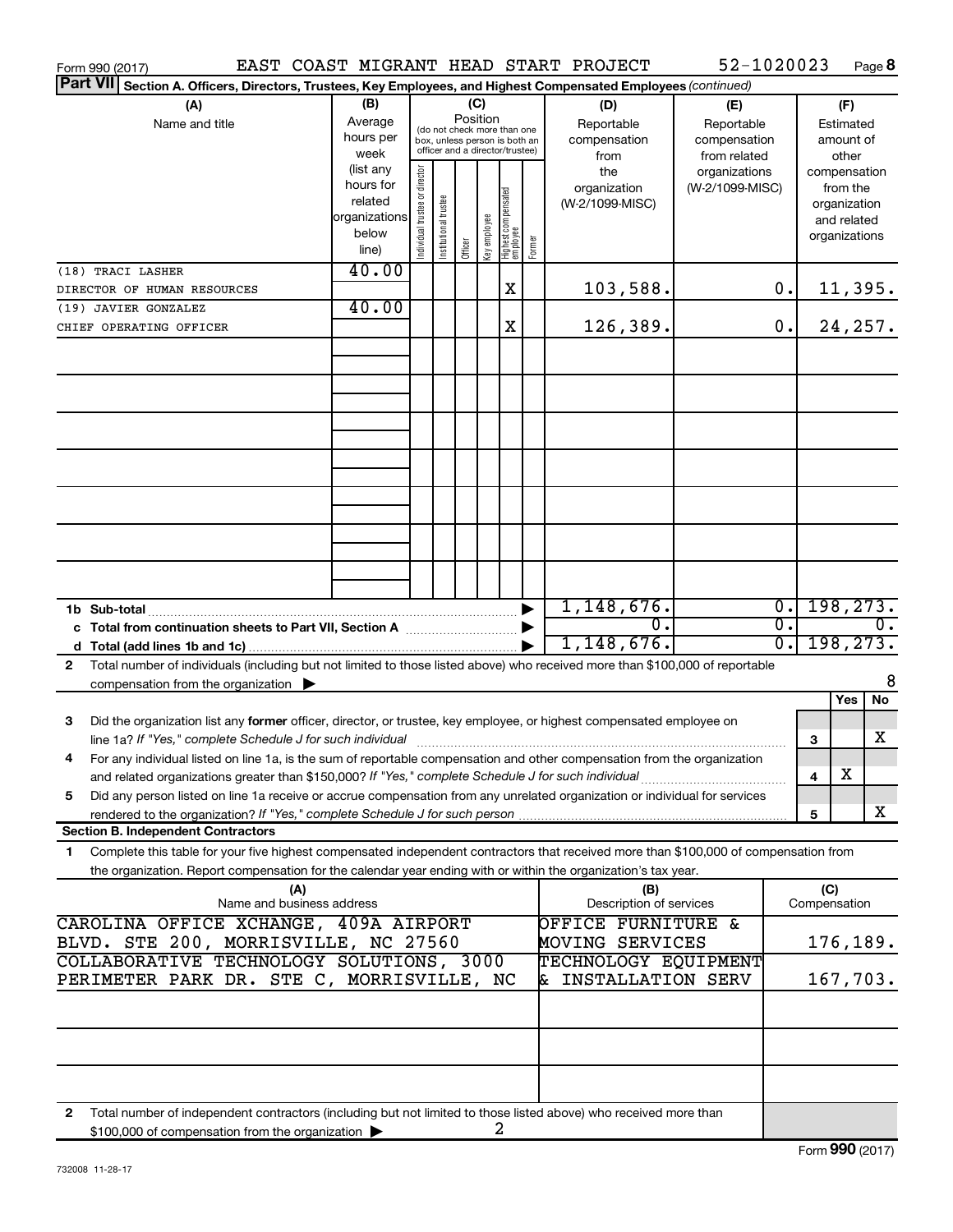|                                                                                         | <b>Part VIII</b> | <b>Statement of Revenue</b>                                                                                                                                                                                                                                                                                                                                                                                                                                                               |                                  |                                                                             |                         |                                          |                                  |                                                                    |
|-----------------------------------------------------------------------------------------|------------------|-------------------------------------------------------------------------------------------------------------------------------------------------------------------------------------------------------------------------------------------------------------------------------------------------------------------------------------------------------------------------------------------------------------------------------------------------------------------------------------------|----------------------------------|-----------------------------------------------------------------------------|-------------------------|------------------------------------------|----------------------------------|--------------------------------------------------------------------|
|                                                                                         |                  |                                                                                                                                                                                                                                                                                                                                                                                                                                                                                           |                                  |                                                                             |                         |                                          |                                  |                                                                    |
|                                                                                         |                  |                                                                                                                                                                                                                                                                                                                                                                                                                                                                                           |                                  |                                                                             | Total revenue           | Related or<br>exempt function<br>revenue | Unrelated<br>business<br>revenue | (D)<br>Revenue excluded<br>from tax under<br>sections<br>512 - 514 |
| Contributions, Gifts, Grants<br>and Other Similar Amounts<br>Program Service<br>Revenue | 2a<br>b<br>с     | 1 a Federated campaigns<br><b>b</b> Membership dues<br>c Fundraising events<br>d Related organizations<br>e Government grants (contributions)<br>f All other contributions, gifts, grants, and<br>similar amounts not included above<br>g Noncash contributions included in lines 1a-1f: \$<br>PROGRAM SERVICE REVENUE<br><u> 1989 - Johann John Stein, markin fan it ferskearre fan it ferskearre fan it ferskearre fan it ferskearre fan</u><br><u> 1989 - Johann Barbara, martin a</u> | 1a<br>1b<br>1c<br>1d<br>1e<br>1f | 44, 331, 303.<br>1,412,935.<br>1,319,960.<br><b>Business Code</b><br>900099 | 45,744,238.<br>174,008. | 174,008.                                 |                                  |                                                                    |
|                                                                                         | f.               |                                                                                                                                                                                                                                                                                                                                                                                                                                                                                           |                                  | ►                                                                           | 174,008.                |                                          |                                  |                                                                    |
|                                                                                         | З<br>4<br>5      | Investment income (including dividends, interest, and<br>Income from investment of tax-exempt bond proceeds                                                                                                                                                                                                                                                                                                                                                                               |                                  | ▶                                                                           |                         |                                          |                                  |                                                                    |
|                                                                                         | b                | <b>6 a</b> Gross rents<br>$\ldots \ldots \ldots \ldots \ldots$<br>Less: rental expenses<br>c Rental income or (loss)                                                                                                                                                                                                                                                                                                                                                                      | (i) Real                         | (ii) Personal                                                               |                         |                                          |                                  |                                                                    |
|                                                                                         |                  | 7 a Gross amount from sales of<br>assets other than inventory<br><b>b</b> Less: cost or other basis<br>and sales expenses                                                                                                                                                                                                                                                                                                                                                                 | (i) Securities                   | (ii) Other                                                                  |                         |                                          |                                  |                                                                    |
|                                                                                         |                  | 8 a Gross income from fundraising events (not<br>including \$                                                                                                                                                                                                                                                                                                                                                                                                                             | of                               |                                                                             |                         |                                          |                                  |                                                                    |
| <b>Other Revenue</b>                                                                    |                  | <u> 1990 - John Barn Barn, amerikan ba</u><br>contributions reported on line 1c). See<br><b>b</b> Less: direct expenses <b>contained b</b>                                                                                                                                                                                                                                                                                                                                                |                                  |                                                                             |                         |                                          |                                  |                                                                    |
|                                                                                         |                  | 9 a Gross income from gaming activities. See                                                                                                                                                                                                                                                                                                                                                                                                                                              |                                  |                                                                             |                         |                                          |                                  |                                                                    |
|                                                                                         |                  | 10 a Gross sales of inventory, less returns<br>and allowances $\ldots$ , $\ldots$ , $\ldots$ , $\ldots$ , $\ldots$ , $\ldots$ , $\ldots$<br><b>b</b> Less: cost of goods sold $\ldots$ $\ldots$ $\ldots$ <b>b</b>                                                                                                                                                                                                                                                                         |                                  |                                                                             |                         |                                          |                                  |                                                                    |
|                                                                                         |                  | Miscellaneous Revenue                                                                                                                                                                                                                                                                                                                                                                                                                                                                     |                                  | <b>Business Code</b>                                                        |                         |                                          |                                  |                                                                    |
|                                                                                         | 11 a<br>b<br>с   | <u> 1989 - Johann John Stein, mars an deus Amerikaansk kommunister (</u><br><u> 1989 - Johann Barbara, martxa alemaniar a</u>                                                                                                                                                                                                                                                                                                                                                             |                                  |                                                                             |                         |                                          |                                  |                                                                    |
|                                                                                         | 12               | d                                                                                                                                                                                                                                                                                                                                                                                                                                                                                         |                                  |                                                                             | 45, 918, 246.           | 174,008.                                 | $\mathbf{0}$ .                   | 0.                                                                 |

Form 990 (2017) EAST COAST MIGRANT HEAD START PROJECT 52-1020023 Page

**9**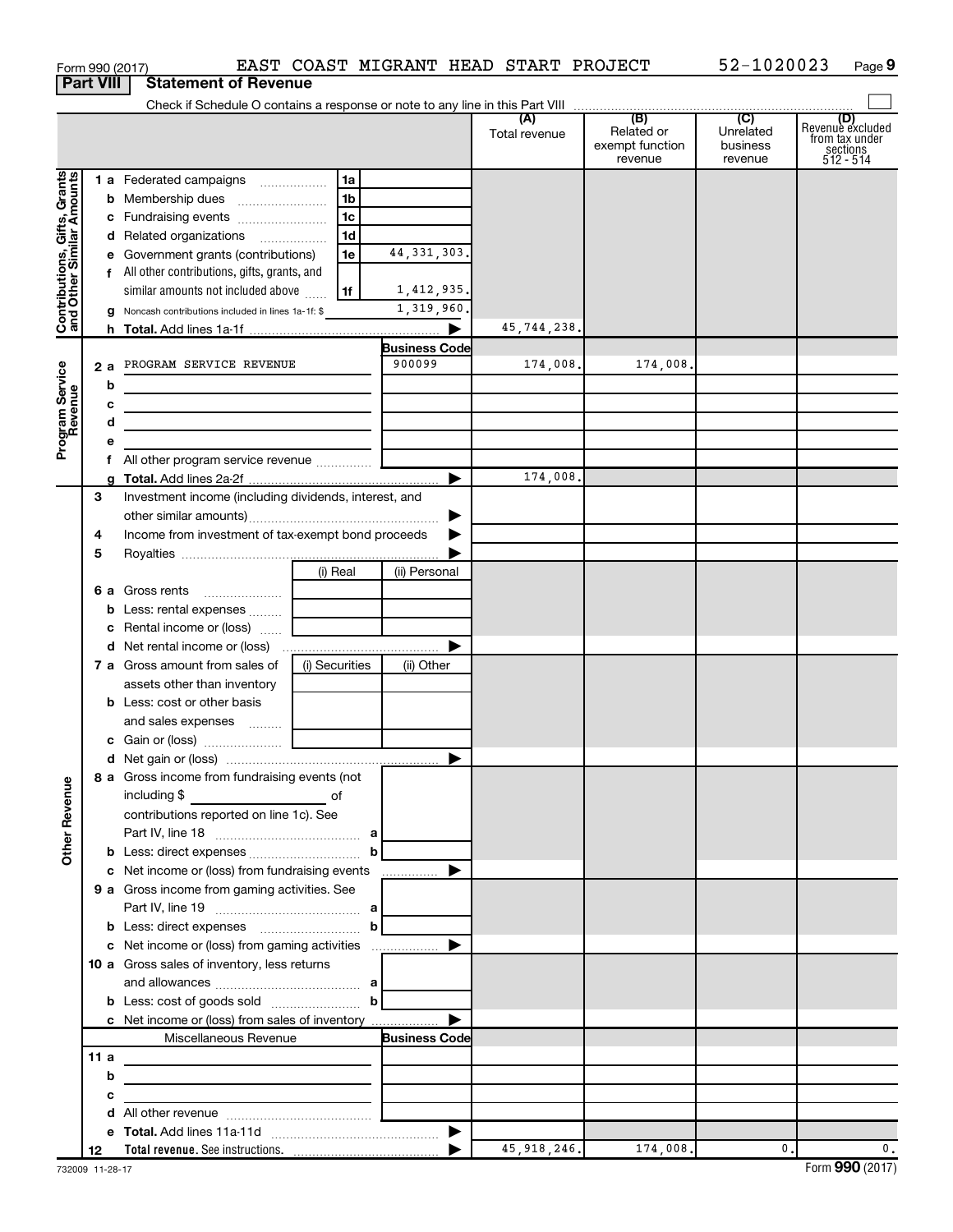**Part IX Statement of Functional Expenses** 

## Form 990 (2017) Page EAST COAST MIGRANT HEAD START PROJECT 52-1020023

|    | Section 501(c)(3) and 501(c)(4) organizations must complete all columns. All other organizations must complete column (A).                                                                                  |                |                                                                                            |                                           |                                |  |  |  |  |
|----|-------------------------------------------------------------------------------------------------------------------------------------------------------------------------------------------------------------|----------------|--------------------------------------------------------------------------------------------|-------------------------------------------|--------------------------------|--|--|--|--|
|    | Check if Schedule O contains a response or note to any line in this Part IX.                                                                                                                                |                |                                                                                            |                                           |                                |  |  |  |  |
|    | Do not include amounts reported on lines 6b,<br>7b, 8b, 9b, and 10b of Part VIII.                                                                                                                           | Total expenses | (B)<br>Program service<br>expenses                                                         | (C)<br>Management and<br>general expenses | (D)<br>Fundraising<br>expenses |  |  |  |  |
| 1. | Grants and other assistance to domestic organizations                                                                                                                                                       |                |                                                                                            |                                           |                                |  |  |  |  |
|    | and domestic governments. See Part IV, line 21                                                                                                                                                              | 5, 119, 830.   | 5,119,830.                                                                                 |                                           |                                |  |  |  |  |
| 2  | Grants and other assistance to domestic                                                                                                                                                                     |                |                                                                                            |                                           |                                |  |  |  |  |
|    | individuals. See Part IV, line 22                                                                                                                                                                           |                |                                                                                            |                                           |                                |  |  |  |  |
| 3  | Grants and other assistance to foreign                                                                                                                                                                      |                |                                                                                            |                                           |                                |  |  |  |  |
|    | organizations, foreign governments, and foreign                                                                                                                                                             |                |                                                                                            |                                           |                                |  |  |  |  |
|    | individuals. See Part IV, lines 15 and 16                                                                                                                                                                   |                |                                                                                            |                                           |                                |  |  |  |  |
| 4  | Benefits paid to or for members                                                                                                                                                                             |                |                                                                                            |                                           |                                |  |  |  |  |
| 5  | Compensation of current officers, directors,                                                                                                                                                                |                |                                                                                            |                                           |                                |  |  |  |  |
|    | trustees, and key employees                                                                                                                                                                                 | 627, 417.      |                                                                                            | 627,417.                                  |                                |  |  |  |  |
| 6  | Compensation not included above, to disqualified                                                                                                                                                            |                |                                                                                            |                                           |                                |  |  |  |  |
|    | persons (as defined under section 4958(f)(1)) and                                                                                                                                                           |                |                                                                                            |                                           |                                |  |  |  |  |
|    | persons described in section 4958(c)(3)(B)                                                                                                                                                                  |                |                                                                                            |                                           |                                |  |  |  |  |
| 7  | Other salaries and wages                                                                                                                                                                                    |                | 21, 357, 738. 18, 425, 741.                                                                | 2,931,997.                                |                                |  |  |  |  |
| 8  | Pension plan accruals and contributions (include                                                                                                                                                            |                |                                                                                            |                                           |                                |  |  |  |  |
|    | section 401(k) and 403(b) employer contributions)                                                                                                                                                           |                | $\frac{1,472,153.}{}$ $\frac{1,250,973.}{}$<br>$\frac{3,382,240.}{}$ $\frac{3,076,962.}{}$ | 221,180.                                  |                                |  |  |  |  |
| 9  |                                                                                                                                                                                                             |                |                                                                                            | 305, 278.                                 |                                |  |  |  |  |
| 10 |                                                                                                                                                                                                             | 2, 248, 335.   | 1,938,215.                                                                                 | 310, 120.                                 |                                |  |  |  |  |
| 11 | Fees for services (non-employees):                                                                                                                                                                          |                |                                                                                            |                                           |                                |  |  |  |  |
| а  |                                                                                                                                                                                                             | 46,868.        | 500.                                                                                       |                                           |                                |  |  |  |  |
|    |                                                                                                                                                                                                             | 50,750.        |                                                                                            | 46,368.<br>50,750.                        |                                |  |  |  |  |
|    |                                                                                                                                                                                                             |                |                                                                                            |                                           |                                |  |  |  |  |
|    |                                                                                                                                                                                                             |                |                                                                                            |                                           |                                |  |  |  |  |
|    | Professional fundraising services. See Part IV, line 17                                                                                                                                                     |                |                                                                                            |                                           |                                |  |  |  |  |
| f  | Investment management fees<br>Other. (If line 11g amount exceeds 10% of line 25,                                                                                                                            |                |                                                                                            |                                           |                                |  |  |  |  |
| g  | column (A) amount, list line 11g expenses on Sch O.)                                                                                                                                                        | 301,028.       | 95,621.                                                                                    | 205, 407.                                 |                                |  |  |  |  |
| 12 |                                                                                                                                                                                                             |                |                                                                                            |                                           |                                |  |  |  |  |
| 13 |                                                                                                                                                                                                             | 1,160,727.     | 1,056,075.                                                                                 | 104,652.                                  |                                |  |  |  |  |
| 14 |                                                                                                                                                                                                             | 780,401.       | 658,551.                                                                                   | 121,850.                                  |                                |  |  |  |  |
| 15 |                                                                                                                                                                                                             |                |                                                                                            |                                           |                                |  |  |  |  |
| 16 |                                                                                                                                                                                                             | 2, 297, 531.   | 1,983,167.                                                                                 | 314, 364.                                 |                                |  |  |  |  |
| 17 |                                                                                                                                                                                                             | 2,141,458.     | 1,980,819.                                                                                 | 160,639.                                  |                                |  |  |  |  |
| 18 | Payments of travel or entertainment expenses                                                                                                                                                                |                |                                                                                            |                                           |                                |  |  |  |  |
|    | for any federal, state, or local public officials                                                                                                                                                           |                |                                                                                            |                                           |                                |  |  |  |  |
| 19 | Conferences, conventions, and meetings                                                                                                                                                                      | 115,092.       | 74,411.                                                                                    | 40,681.                                   |                                |  |  |  |  |
| 20 | Interest                                                                                                                                                                                                    |                |                                                                                            |                                           |                                |  |  |  |  |
| 21 |                                                                                                                                                                                                             |                |                                                                                            |                                           |                                |  |  |  |  |
| 22 | Depreciation, depletion, and amortization                                                                                                                                                                   | 796, 283.      | 796,283.                                                                                   |                                           |                                |  |  |  |  |
| 23 | Insurance                                                                                                                                                                                                   | 338,613.       | 307,913.                                                                                   | 30,700.                                   |                                |  |  |  |  |
| 24 | Other expenses. Itemize expenses not covered<br>above. (List miscellaneous expenses in line 24e. If line<br>24e amount exceeds 10% of line 25, column (A)<br>amount, list line 24e expenses on Schedule O.) |                |                                                                                            |                                           |                                |  |  |  |  |
| a  | FOOD SERVICE SUPPLIES                                                                                                                                                                                       | 703, 812.      | 691,710.                                                                                   | 12, 102.                                  |                                |  |  |  |  |
|    | <b>RELOCATION</b>                                                                                                                                                                                           | 621, 146.      | 536,979.                                                                                   | 84, 167.                                  |                                |  |  |  |  |
|    | REPAIRS AND MAINTENANCE                                                                                                                                                                                     | 575,980.       | 575,095.                                                                                   | 885.                                      |                                |  |  |  |  |
| d  | <b>MISCELLANEOUS</b>                                                                                                                                                                                        | 267, 183.      | 214,773.                                                                                   | 52,410.                                   |                                |  |  |  |  |
|    | e All other expenses                                                                                                                                                                                        | 943,056.       | 778,601.                                                                                   | 164, 455.                                 |                                |  |  |  |  |
| 25 | Total functional expenses. Add lines 1 through 24e                                                                                                                                                          | 45,347,641.    | 39,562,219.                                                                                | 5,785,422.                                | $\overline{0}$ .               |  |  |  |  |
| 26 | Joint costs. Complete this line only if the organization                                                                                                                                                    |                |                                                                                            |                                           |                                |  |  |  |  |
|    | reported in column (B) joint costs from a combined                                                                                                                                                          |                |                                                                                            |                                           |                                |  |  |  |  |
|    | educational campaign and fundraising solicitation.                                                                                                                                                          |                |                                                                                            |                                           |                                |  |  |  |  |
|    | Check here $\blacktriangleright$<br>if following SOP 98-2 (ASC 958-720)                                                                                                                                     |                |                                                                                            |                                           |                                |  |  |  |  |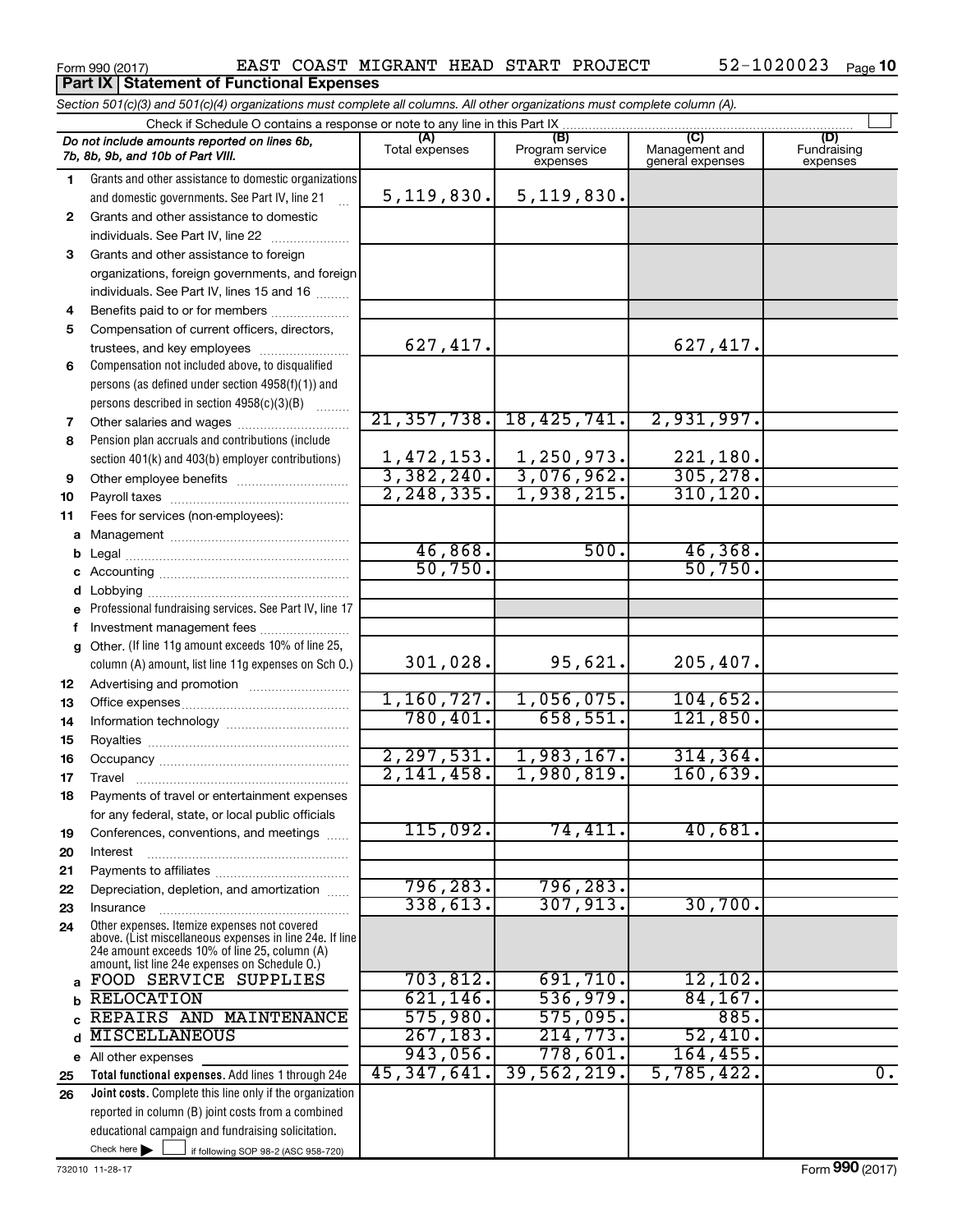| Form 990 (2017) | EAST | COAST | <b>MIGRANT</b> |  |  | ' HEAD START PROJECT | 1020023<br>$52 -$ | Page |
|-----------------|------|-------|----------------|--|--|----------------------|-------------------|------|
|-----------------|------|-------|----------------|--|--|----------------------|-------------------|------|

|                             |              |                                                                                                                         |            |                 | (A)<br>Beginning of year |                         | (B)<br>End of year     |
|-----------------------------|--------------|-------------------------------------------------------------------------------------------------------------------------|------------|-----------------|--------------------------|-------------------------|------------------------|
|                             | 1            |                                                                                                                         |            |                 | 70,669.                  | $\mathbf{1}$            | 778,052.               |
|                             | $\mathbf{2}$ |                                                                                                                         |            |                 | 71, 323.                 | $\overline{2}$          | 79,412.                |
|                             | 3            |                                                                                                                         |            |                 | 1, 257, 626.             | $\mathbf{3}$            | 537,991.               |
|                             | 4            |                                                                                                                         |            |                 | 7,117.                   | $\overline{\mathbf{4}}$ | 75,965.                |
|                             | 5            | Loans and other receivables from current and former officers, directors,                                                |            |                 |                          |                         |                        |
|                             |              | trustees, key employees, and highest compensated employees. Complete                                                    |            |                 |                          |                         |                        |
|                             |              | Part II of Schedule L                                                                                                   |            |                 |                          | 5                       |                        |
|                             | 6            | Loans and other receivables from other disqualified persons (as defined under                                           |            |                 |                          |                         |                        |
|                             |              | section 4958(f)(1)), persons described in section 4958(c)(3)(B), and contributing                                       |            |                 |                          |                         |                        |
|                             |              | employers and sponsoring organizations of section 501(c)(9) voluntary                                                   |            |                 |                          |                         |                        |
|                             |              | employees' beneficiary organizations (see instr). Complete Part II of Sch L                                             |            |                 |                          | 6                       |                        |
| Assets                      | 7            |                                                                                                                         |            |                 |                          | $\overline{7}$          |                        |
|                             | 8            |                                                                                                                         |            |                 |                          | 8                       |                        |
|                             | 9            | Prepaid expenses and deferred charges                                                                                   |            |                 | 759,689.                 | 9                       | 507, 377.              |
|                             |              | <b>10a</b> Land, buildings, and equipment: cost or other                                                                |            |                 |                          |                         |                        |
|                             |              |                                                                                                                         |            |                 |                          |                         |                        |
|                             |              |                                                                                                                         | 9,754,728. | 10 <sub>c</sub> | 10,591,514.              |                         |                        |
|                             | 11           |                                                                                                                         |            | 11              |                          |                         |                        |
|                             | 12           |                                                                                                                         |            | 12              |                          |                         |                        |
|                             | 13           |                                                                                                                         |            | 13              |                          |                         |                        |
|                             | 14           |                                                                                                                         |            | 14              |                          |                         |                        |
|                             | 15           |                                                                                                                         |            | 15              |                          |                         |                        |
|                             | 16           |                                                                                                                         |            |                 | 11, 921, 152.            | 16                      | 12,570,311.            |
|                             | 17           |                                                                                                                         |            |                 | 1, 154, 811.             | 17                      | 1,526,721.             |
|                             | 18           |                                                                                                                         |            | 704,905.        | 18                       | 411,549.                |                        |
|                             | 19           |                                                                                                                         |            |                 |                          | 19                      |                        |
|                             | 20           |                                                                                                                         |            |                 |                          | 20                      |                        |
|                             | 21           | Escrow or custodial account liability. Complete Part IV of Schedule D                                                   |            |                 |                          | 21                      |                        |
|                             | 22           | Loans and other payables to current and former officers, directors, trustees,                                           |            |                 |                          |                         |                        |
|                             |              | key employees, highest compensated employees, and disqualified persons.                                                 |            |                 |                          |                         |                        |
| Liabilities                 |              |                                                                                                                         |            |                 |                          | 22                      |                        |
|                             | 23           | Secured mortgages and notes payable to unrelated third parties                                                          |            |                 |                          | 23                      |                        |
|                             | 24           | Unsecured notes and loans payable to unrelated third parties                                                            |            |                 |                          | 24                      |                        |
|                             | 25           | Other liabilities (including federal income tax, payables to related third                                              |            |                 |                          |                         |                        |
|                             |              | parties, and other liabilities not included on lines 17-24). Complete Part X of                                         |            |                 |                          |                         |                        |
|                             |              | Schedule D                                                                                                              |            |                 |                          | 25                      |                        |
|                             | 26           |                                                                                                                         |            |                 | 1,859,716.               | 26                      | 1,938,270.             |
|                             |              | Organizations that follow SFAS 117 (ASC 958), check here $\blacktriangleright \begin{array}{c} \perp X \end{array}$ and |            |                 |                          |                         |                        |
|                             |              | complete lines 27 through 29, and lines 33 and 34.                                                                      |            |                 | 9,968,086.               |                         |                        |
|                             | 27           |                                                                                                                         |            |                 | 93,350.                  | 27                      | 10,534,530.<br>97,511. |
|                             | 28           |                                                                                                                         |            |                 |                          | 28                      |                        |
|                             | 29           | Permanently restricted net assets                                                                                       |            |                 |                          | 29                      |                        |
|                             |              | Organizations that do not follow SFAS 117 (ASC 958), check here ▶                                                       |            |                 |                          |                         |                        |
|                             |              | and complete lines 30 through 34.                                                                                       |            |                 |                          |                         |                        |
|                             | 30           |                                                                                                                         |            |                 |                          | 30                      |                        |
| Net Assets or Fund Balances | 31           | Paid-in or capital surplus, or land, building, or equipment fund                                                        |            |                 |                          | 31                      |                        |
|                             | 32           | Retained earnings, endowment, accumulated income, or other funds                                                        |            |                 | 10,061,436.              | 32<br>33                | 10,632,041.            |
|                             | 33<br>34     |                                                                                                                         |            |                 | 11,921,152.              | 34                      | 12,570,311.            |
|                             |              |                                                                                                                         |            |                 |                          |                         |                        |

Form (2017) **990**

## **Part X Balance Sheet**

|  | Form 990 (2017) |
|--|-----------------|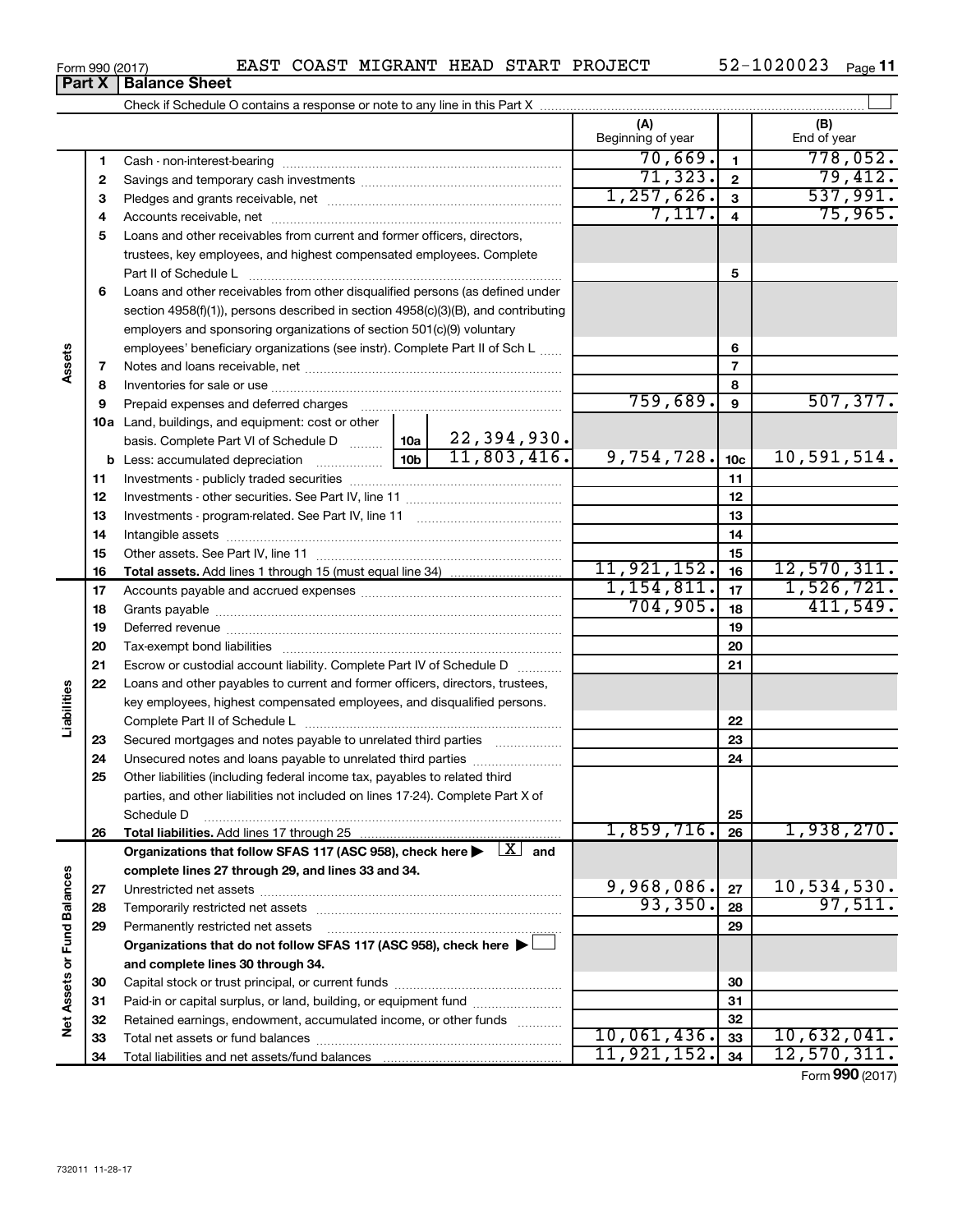|         | EAST COAST MIGRANT HEAD START PROJECT<br>Form 990 (2017)                                                                                                                                                                       |                         | 52-1020023 |                |     | Page 12          |
|---------|--------------------------------------------------------------------------------------------------------------------------------------------------------------------------------------------------------------------------------|-------------------------|------------|----------------|-----|------------------|
| Part XI | <b>Reconciliation of Net Assets</b>                                                                                                                                                                                            |                         |            |                |     |                  |
|         |                                                                                                                                                                                                                                |                         |            |                |     |                  |
|         |                                                                                                                                                                                                                                |                         |            |                |     |                  |
| 1       |                                                                                                                                                                                                                                | 1                       |            | 45,918,246.    |     |                  |
| 2       |                                                                                                                                                                                                                                | $\mathbf{2}$            |            | 45,347,641.    |     |                  |
| 3       | Revenue less expenses. Subtract line 2 from line 1                                                                                                                                                                             | 3                       |            |                |     | 570,605.         |
| 4       |                                                                                                                                                                                                                                | $\overline{\mathbf{4}}$ |            |                |     | 10,061,436.      |
| 5       | Net unrealized gains (losses) on investments [111] matter in the contract of the contract of the contract of the contract of the contract of the contract of the contract of the contract of the contract of the contract of t | 5                       |            |                |     |                  |
| 6       | Donated services and use of facilities                                                                                                                                                                                         | 6                       |            |                |     |                  |
| 7       | Investment expenses                                                                                                                                                                                                            | $\overline{7}$          |            |                |     |                  |
| 8       | Prior period adjustments www.communication.communication.communication.com/news/                                                                                                                                               | 8                       |            |                |     |                  |
| 9       |                                                                                                                                                                                                                                | 9                       |            |                |     | $\overline{0}$ . |
| 10      | Net assets or fund balances at end of year. Combine lines 3 through 9 (must equal Part X, line 33,                                                                                                                             |                         |            |                |     |                  |
|         | column (B))                                                                                                                                                                                                                    | 10                      |            | 10,632,041.    |     |                  |
|         | Part XII Financial Statements and Reporting                                                                                                                                                                                    |                         |            |                |     |                  |
|         | Check if Schedule O contains a response or note to any line in this Part XII [11] [11] [11] [11] [11] [11] Check if Schedule O contains a response or note to any line in this Part XII                                        |                         |            |                |     |                  |
|         |                                                                                                                                                                                                                                |                         |            |                | Yes | No               |
| 1       | $\lfloor x \rfloor$ Accrual<br>Accounting method used to prepare the Form 990: [130] Cash<br>$\Box$ Other                                                                                                                      |                         |            |                |     |                  |
|         | If the organization changed its method of accounting from a prior year or checked "Other," explain in Schedule O.                                                                                                              |                         |            |                |     |                  |
|         |                                                                                                                                                                                                                                |                         |            | 2a             |     | х                |
|         | If "Yes," check a box below to indicate whether the financial statements for the year were compiled or reviewed on a                                                                                                           |                         |            |                |     |                  |
|         | separate basis, consolidated basis, or both:                                                                                                                                                                                   |                         |            |                |     |                  |
|         | Consolidated basis<br>Both consolidated and separate basis<br>Separate basis                                                                                                                                                   |                         |            |                |     |                  |
|         |                                                                                                                                                                                                                                |                         |            | 2 <sub>b</sub> | x   |                  |
|         | If "Yes," check a box below to indicate whether the financial statements for the year were audited on a separate basis,                                                                                                        |                         |            |                |     |                  |
|         | consolidated basis, or both:                                                                                                                                                                                                   |                         |            |                |     |                  |
|         | $ \mathbf{X} $ Separate basis<br>Consolidated basis<br>Both consolidated and separate basis                                                                                                                                    |                         |            |                |     |                  |
|         | c If "Yes" to line 2a or 2b, does the organization have a committee that assumes responsibility for oversight of the audit,                                                                                                    |                         |            |                |     |                  |
|         |                                                                                                                                                                                                                                |                         |            | 2c             | x   |                  |
|         | If the organization changed either its oversight process or selection process during the tax year, explain in Schedule O.                                                                                                      |                         |            |                |     |                  |
|         | 3a As a result of a federal award, was the organization required to undergo an audit or audits as set forth in the Single Audit                                                                                                |                         |            |                |     |                  |
|         | Act and OMB Circular A-133?                                                                                                                                                                                                    |                         |            | 3a             | х   |                  |
|         | <b>b</b> If "Yes," did the organization undergo the required audit or audits? If the organization did not undergo the required audit                                                                                           |                         |            |                |     |                  |
|         |                                                                                                                                                                                                                                |                         |            | 3 <sub>b</sub> | X   |                  |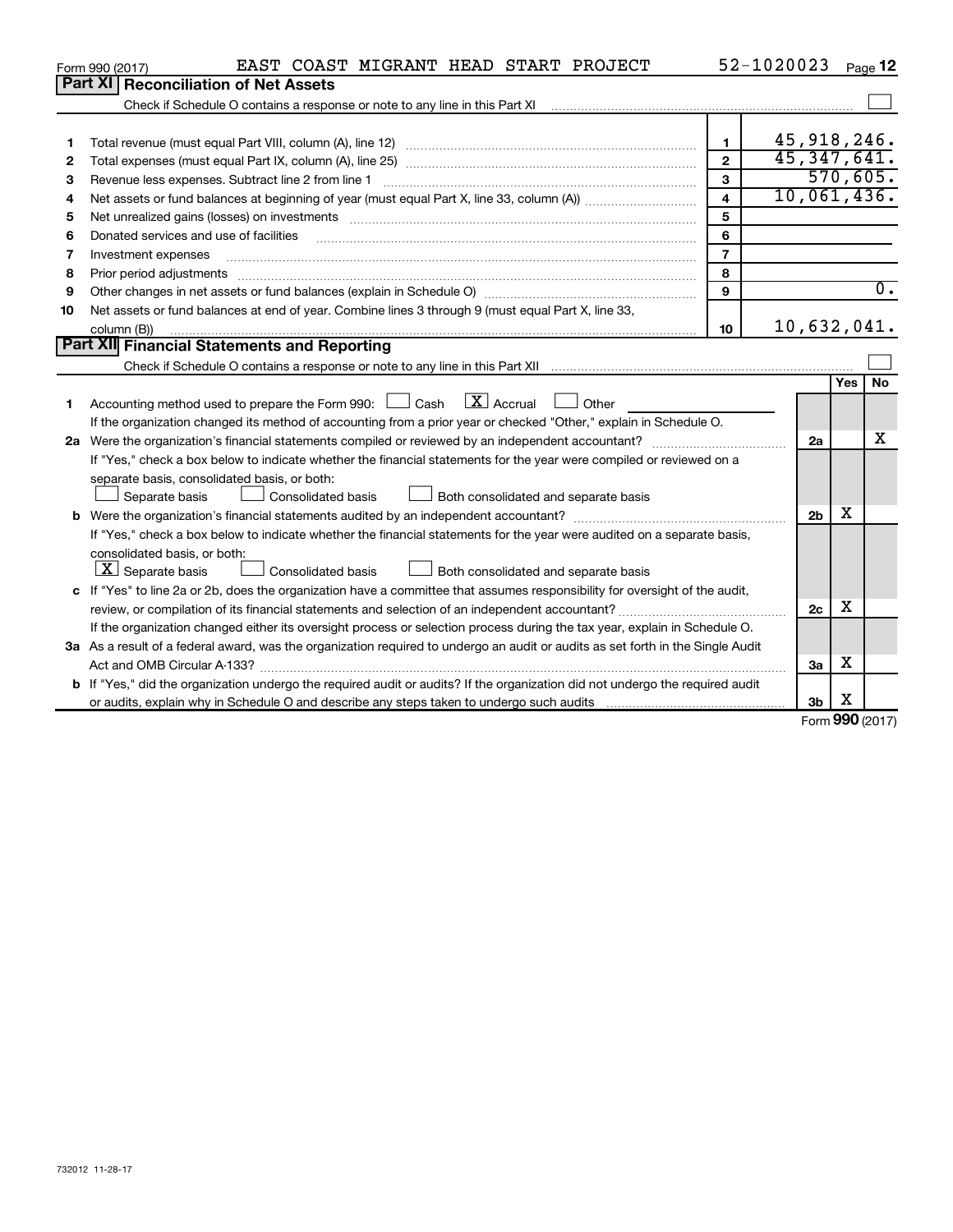| <b>SCHEDULE A</b> |  |
|-------------------|--|
|-------------------|--|

| (Form 990 or 990-EZ) |  |  |
|----------------------|--|--|
|                      |  |  |

# Form 990 or 990-EZ)<br>
Complete if the organization is a section 501(c)(3) organization or a section<br> **Public Charity Status and Public Support**

**4947(a)(1) nonexempt charitable trust.**

| OMB No. 1545-0047             |
|-------------------------------|
| T                             |
| <b>Open to Public</b><br>---- |

 $\Box$ 

|                |                                                                                                                                                                                                                 | Department of the Treasury<br>Internal Revenue Service |  |                                                            | Attach to Form 990 or Form 990-EZ.                                                                                                            |     |                                 |                            |  | <b>Open to Public</b><br>Inspection                |
|----------------|-----------------------------------------------------------------------------------------------------------------------------------------------------------------------------------------------------------------|--------------------------------------------------------|--|------------------------------------------------------------|-----------------------------------------------------------------------------------------------------------------------------------------------|-----|---------------------------------|----------------------------|--|----------------------------------------------------|
|                | Go to www.irs.gov/Form990 for instructions and the latest information.<br><b>Employer identification number</b><br>Name of the organization                                                                     |                                                        |  |                                                            |                                                                                                                                               |     |                                 |                            |  |                                                    |
|                | 52-1020023<br>EAST COAST MIGRANT HEAD START PROJECT                                                                                                                                                             |                                                        |  |                                                            |                                                                                                                                               |     |                                 |                            |  |                                                    |
|                | Part I<br>Reason for Public Charity Status (All organizations must complete this part.) See instructions.                                                                                                       |                                                        |  |                                                            |                                                                                                                                               |     |                                 |                            |  |                                                    |
|                |                                                                                                                                                                                                                 |                                                        |  |                                                            |                                                                                                                                               |     |                                 |                            |  |                                                    |
| 1              | The organization is not a private foundation because it is: (For lines 1 through 12, check only one box.)<br>A church, convention of churches, or association of churches described in section 170(b)(1)(A)(i). |                                                        |  |                                                            |                                                                                                                                               |     |                                 |                            |  |                                                    |
| 2              |                                                                                                                                                                                                                 |                                                        |  |                                                            | A school described in section 170(b)(1)(A)(ii). (Attach Schedule E (Form 990 or 990-EZ).)                                                     |     |                                 |                            |  |                                                    |
| 3              |                                                                                                                                                                                                                 |                                                        |  |                                                            | A hospital or a cooperative hospital service organization described in section 170(b)(1)(A)(iii).                                             |     |                                 |                            |  |                                                    |
| 4              |                                                                                                                                                                                                                 |                                                        |  |                                                            | A medical research organization operated in conjunction with a hospital described in section 170(b)(1)(A)(iii). Enter the hospital's name,    |     |                                 |                            |  |                                                    |
|                |                                                                                                                                                                                                                 | city, and state:                                       |  |                                                            |                                                                                                                                               |     |                                 |                            |  |                                                    |
| 5              |                                                                                                                                                                                                                 |                                                        |  |                                                            | An organization operated for the benefit of a college or university owned or operated by a governmental unit described in                     |     |                                 |                            |  |                                                    |
|                |                                                                                                                                                                                                                 |                                                        |  | section 170(b)(1)(A)(iv). (Complete Part II.)              |                                                                                                                                               |     |                                 |                            |  |                                                    |
| 6              |                                                                                                                                                                                                                 |                                                        |  |                                                            | A federal, state, or local government or governmental unit described in section 170(b)(1)(A)(v).                                              |     |                                 |                            |  |                                                    |
| $\overline{7}$ | $\lfloor x \rfloor$                                                                                                                                                                                             |                                                        |  |                                                            | An organization that normally receives a substantial part of its support from a governmental unit or from the general public described in     |     |                                 |                            |  |                                                    |
|                |                                                                                                                                                                                                                 |                                                        |  | section 170(b)(1)(A)(vi). (Complete Part II.)              |                                                                                                                                               |     |                                 |                            |  |                                                    |
| 8              |                                                                                                                                                                                                                 |                                                        |  |                                                            | A community trust described in section 170(b)(1)(A)(vi). (Complete Part II.)                                                                  |     |                                 |                            |  |                                                    |
| 9              |                                                                                                                                                                                                                 |                                                        |  |                                                            | An agricultural research organization described in section 170(b)(1)(A)(ix) operated in conjunction with a land-grant college                 |     |                                 |                            |  |                                                    |
|                |                                                                                                                                                                                                                 |                                                        |  |                                                            | or university or a non-land-grant college of agriculture (see instructions). Enter the name, city, and state of the college or                |     |                                 |                            |  |                                                    |
|                |                                                                                                                                                                                                                 | university:                                            |  |                                                            |                                                                                                                                               |     |                                 |                            |  |                                                    |
| 10             |                                                                                                                                                                                                                 |                                                        |  |                                                            | An organization that normally receives: (1) more than 33 1/3% of its support from contributions, membership fees, and gross receipts from     |     |                                 |                            |  |                                                    |
|                |                                                                                                                                                                                                                 |                                                        |  |                                                            | activities related to its exempt functions - subject to certain exceptions, and (2) no more than 33 1/3% of its support from gross investment |     |                                 |                            |  |                                                    |
|                |                                                                                                                                                                                                                 |                                                        |  |                                                            | income and unrelated business taxable income (less section 511 tax) from businesses acquired by the organization after June 30, 1975.         |     |                                 |                            |  |                                                    |
|                |                                                                                                                                                                                                                 |                                                        |  | See section 509(a)(2). (Complete Part III.)                |                                                                                                                                               |     |                                 |                            |  |                                                    |
| 11             |                                                                                                                                                                                                                 |                                                        |  |                                                            | An organization organized and operated exclusively to test for public safety. See section 509(a)(4).                                          |     |                                 |                            |  |                                                    |
| 12             |                                                                                                                                                                                                                 |                                                        |  |                                                            | An organization organized and operated exclusively for the benefit of, to perform the functions of, or to carry out the purposes of one or    |     |                                 |                            |  |                                                    |
|                |                                                                                                                                                                                                                 |                                                        |  |                                                            | more publicly supported organizations described in section 509(a)(1) or section 509(a)(2). See section 509(a)(3). Check the box in            |     |                                 |                            |  |                                                    |
|                |                                                                                                                                                                                                                 |                                                        |  |                                                            | lines 12a through 12d that describes the type of supporting organization and complete lines 12e, 12f, and 12g.                                |     |                                 |                            |  |                                                    |
| а              |                                                                                                                                                                                                                 |                                                        |  |                                                            | Type I. A supporting organization operated, supervised, or controlled by its supported organization(s), typically by giving                   |     |                                 |                            |  |                                                    |
|                |                                                                                                                                                                                                                 |                                                        |  |                                                            | the supported organization(s) the power to regularly appoint or elect a majority of the directors or trustees of the supporting               |     |                                 |                            |  |                                                    |
|                |                                                                                                                                                                                                                 |                                                        |  | organization. You must complete Part IV, Sections A and B. |                                                                                                                                               |     |                                 |                            |  |                                                    |
| b              |                                                                                                                                                                                                                 |                                                        |  |                                                            | Type II. A supporting organization supervised or controlled in connection with its supported organization(s), by having                       |     |                                 |                            |  |                                                    |
|                |                                                                                                                                                                                                                 |                                                        |  |                                                            | control or management of the supporting organization vested in the same persons that control or manage the supported                          |     |                                 |                            |  |                                                    |
|                |                                                                                                                                                                                                                 |                                                        |  |                                                            | organization(s). You must complete Part IV, Sections A and C.                                                                                 |     |                                 |                            |  |                                                    |
| с              |                                                                                                                                                                                                                 |                                                        |  |                                                            | Type III functionally integrated. A supporting organization operated in connection with, and functionally integrated with,                    |     |                                 |                            |  |                                                    |
|                |                                                                                                                                                                                                                 |                                                        |  |                                                            | its supported organization(s) (see instructions). You must complete Part IV, Sections A, D, and E.                                            |     |                                 |                            |  |                                                    |
| d              |                                                                                                                                                                                                                 |                                                        |  |                                                            | Type III non-functionally integrated. A supporting organization operated in connection with its supported organization(s)                     |     |                                 |                            |  |                                                    |
|                |                                                                                                                                                                                                                 |                                                        |  |                                                            | that is not functionally integrated. The organization generally must satisfy a distribution requirement and an attentiveness                  |     |                                 |                            |  |                                                    |
|                |                                                                                                                                                                                                                 |                                                        |  |                                                            | requirement (see instructions). You must complete Part IV, Sections A and D, and Part V.                                                      |     |                                 |                            |  |                                                    |
| е              |                                                                                                                                                                                                                 |                                                        |  |                                                            | Check this box if the organization received a written determination from the IRS that it is a Type I, Type II, Type III                       |     |                                 |                            |  |                                                    |
|                |                                                                                                                                                                                                                 |                                                        |  |                                                            | functionally integrated, or Type III non-functionally integrated supporting organization.                                                     |     |                                 |                            |  |                                                    |
|                |                                                                                                                                                                                                                 |                                                        |  |                                                            |                                                                                                                                               |     |                                 |                            |  |                                                    |
| g              |                                                                                                                                                                                                                 |                                                        |  | (ii) EIN                                                   | Provide the following information about the supported organization(s).                                                                        |     | (iv) Is the organization listed | (v) Amount of monetary     |  |                                                    |
|                |                                                                                                                                                                                                                 | (i) Name of supported<br>organization                  |  |                                                            | (iii) Type of organization<br>(described on lines 1-10                                                                                        |     | in your governing document?     | support (see instructions) |  | (vi) Amount of other<br>support (see instructions) |
|                |                                                                                                                                                                                                                 |                                                        |  |                                                            | above (see instructions))                                                                                                                     | Yes | No                              |                            |  |                                                    |
|                |                                                                                                                                                                                                                 |                                                        |  |                                                            |                                                                                                                                               |     |                                 |                            |  |                                                    |
|                |                                                                                                                                                                                                                 |                                                        |  |                                                            |                                                                                                                                               |     |                                 |                            |  |                                                    |
|                |                                                                                                                                                                                                                 |                                                        |  |                                                            |                                                                                                                                               |     |                                 |                            |  |                                                    |
|                |                                                                                                                                                                                                                 |                                                        |  |                                                            |                                                                                                                                               |     |                                 |                            |  |                                                    |
|                |                                                                                                                                                                                                                 |                                                        |  |                                                            |                                                                                                                                               |     |                                 |                            |  |                                                    |
|                |                                                                                                                                                                                                                 |                                                        |  |                                                            |                                                                                                                                               |     |                                 |                            |  |                                                    |
|                |                                                                                                                                                                                                                 |                                                        |  |                                                            |                                                                                                                                               |     |                                 |                            |  |                                                    |
|                |                                                                                                                                                                                                                 |                                                        |  |                                                            |                                                                                                                                               |     |                                 |                            |  |                                                    |
|                |                                                                                                                                                                                                                 |                                                        |  |                                                            |                                                                                                                                               |     |                                 |                            |  |                                                    |
|                |                                                                                                                                                                                                                 |                                                        |  |                                                            |                                                                                                                                               |     |                                 |                            |  |                                                    |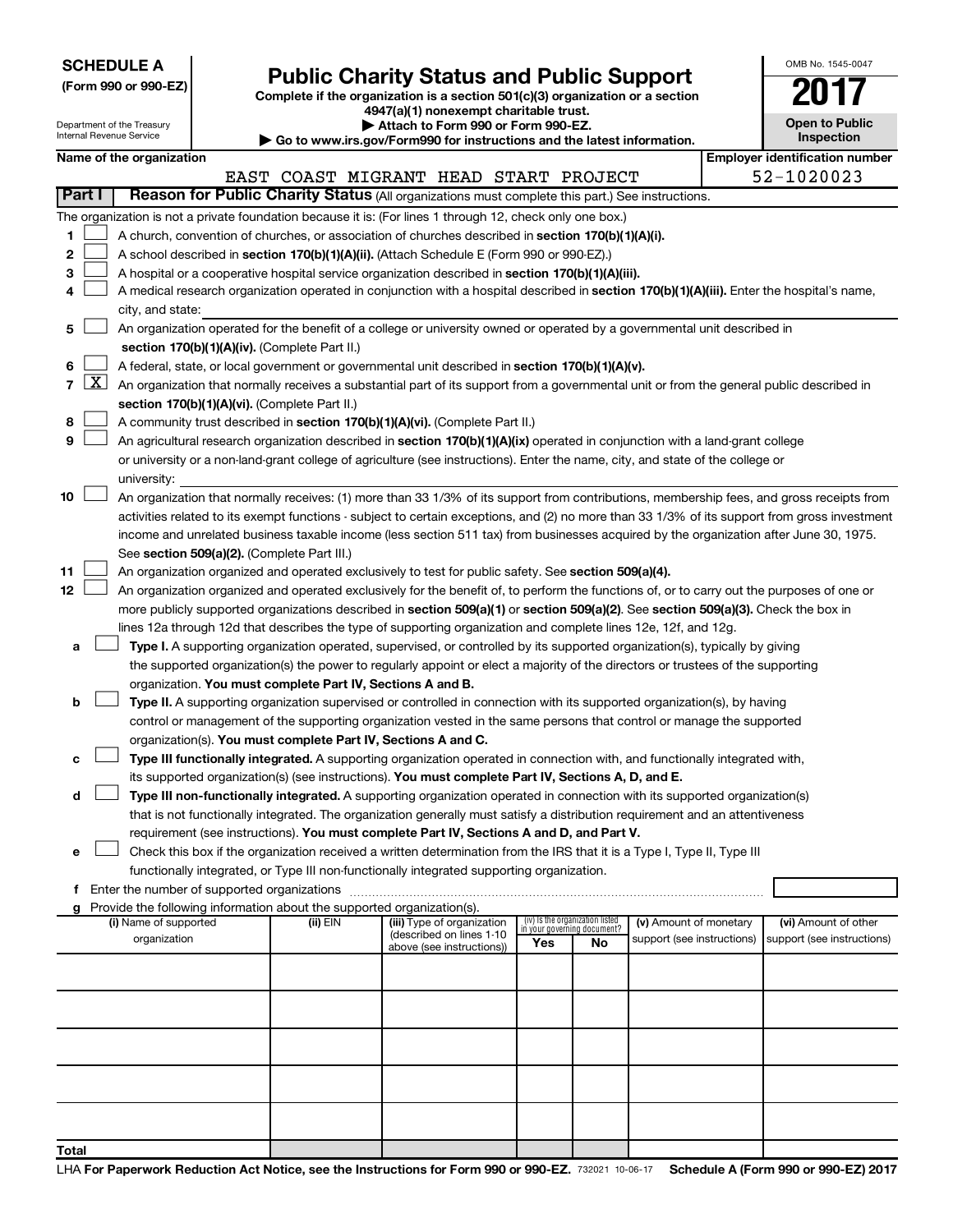#### 52-1020023 Page 2 Schedule A (Form 990 or 990-EZ) 2017 EAST COAST MIGRANT HEAD START PROJECT 52-1020023 Page **Part II** | Support Schedule for Organizations Described in Sections 170(b)(1)(A)(iv) and 170(b)(1)(A)(vi)

(Complete only if you checked the box on line 5, 7, or 8 of Part I or if the organization failed to qualify under Part III. If the organization fails to qualify under the tests listed below, please complete Part III.)

| <b>Section A. Public Support</b>                                                                                                                                                                                               |                           |                          |                          |                           |                        |                                          |
|--------------------------------------------------------------------------------------------------------------------------------------------------------------------------------------------------------------------------------|---------------------------|--------------------------|--------------------------|---------------------------|------------------------|------------------------------------------|
| Calendar year (or fiscal year beginning in)                                                                                                                                                                                    | (a) 2013                  | (b) 2014                 | $(c)$ 2015               | $(d)$ 2016                | (e) 2017               | (f) Total                                |
| 1 Gifts, grants, contributions, and                                                                                                                                                                                            |                           |                          |                          |                           |                        |                                          |
| membership fees received. (Do not                                                                                                                                                                                              |                           |                          |                          |                           |                        |                                          |
| include any "unusual grants.")                                                                                                                                                                                                 | 48, 713, 237.             | 45, 301, 505.            | 46,882,863.              | 47,929,698.               | 45,744,238.            | 234, 571, 541.                           |
| 2 Tax revenues levied for the organ-                                                                                                                                                                                           |                           |                          |                          |                           |                        |                                          |
| ization's benefit and either paid to                                                                                                                                                                                           |                           |                          |                          |                           |                        |                                          |
| or expended on its behalf                                                                                                                                                                                                      |                           |                          |                          |                           |                        |                                          |
| 3 The value of services or facilities                                                                                                                                                                                          |                           |                          |                          |                           |                        |                                          |
| furnished by a governmental unit to                                                                                                                                                                                            |                           |                          |                          |                           |                        |                                          |
| the organization without charge                                                                                                                                                                                                |                           |                          |                          |                           |                        |                                          |
| 4 Total. Add lines 1 through 3                                                                                                                                                                                                 | 48, 713, 237.             | 45, 301, 505.            | 46,882,863               | 47,929,698.               | 45,744,238.            | 234, 571, 541.                           |
| 5 The portion of total contributions                                                                                                                                                                                           |                           |                          |                          |                           |                        |                                          |
| by each person (other than a                                                                                                                                                                                                   |                           |                          |                          |                           |                        |                                          |
| governmental unit or publicly                                                                                                                                                                                                  |                           |                          |                          |                           |                        |                                          |
| supported organization) included                                                                                                                                                                                               |                           |                          |                          |                           |                        |                                          |
| on line 1 that exceeds 2% of the                                                                                                                                                                                               |                           |                          |                          |                           |                        |                                          |
| amount shown on line 11,                                                                                                                                                                                                       |                           |                          |                          |                           |                        |                                          |
| column (f)                                                                                                                                                                                                                     |                           |                          |                          |                           |                        |                                          |
|                                                                                                                                                                                                                                |                           |                          |                          |                           |                        |                                          |
| 6 Public support. Subtract line 5 from line 4.<br><b>Section B. Total Support</b>                                                                                                                                              |                           |                          |                          |                           |                        | 234, 571, 541.                           |
| Calendar year (or fiscal year beginning in)                                                                                                                                                                                    |                           |                          |                          |                           |                        |                                          |
| <b>7</b> Amounts from line 4                                                                                                                                                                                                   | (a) 2013<br>48, 713, 237. | (b) 2014<br>45, 301, 505 | $(c)$ 2015<br>46,882,863 | $(d)$ 2016<br>47,929,698. | (e) 2017<br>45,744,238 | (f) Total<br>234, 571, 541.              |
|                                                                                                                                                                                                                                |                           |                          |                          |                           |                        |                                          |
| 8 Gross income from interest,                                                                                                                                                                                                  |                           |                          |                          |                           |                        |                                          |
| dividends, payments received on                                                                                                                                                                                                |                           |                          |                          |                           |                        |                                          |
| securities loans, rents, royalties,                                                                                                                                                                                            |                           | 1,353.                   |                          |                           |                        | 1,353.                                   |
| and income from similar sources                                                                                                                                                                                                |                           |                          |                          |                           |                        |                                          |
| 9 Net income from unrelated business                                                                                                                                                                                           |                           |                          |                          |                           |                        |                                          |
| activities, whether or not the                                                                                                                                                                                                 |                           |                          |                          |                           |                        |                                          |
| business is regularly carried on                                                                                                                                                                                               |                           |                          |                          |                           |                        |                                          |
| 10 Other income. Do not include gain                                                                                                                                                                                           |                           |                          |                          |                           |                        |                                          |
| or loss from the sale of capital                                                                                                                                                                                               |                           |                          |                          |                           |                        |                                          |
| assets (Explain in Part VI.)                                                                                                                                                                                                   |                           |                          |                          |                           |                        |                                          |
| 11 Total support. Add lines 7 through 10                                                                                                                                                                                       |                           |                          |                          |                           |                        | 234, 572, 894.                           |
| <b>12</b> Gross receipts from related activities, etc. (see instructions)                                                                                                                                                      |                           |                          |                          |                           | 12                     | 551, 336.                                |
| 13 First five years. If the Form 990 is for the organization's first, second, third, fourth, or fifth tax year as a section 501(c)(3)                                                                                          |                           |                          |                          |                           |                        |                                          |
| organization, check this box and stop here                                                                                                                                                                                     |                           |                          |                          |                           |                        |                                          |
| <b>Section C. Computation of Public Support Percentage</b>                                                                                                                                                                     |                           |                          |                          |                           |                        |                                          |
|                                                                                                                                                                                                                                |                           |                          |                          |                           | 14                     | 100.00<br>%                              |
|                                                                                                                                                                                                                                |                           |                          |                          |                           | 15                     | 100.00<br>%                              |
| 16a 33 1/3% support test - 2017. If the organization did not check the box on line 13, and line 14 is 33 1/3% or more, check this box and                                                                                      |                           |                          |                          |                           |                        |                                          |
| stop here. The organization qualifies as a publicly supported organization                                                                                                                                                     |                           |                          |                          |                           |                        | $\blacktriangleright$ $\boxed{\text{X}}$ |
| b 33 1/3% support test - 2016. If the organization did not check a box on line 13 or 16a, and line 15 is 33 1/3% or more, check this box                                                                                       |                           |                          |                          |                           |                        |                                          |
| and stop here. The organization qualifies as a publicly supported organization [11] manuscription [11] and stop here. The organization [11] and stop here. The organization [11] and stop here. The organization [11] and stop |                           |                          |                          |                           |                        |                                          |
| 17a 10% -facts-and-circumstances test - 2017. If the organization did not check a box on line 13, 16a, or 16b, and line 14 is 10% or more,                                                                                     |                           |                          |                          |                           |                        |                                          |
| and if the organization meets the "facts-and-circumstances" test, check this box and stop here. Explain in Part VI how the organization                                                                                        |                           |                          |                          |                           |                        |                                          |
|                                                                                                                                                                                                                                |                           |                          |                          |                           |                        |                                          |
| b 10% -facts-and-circumstances test - 2016. If the organization did not check a box on line 13, 16a, 16b, or 17a, and line 15 is 10% or                                                                                        |                           |                          |                          |                           |                        |                                          |
| more, and if the organization meets the "facts-and-circumstances" test, check this box and stop here. Explain in Part VI how the                                                                                               |                           |                          |                          |                           |                        |                                          |
| organization meets the "facts-and-circumstances" test. The organization qualifies as a publicly supported organization                                                                                                         |                           |                          |                          |                           |                        |                                          |
| 18 Private foundation. If the organization did not check a box on line 13, 16a, 16b, 17a, or 17b, check this box and see instructions                                                                                          |                           |                          |                          |                           |                        |                                          |

**Schedule A (Form 990 or 990-EZ) 2017**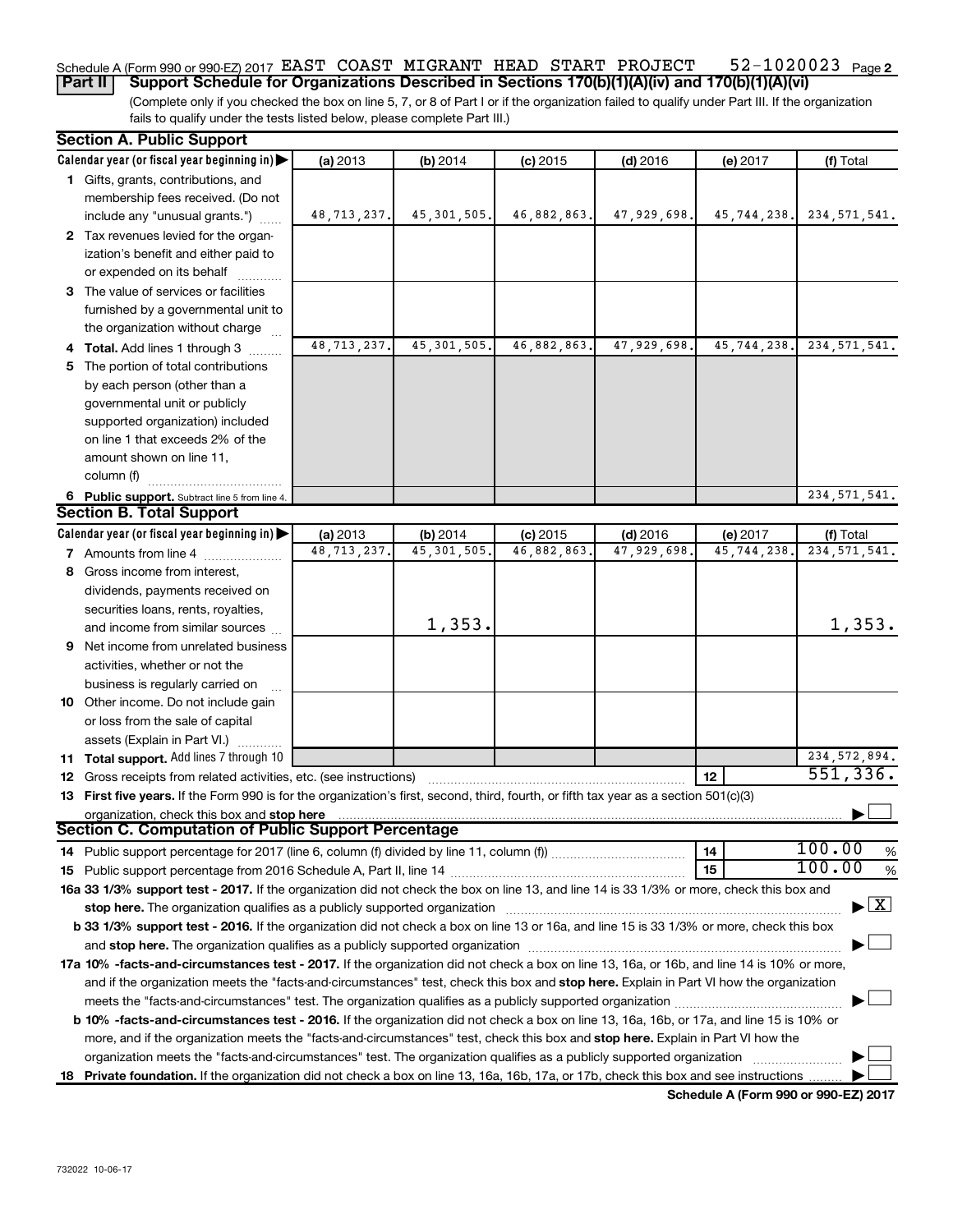#### 52-1020023 Page 3 Schedule A (Form 990 or 990-EZ) 2017 EAST COAST MIGRANT HEAD START PROJECT 52-1020023 Page **Part III | Support Schedule for Organizations Described in Section 509(a)(2)**

(Complete only if you checked the box on line 10 of Part I or if the organization failed to qualify under Part II. If the organization fails to qualify under the tests listed below, please complete Part II.)

| <b>Section A. Public Support</b>                                                                                                                                                                                                                                       |          |          |          |            |          |           |
|------------------------------------------------------------------------------------------------------------------------------------------------------------------------------------------------------------------------------------------------------------------------|----------|----------|----------|------------|----------|-----------|
| Calendar year (or fiscal year beginning in)                                                                                                                                                                                                                            | (a) 2013 | (b) 2014 | (c) 2015 | $(d)$ 2016 | (e) 2017 | (f) Total |
| 1 Gifts, grants, contributions, and                                                                                                                                                                                                                                    |          |          |          |            |          |           |
| membership fees received. (Do not                                                                                                                                                                                                                                      |          |          |          |            |          |           |
| include any "unusual grants.")                                                                                                                                                                                                                                         |          |          |          |            |          |           |
| <b>2</b> Gross receipts from admissions,                                                                                                                                                                                                                               |          |          |          |            |          |           |
| merchandise sold or services per-                                                                                                                                                                                                                                      |          |          |          |            |          |           |
| formed, or facilities furnished in<br>any activity that is related to the                                                                                                                                                                                              |          |          |          |            |          |           |
| organization's tax-exempt purpose                                                                                                                                                                                                                                      |          |          |          |            |          |           |
| 3 Gross receipts from activities that                                                                                                                                                                                                                                  |          |          |          |            |          |           |
| are not an unrelated trade or bus-                                                                                                                                                                                                                                     |          |          |          |            |          |           |
| iness under section 513                                                                                                                                                                                                                                                |          |          |          |            |          |           |
| 4 Tax revenues levied for the organ-                                                                                                                                                                                                                                   |          |          |          |            |          |           |
| ization's benefit and either paid to                                                                                                                                                                                                                                   |          |          |          |            |          |           |
| or expended on its behalf<br>.                                                                                                                                                                                                                                         |          |          |          |            |          |           |
| 5 The value of services or facilities                                                                                                                                                                                                                                  |          |          |          |            |          |           |
| furnished by a governmental unit to                                                                                                                                                                                                                                    |          |          |          |            |          |           |
| the organization without charge                                                                                                                                                                                                                                        |          |          |          |            |          |           |
| <b>6 Total.</b> Add lines 1 through 5                                                                                                                                                                                                                                  |          |          |          |            |          |           |
| 7a Amounts included on lines 1, 2, and                                                                                                                                                                                                                                 |          |          |          |            |          |           |
| 3 received from disqualified persons                                                                                                                                                                                                                                   |          |          |          |            |          |           |
| <b>b</b> Amounts included on lines 2 and 3 received                                                                                                                                                                                                                    |          |          |          |            |          |           |
| from other than disqualified persons that                                                                                                                                                                                                                              |          |          |          |            |          |           |
| exceed the greater of \$5,000 or 1% of the<br>amount on line 13 for the year                                                                                                                                                                                           |          |          |          |            |          |           |
| c Add lines 7a and 7b                                                                                                                                                                                                                                                  |          |          |          |            |          |           |
| 8 Public support. (Subtract line 7c from line 6.)                                                                                                                                                                                                                      |          |          |          |            |          |           |
| <b>Section B. Total Support</b>                                                                                                                                                                                                                                        |          |          |          |            |          |           |
| Calendar year (or fiscal year beginning in)                                                                                                                                                                                                                            | (a) 2013 | (b) 2014 | (c) 2015 | $(d)$ 2016 | (e) 2017 | (f) Total |
| <b>9</b> Amounts from line 6                                                                                                                                                                                                                                           |          |          |          |            |          |           |
| <b>10a</b> Gross income from interest,                                                                                                                                                                                                                                 |          |          |          |            |          |           |
| dividends, payments received on                                                                                                                                                                                                                                        |          |          |          |            |          |           |
| securities loans, rents, royalties,<br>and income from similar sources                                                                                                                                                                                                 |          |          |          |            |          |           |
| <b>b</b> Unrelated business taxable income                                                                                                                                                                                                                             |          |          |          |            |          |           |
| (less section 511 taxes) from businesses                                                                                                                                                                                                                               |          |          |          |            |          |           |
| acquired after June 30, 1975                                                                                                                                                                                                                                           |          |          |          |            |          |           |
| c Add lines 10a and 10b                                                                                                                                                                                                                                                |          |          |          |            |          |           |
| <b>11</b> Net income from unrelated business                                                                                                                                                                                                                           |          |          |          |            |          |           |
| activities not included in line 10b.                                                                                                                                                                                                                                   |          |          |          |            |          |           |
| whether or not the business is<br>regularly carried on                                                                                                                                                                                                                 |          |          |          |            |          |           |
| 12 Other income. Do not include gain                                                                                                                                                                                                                                   |          |          |          |            |          |           |
| or loss from the sale of capital                                                                                                                                                                                                                                       |          |          |          |            |          |           |
| assets (Explain in Part VI.)<br><b>13</b> Total support. (Add lines 9, 10c, 11, and 12.)                                                                                                                                                                               |          |          |          |            |          |           |
| 14 First five years. If the Form 990 is for the organization's first, second, third, fourth, or fifth tax year as a section 501(c)(3) organization,                                                                                                                    |          |          |          |            |          |           |
| check this box and stop here <b>construction and construction</b> and stop here <b>constructed</b> and stop here <b>constructed</b> and stop here <b>constructed</b> and <b>construction</b> and <b>construction</b> and <b>construction</b> and <b>construction</b> a |          |          |          |            |          |           |
| Section C. Computation of Public Support Percentage                                                                                                                                                                                                                    |          |          |          |            |          |           |
|                                                                                                                                                                                                                                                                        |          |          |          |            | 15       | %         |
| 16 Public support percentage from 2016 Schedule A, Part III, line 15                                                                                                                                                                                                   |          |          |          |            | 16       | %         |
| <b>Section D. Computation of Investment Income Percentage</b>                                                                                                                                                                                                          |          |          |          |            |          |           |
| 17 Investment income percentage for 2017 (line 10c, column (f) divided by line 13, column (f))                                                                                                                                                                         |          |          |          |            | 17       | %         |
| 18 Investment income percentage from 2016 Schedule A, Part III, line 17                                                                                                                                                                                                |          |          |          |            | 18       | %         |
| 19a 33 1/3% support tests - 2017. If the organization did not check the box on line 14, and line 15 is more than 33 1/3%, and line 17 is not                                                                                                                           |          |          |          |            |          |           |
| more than 33 1/3%, check this box and stop here. The organization qualifies as a publicly supported organization                                                                                                                                                       |          |          |          |            |          |           |
| b 33 1/3% support tests - 2016. If the organization did not check a box on line 14 or line 19a, and line 16 is more than 33 1/3%, and                                                                                                                                  |          |          |          |            |          |           |
| line 18 is not more than 33 1/3%, check this box and stop here. The organization qualifies as a publicly supported organization                                                                                                                                        |          |          |          |            |          |           |
|                                                                                                                                                                                                                                                                        |          |          |          |            |          |           |
|                                                                                                                                                                                                                                                                        |          |          |          |            |          |           |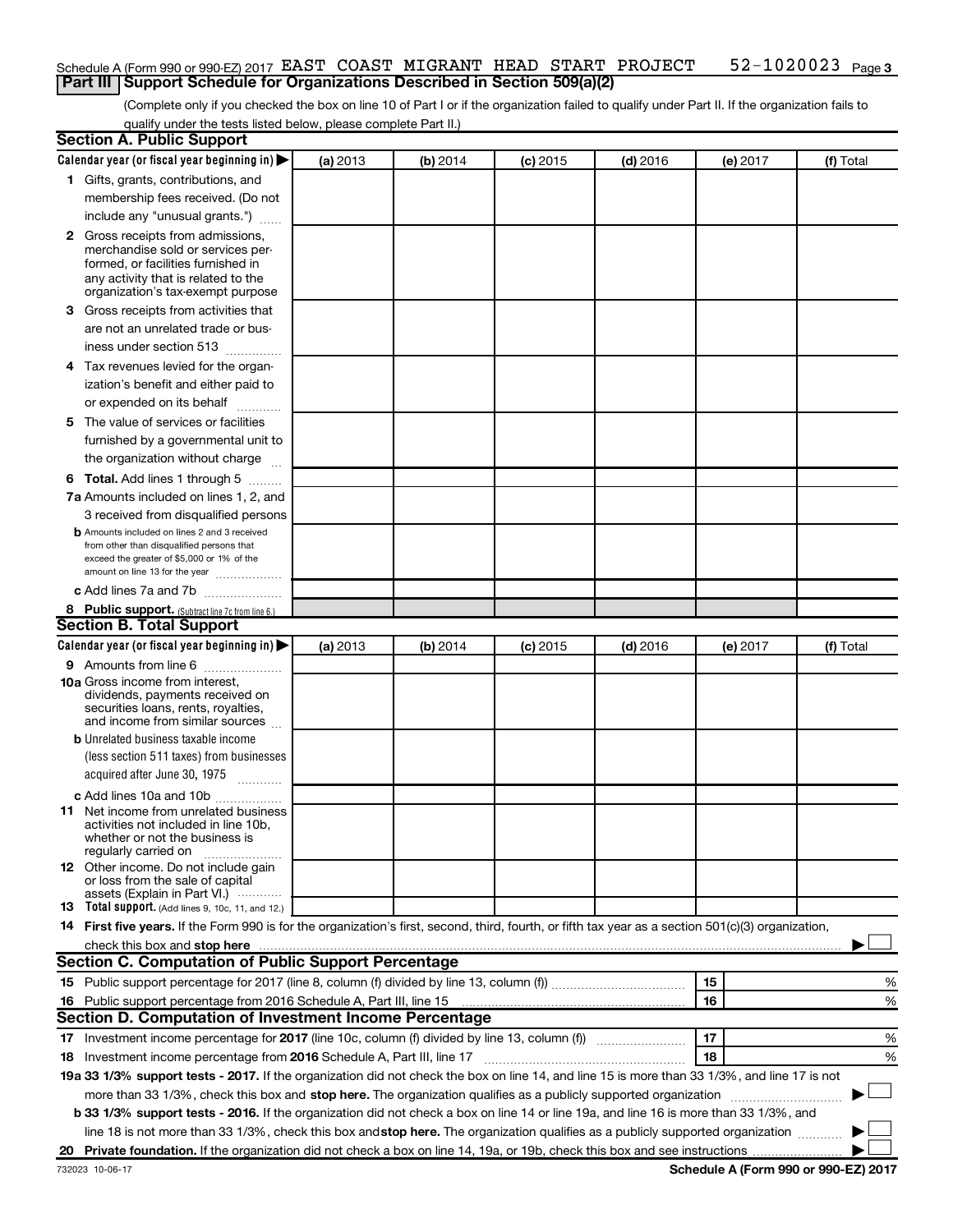## **Part IV Supporting Organizations**

(Complete only if you checked a box in line 12 on Part I. If you checked 12a of Part I, complete Sections A and B. If you checked 12b of Part I, complete Sections A and C. If you checked 12c of Part I, complete Sections A, D, and E. If you checked 12d of Part I, complete Sections A and D, and complete Part V.)

### **Section A. All Supporting Organizations**

- **1** Are all of the organization's supported organizations listed by name in the organization's governing documents? If "No," describe in Part VI how the supported organizations are designated. If designated by *class or purpose, describe the designation. If historic and continuing relationship, explain.*
- **2** Did the organization have any supported organization that does not have an IRS determination of status under section 509(a)(1) or (2)? If "Yes," explain in Part **VI** how the organization determined that the supported *organization was described in section 509(a)(1) or (2).*
- **3a** Did the organization have a supported organization described in section 501(c)(4), (5), or (6)? If "Yes," answer *(b) and (c) below.*
- **b** Did the organization confirm that each supported organization qualified under section 501(c)(4), (5), or (6) and satisfied the public support tests under section 509(a)(2)? If "Yes," describe in Part VI when and how the *organization made the determination.*
- **c** Did the organization ensure that all support to such organizations was used exclusively for section 170(c)(2)(B) purposes? If "Yes," explain in Part VI what controls the organization put in place to ensure such use.
- **4 a** *If* Was any supported organization not organized in the United States ("foreign supported organization")? *"Yes," and if you checked 12a or 12b in Part I, answer (b) and (c) below.*
- **b** Did the organization have ultimate control and discretion in deciding whether to make grants to the foreign supported organization? If "Yes," describe in Part VI how the organization had such control and discretion *despite being controlled or supervised by or in connection with its supported organizations.*
- **c** Did the organization support any foreign supported organization that does not have an IRS determination under sections 501(c)(3) and 509(a)(1) or (2)? If "Yes," explain in Part VI what controls the organization used *to ensure that all support to the foreign supported organization was used exclusively for section 170(c)(2)(B) purposes.*
- **5a** Did the organization add, substitute, or remove any supported organizations during the tax year? If "Yes," answer (b) and (c) below (if applicable). Also, provide detail in **Part VI,** including (i) the names and EIN *numbers of the supported organizations added, substituted, or removed; (ii) the reasons for each such action; (iii) the authority under the organization's organizing document authorizing such action; and (iv) how the action was accomplished (such as by amendment to the organizing document).*
- **b Type I or Type II only.** Was any added or substituted supported organization part of a class already designated in the organization's organizing document?
- **c Substitutions only.**  Was the substitution the result of an event beyond the organization's control?
- **6** Did the organization provide support (whether in the form of grants or the provision of services or facilities) to **Part VI.** support or benefit one or more of the filing organization's supported organizations? If "Yes," provide detail in anyone other than (i) its supported organizations, (ii) individuals that are part of the charitable class benefited by one or more of its supported organizations, or (iii) other supporting organizations that also
- **7** Did the organization provide a grant, loan, compensation, or other similar payment to a substantial contributor regard to a substantial contributor? If "Yes," complete Part I of Schedule L (Form 990 or 990-EZ). (defined in section 4958(c)(3)(C)), a family member of a substantial contributor, or a 35% controlled entity with
- **8** Did the organization make a loan to a disqualified person (as defined in section 4958) not described in line 7? *If "Yes," complete Part I of Schedule L (Form 990 or 990-EZ).*
- **9 a** Was the organization controlled directly or indirectly at any time during the tax year by one or more in section 509(a)(1) or (2))? If "Yes," provide detail in **Part VI.** disqualified persons as defined in section 4946 (other than foundation managers and organizations described
- **b** Did one or more disqualified persons (as defined in line 9a) hold a controlling interest in any entity in which the supporting organization had an interest? If "Yes," provide detail in Part VI.
- **c** Did a disqualified person (as defined in line 9a) have an ownership interest in, or derive any personal benefit from, assets in which the supporting organization also had an interest? If "Yes," provide detail in Part VI.
- **10 a** Was the organization subject to the excess business holdings rules of section 4943 because of section supporting organizations)? If "Yes," answer 10b below. 4943(f) (regarding certain Type II supporting organizations, and all Type III non-functionally integrated
	- **b** Did the organization have any excess business holdings in the tax year? (Use Schedule C, Form 4720, to *determine whether the organization had excess business holdings.)*

**1 2 3a 3b 3c 4a 4b 4c 5a 5b 5c 6 7 8 9a 9b 9c 10a**

**Yes No**

**10b**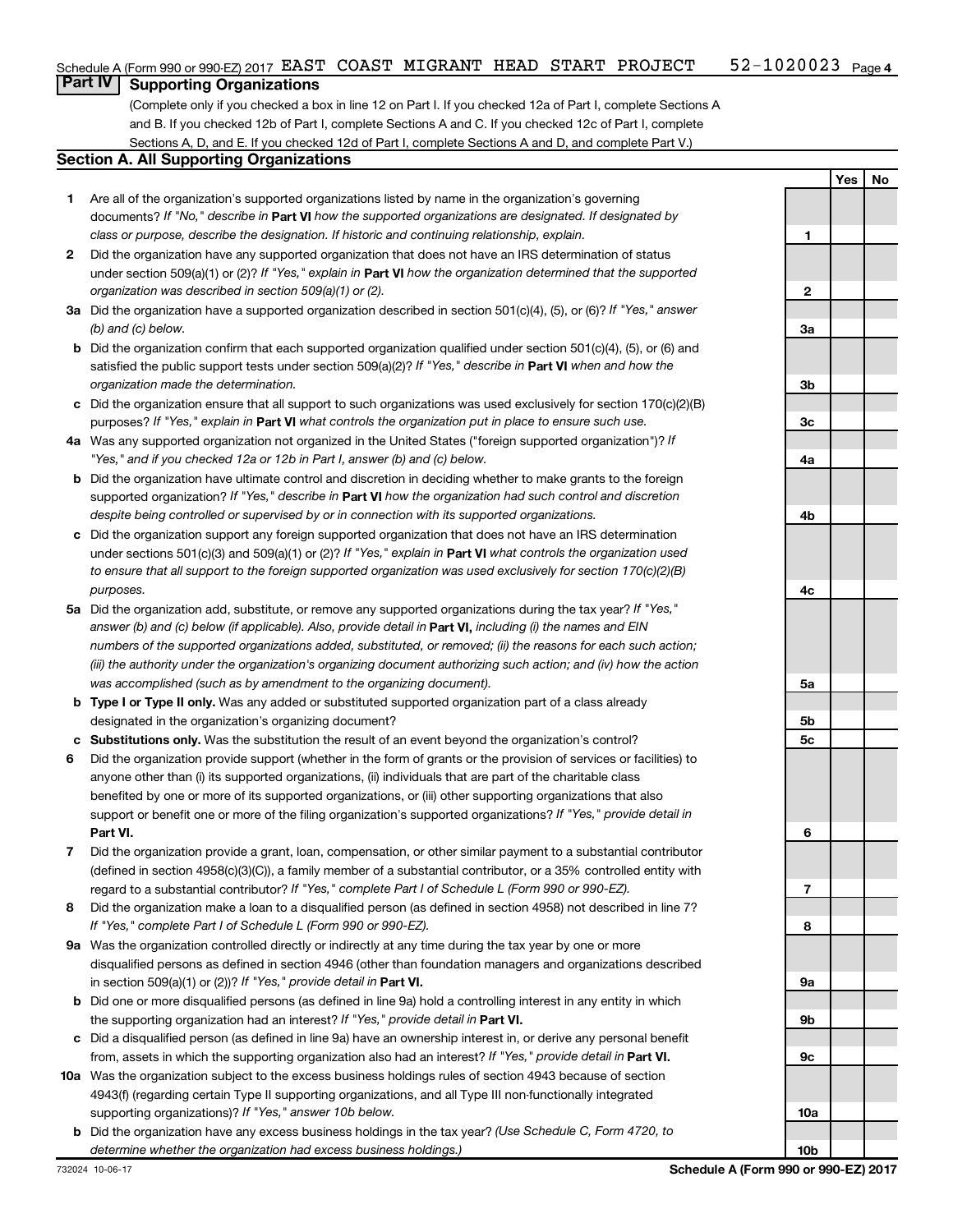#### 52-1020023 Page 5  $S$ chedule A (Form 990 or 990-EZ) 2017 EAST COAST MIGRANT HEAD START PROJECT  $52-1020023$  Page **Part IV Supporting Organizations** *(continued)* EAST COAST MIGRANT HEAD START PROJECT 52-1020023

|              |                                                                                                                                                                                                                                          |              | Yes | No |
|--------------|------------------------------------------------------------------------------------------------------------------------------------------------------------------------------------------------------------------------------------------|--------------|-----|----|
| 11           | Has the organization accepted a gift or contribution from any of the following persons?                                                                                                                                                  |              |     |    |
|              | a A person who directly or indirectly controls, either alone or together with persons described in (b) and (c)                                                                                                                           |              |     |    |
|              | below, the governing body of a supported organization?                                                                                                                                                                                   | 11a          |     |    |
|              | <b>b</b> A family member of a person described in (a) above?                                                                                                                                                                             | 11b          |     |    |
|              | c A 35% controlled entity of a person described in (a) or (b) above? If "Yes" to a, b, or c, provide detail in Part VI.                                                                                                                  | 11c          |     |    |
|              | <b>Section B. Type I Supporting Organizations</b>                                                                                                                                                                                        |              | Yes | No |
|              | Did the directors, trustees, or membership of one or more supported organizations have the power to                                                                                                                                      |              |     |    |
| 1            | regularly appoint or elect at least a majority of the organization's directors or trustees at all times during the                                                                                                                       |              |     |    |
|              |                                                                                                                                                                                                                                          |              |     |    |
|              | tax year? If "No," describe in Part VI how the supported organization(s) effectively operated, supervised, or<br>controlled the organization's activities. If the organization had more than one supported organization,                 |              |     |    |
|              |                                                                                                                                                                                                                                          |              |     |    |
|              | describe how the powers to appoint and/or remove directors or trustees were allocated among the supported                                                                                                                                |              |     |    |
|              | organizations and what conditions or restrictions, if any, applied to such powers during the tax year.                                                                                                                                   | 1            |     |    |
| $\mathbf{2}$ | Did the organization operate for the benefit of any supported organization other than the supported                                                                                                                                      |              |     |    |
|              | organization(s) that operated, supervised, or controlled the supporting organization? If "Yes," explain in                                                                                                                               |              |     |    |
|              | Part VI how providing such benefit carried out the purposes of the supported organization(s) that operated,                                                                                                                              |              |     |    |
|              | supervised, or controlled the supporting organization.                                                                                                                                                                                   | $\mathbf{2}$ |     |    |
|              | <b>Section C. Type II Supporting Organizations</b>                                                                                                                                                                                       |              | Yes |    |
|              |                                                                                                                                                                                                                                          |              |     | No |
| 1.           | Were a majority of the organization's directors or trustees during the tax year also a majority of the directors                                                                                                                         |              |     |    |
|              | or trustees of each of the organization's supported organization(s)? If "No," describe in Part VI how control                                                                                                                            |              |     |    |
|              | or management of the supporting organization was vested in the same persons that controlled or managed                                                                                                                                   |              |     |    |
|              | the supported organization(s).<br><b>Section D. All Type III Supporting Organizations</b>                                                                                                                                                | 1            |     |    |
|              |                                                                                                                                                                                                                                          |              | Yes | No |
| 1.           | Did the organization provide to each of its supported organizations, by the last day of the fifth month of the                                                                                                                           |              |     |    |
|              | organization's tax year, (i) a written notice describing the type and amount of support provided during the prior tax                                                                                                                    |              |     |    |
|              | year, (ii) a copy of the Form 990 that was most recently filed as of the date of notification, and (iii) copies of the                                                                                                                   |              |     |    |
|              | organization's governing documents in effect on the date of notification, to the extent not previously provided?                                                                                                                         | 1            |     |    |
| 2            | Were any of the organization's officers, directors, or trustees either (i) appointed or elected by the supported                                                                                                                         |              |     |    |
|              |                                                                                                                                                                                                                                          |              |     |    |
|              | organization(s) or (ii) serving on the governing body of a supported organization? If "No," explain in <b>Part VI</b> how<br>the organization maintained a close and continuous working relationship with the supported organization(s). | $\mathbf{2}$ |     |    |
| 3            | By reason of the relationship described in (2), did the organization's supported organizations have a                                                                                                                                    |              |     |    |
|              |                                                                                                                                                                                                                                          |              |     |    |
|              | significant voice in the organization's investment policies and in directing the use of the organization's<br>income or assets at all times during the tax year? If "Yes," describe in <b>Part VI</b> the role the organization's        |              |     |    |
|              | supported organizations played in this regard.                                                                                                                                                                                           | 3            |     |    |
|              | Section E. Type III Functionally Integrated Supporting Organizations                                                                                                                                                                     |              |     |    |
| 1            | Check the box next to the method that the organization used to satisfy the Integral Part Test during the yealsee instructions).                                                                                                          |              |     |    |
| а            | The organization satisfied the Activities Test. Complete line 2 below.                                                                                                                                                                   |              |     |    |
| b            | The organization is the parent of each of its supported organizations. Complete line 3 below.                                                                                                                                            |              |     |    |
| c            | The organization supported a governmental entity. Describe in Part VI how you supported a government entity (see instructions).                                                                                                          |              |     |    |
| 2            | Activities Test. Answer (a) and (b) below.                                                                                                                                                                                               |              | Yes | No |
| а            | Did substantially all of the organization's activities during the tax year directly further the exempt purposes of                                                                                                                       |              |     |    |
|              | the supported organization(s) to which the organization was responsive? If "Yes," then in Part VI identify                                                                                                                               |              |     |    |
|              | those supported organizations and explain how these activities directly furthered their exempt purposes,                                                                                                                                 |              |     |    |
|              | how the organization was responsive to those supported organizations, and how the organization determined                                                                                                                                |              |     |    |
|              | that these activities constituted substantially all of its activities.                                                                                                                                                                   | 2a           |     |    |
|              | <b>b</b> Did the activities described in (a) constitute activities that, but for the organization's involvement, one or more                                                                                                             |              |     |    |
|              | of the organization's supported organization(s) would have been engaged in? If "Yes," explain in Part VI the                                                                                                                             |              |     |    |
|              |                                                                                                                                                                                                                                          |              |     |    |
|              | reasons for the organization's position that its supported organization(s) would have engaged in these                                                                                                                                   |              |     |    |
|              | activities but for the organization's involvement.                                                                                                                                                                                       | 2b           |     |    |
| З            | Parent of Supported Organizations. Answer (a) and (b) below.                                                                                                                                                                             |              |     |    |
|              | a Did the organization have the power to regularly appoint or elect a majority of the officers, directors, or                                                                                                                            |              |     |    |
|              | trustees of each of the supported organizations? Provide details in Part VI.                                                                                                                                                             | За           |     |    |
|              | <b>b</b> Did the organization exercise a substantial degree of direction over the policies, programs, and activities of each                                                                                                             |              |     |    |
|              | of its supported organizations? If "Yes," describe in Part VI the role played by the organization in this regard.                                                                                                                        | Зb           |     |    |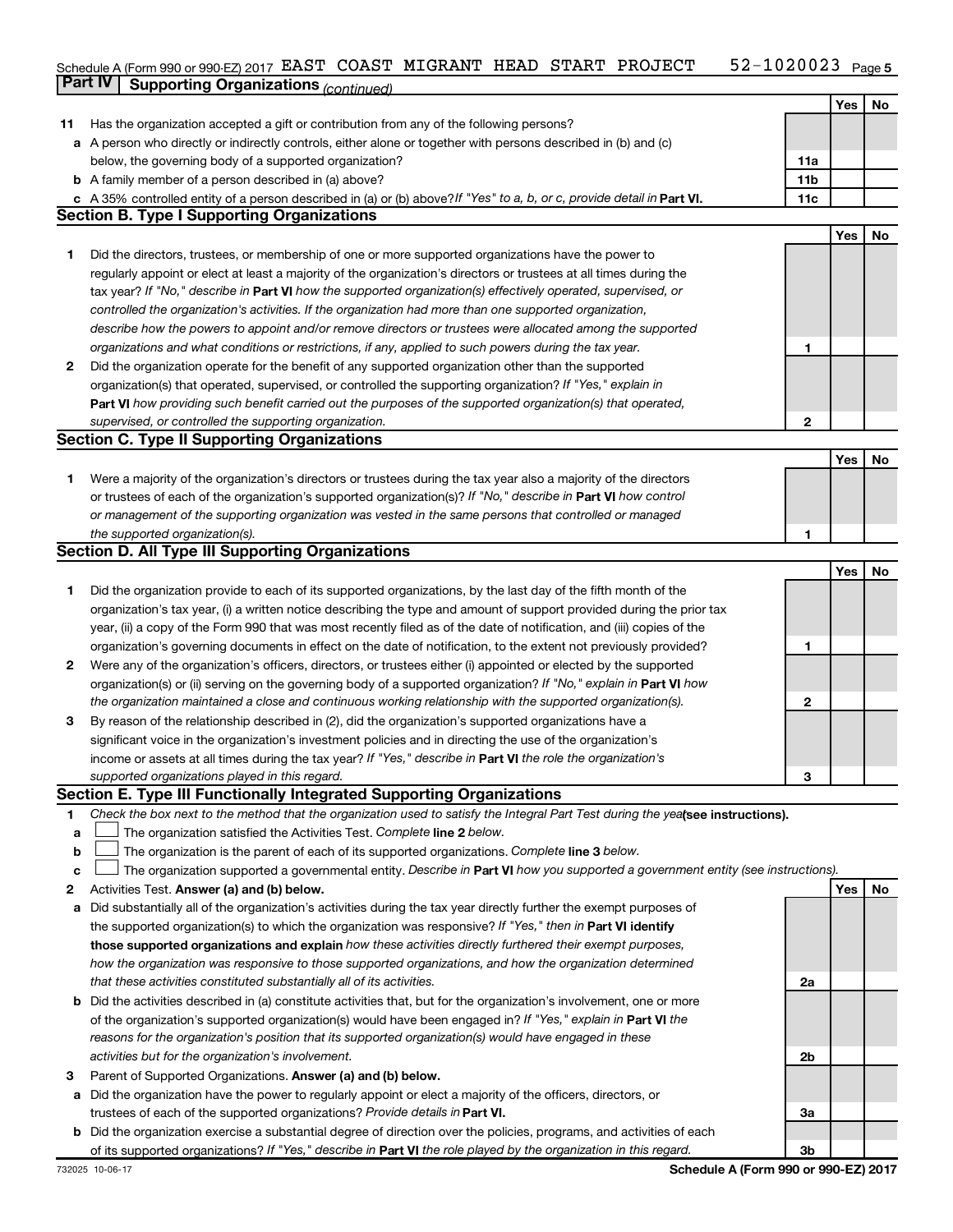|   | Schedule A (Form 990 or 990-EZ) 2017 EAST COAST MIGRANT HEAD START PROJECT                                                                         |                |                | $52 - 1020023$ Page 6          |
|---|----------------------------------------------------------------------------------------------------------------------------------------------------|----------------|----------------|--------------------------------|
|   | <b>Part V</b><br>Type III Non-Functionally Integrated 509(a)(3) Supporting Organizations                                                           |                |                |                                |
| 1 | Check here if the organization satisfied the Integral Part Test as a qualifying trust on Nov. 20, 1970 (explain in Part VI.) See instructions. All |                |                |                                |
|   | other Type III non-functionally integrated supporting organizations must complete Sections A through E.                                            |                |                |                                |
|   | Section A - Adjusted Net Income                                                                                                                    |                | (A) Prior Year | (B) Current Year<br>(optional) |
| 1 | Net short-term capital gain                                                                                                                        | 1              |                |                                |
| 2 | Recoveries of prior-year distributions                                                                                                             | $\mathbf{2}$   |                |                                |
| З | Other gross income (see instructions)                                                                                                              | 3              |                |                                |
| 4 | Add lines 1 through 3                                                                                                                              | 4              |                |                                |
| 5 | Depreciation and depletion                                                                                                                         | 5              |                |                                |
| 6 | Portion of operating expenses paid or incurred for production or                                                                                   |                |                |                                |
|   | collection of gross income or for management, conservation, or                                                                                     |                |                |                                |
|   | maintenance of property held for production of income (see instructions)                                                                           | 6              |                |                                |
| 7 | Other expenses (see instructions)                                                                                                                  | $\overline{7}$ |                |                                |
| 8 | Adjusted Net Income (subtract lines 5, 6, and 7 from line 4)                                                                                       | 8              |                |                                |
|   | Section B - Minimum Asset Amount                                                                                                                   |                | (A) Prior Year | (B) Current Year<br>(optional) |
| 1 | Aggregate fair market value of all non-exempt-use assets (see                                                                                      |                |                |                                |
|   | instructions for short tax year or assets held for part of year):                                                                                  |                |                |                                |
|   | a Average monthly value of securities                                                                                                              | 1a             |                |                                |
|   | <b>b</b> Average monthly cash balances                                                                                                             | 1b             |                |                                |
|   | c Fair market value of other non-exempt-use assets                                                                                                 | 1c             |                |                                |
|   | <b>d</b> Total (add lines 1a, 1b, and 1c)                                                                                                          | 1d             |                |                                |
|   | e Discount claimed for blockage or other                                                                                                           |                |                |                                |
|   | factors (explain in detail in Part VI):                                                                                                            |                |                |                                |
| 2 | Acquisition indebtedness applicable to non-exempt-use assets                                                                                       | $\mathbf{2}$   |                |                                |
| 3 | Subtract line 2 from line 1d                                                                                                                       | 3              |                |                                |
| 4 | Cash deemed held for exempt use. Enter 1-1/2% of line 3 (for greater amount,                                                                       |                |                |                                |
|   | see instructions)                                                                                                                                  | 4              |                |                                |
| 5 | Net value of non-exempt-use assets (subtract line 4 from line 3)                                                                                   | 5              |                |                                |
| 6 | Multiply line 5 by .035                                                                                                                            | 6              |                |                                |
| 7 | Recoveries of prior-year distributions                                                                                                             | $\overline{7}$ |                |                                |
| 8 | Minimum Asset Amount (add line 7 to line 6)                                                                                                        | 8              |                |                                |
|   | <b>Section C - Distributable Amount</b>                                                                                                            |                |                | <b>Current Year</b>            |
| 1 | Adjusted net income for prior year (from Section A, line 8, Column A)                                                                              | 1              |                |                                |
| 2 | Enter 85% of line 1                                                                                                                                | $\overline{2}$ |                |                                |
| 3 | Minimum asset amount for prior year (from Section B, line 8, Column A)                                                                             | 3              |                |                                |
| 4 | Enter greater of line 2 or line 3                                                                                                                  | 4              |                |                                |
| 5 | Income tax imposed in prior year                                                                                                                   | 5              |                |                                |
| 6 | <b>Distributable Amount.</b> Subtract line 5 from line 4, unless subject to                                                                        |                |                |                                |
|   | emergency temporary reduction (see instructions)                                                                                                   | 6              |                |                                |
|   |                                                                                                                                                    |                |                |                                |

**7** Let Check here if the current year is the organization's first as a non-functionally integrated Type III supporting organization (see instructions).

**Schedule A (Form 990 or 990-EZ) 2017**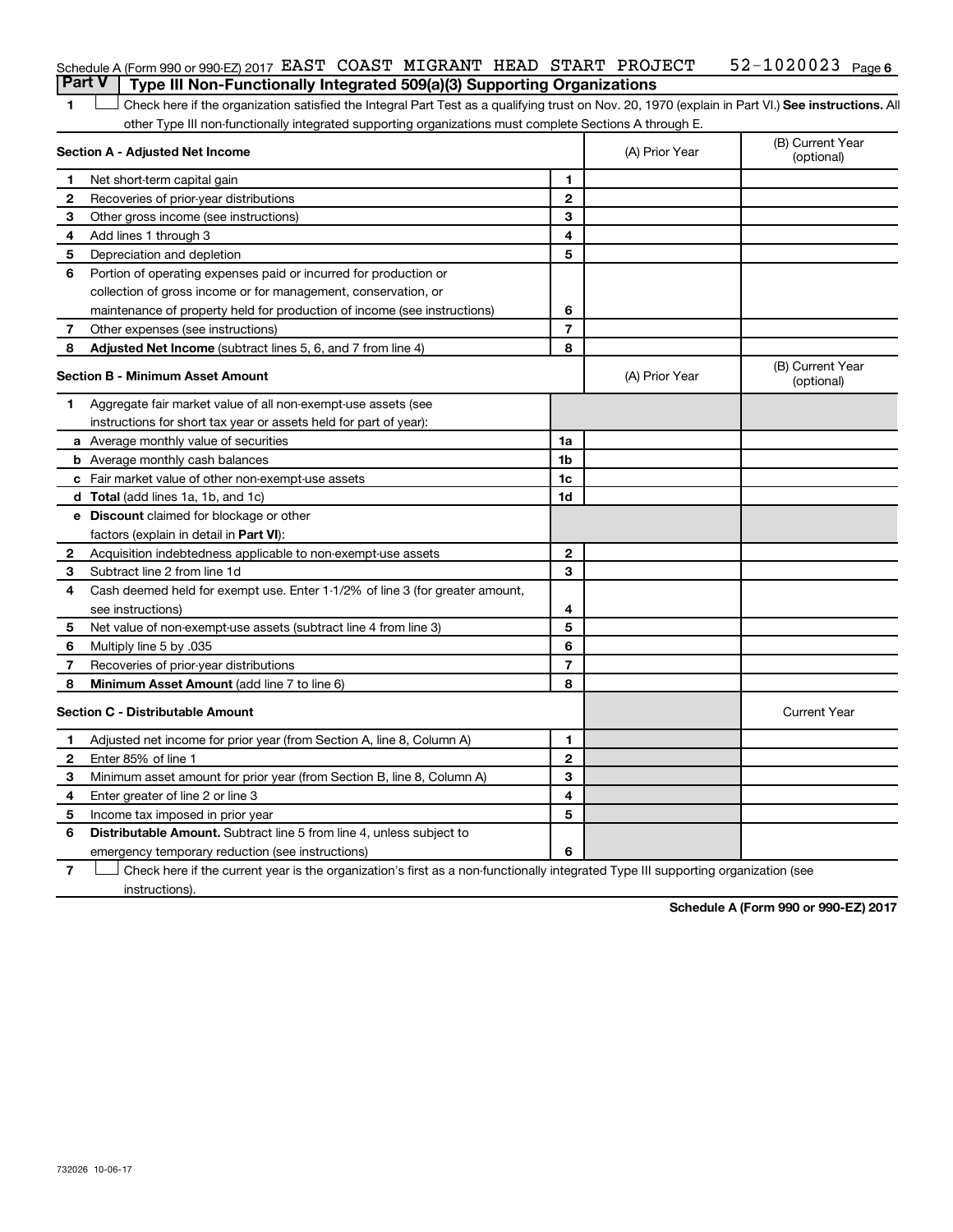#### 52-1020023 Page 7  $S$ chedule A (Form 990 or 990-EZ) 2017 EAST COAST MIGRANT HEAD START PROJECT  $52-1020023$  Page EAST COAST MIGRANT HEAD START PROJECT 52-1020023

| <b>Part V</b> | Type III Non-Functionally Integrated 509(a)(3) Supporting Organizations (continued)        |                             |                                       |                                                |
|---------------|--------------------------------------------------------------------------------------------|-----------------------------|---------------------------------------|------------------------------------------------|
|               | <b>Section D - Distributions</b>                                                           |                             |                                       | <b>Current Year</b>                            |
| 1             | Amounts paid to supported organizations to accomplish exempt purposes                      |                             |                                       |                                                |
| 2             | Amounts paid to perform activity that directly furthers exempt purposes of supported       |                             |                                       |                                                |
|               | organizations, in excess of income from activity                                           |                             |                                       |                                                |
| 3             | Administrative expenses paid to accomplish exempt purposes of supported organizations      |                             |                                       |                                                |
| 4             | Amounts paid to acquire exempt-use assets                                                  |                             |                                       |                                                |
| 5             | Qualified set-aside amounts (prior IRS approval required)                                  |                             |                                       |                                                |
| 6             | Other distributions (describe in <b>Part VI</b> ). See instructions.                       |                             |                                       |                                                |
| 7             | Total annual distributions. Add lines 1 through 6.                                         |                             |                                       |                                                |
| 8             | Distributions to attentive supported organizations to which the organization is responsive |                             |                                       |                                                |
|               | (provide details in Part VI). See instructions.                                            |                             |                                       |                                                |
| 9             | Distributable amount for 2017 from Section C, line 6                                       |                             |                                       |                                                |
| 10            | Line 8 amount divided by line 9 amount                                                     |                             |                                       |                                                |
|               |                                                                                            | (i)                         | (ii)                                  | (iii)                                          |
|               | Section E - Distribution Allocations (see instructions)                                    | <b>Excess Distributions</b> | <b>Underdistributions</b><br>Pre-2017 | <b>Distributable</b><br><b>Amount for 2017</b> |
| 1             | Distributable amount for 2017 from Section C, line 6                                       |                             |                                       |                                                |
| $\mathbf{2}$  | Underdistributions, if any, for years prior to 2017 (reason-                               |                             |                                       |                                                |
|               | able cause required- explain in Part VI). See instructions.                                |                             |                                       |                                                |
| 3             | Excess distributions carryover, if any, to 2017                                            |                             |                                       |                                                |
| a             |                                                                                            |                             |                                       |                                                |
|               | <b>b</b> From 2013                                                                         |                             |                                       |                                                |
|               | c From 2014                                                                                |                             |                                       |                                                |
|               | d From 2015                                                                                |                             |                                       |                                                |
|               | e From 2016                                                                                |                             |                                       |                                                |
|               | <b>Total</b> of lines 3a through e                                                         |                             |                                       |                                                |
|               | <b>g</b> Applied to underdistributions of prior years                                      |                             |                                       |                                                |
|               | <b>h</b> Applied to 2017 distributable amount                                              |                             |                                       |                                                |
|               | Carryover from 2012 not applied (see instructions)                                         |                             |                                       |                                                |
|               | Remainder. Subtract lines 3g, 3h, and 3i from 3f.                                          |                             |                                       |                                                |
| 4             | Distributions for 2017 from Section D,                                                     |                             |                                       |                                                |
|               | $line 7$ :                                                                                 |                             |                                       |                                                |
|               | <b>a</b> Applied to underdistributions of prior years                                      |                             |                                       |                                                |
|               | <b>b</b> Applied to 2017 distributable amount                                              |                             |                                       |                                                |
| с             | Remainder. Subtract lines 4a and 4b from 4.                                                |                             |                                       |                                                |
| 5             | Remaining underdistributions for years prior to 2017, if                                   |                             |                                       |                                                |
|               | any. Subtract lines 3g and 4a from line 2. For result greater                              |                             |                                       |                                                |
|               | than zero, explain in Part VI. See instructions.                                           |                             |                                       |                                                |
| 6             | Remaining underdistributions for 2017. Subtract lines 3h                                   |                             |                                       |                                                |
|               | and 4b from line 1. For result greater than zero, explain in                               |                             |                                       |                                                |
|               | <b>Part VI.</b> See instructions.                                                          |                             |                                       |                                                |
| 7             | Excess distributions carryover to 2018. Add lines 3j                                       |                             |                                       |                                                |
|               | and 4c.                                                                                    |                             |                                       |                                                |
| 8             | Breakdown of line 7:                                                                       |                             |                                       |                                                |
|               | a Excess from 2013                                                                         |                             |                                       |                                                |
|               | <b>b</b> Excess from 2014                                                                  |                             |                                       |                                                |
|               | c Excess from 2015                                                                         |                             |                                       |                                                |
|               | d Excess from 2016                                                                         |                             |                                       |                                                |
|               | e Excess from 2017                                                                         |                             |                                       |                                                |

**Schedule A (Form 990 or 990-EZ) 2017**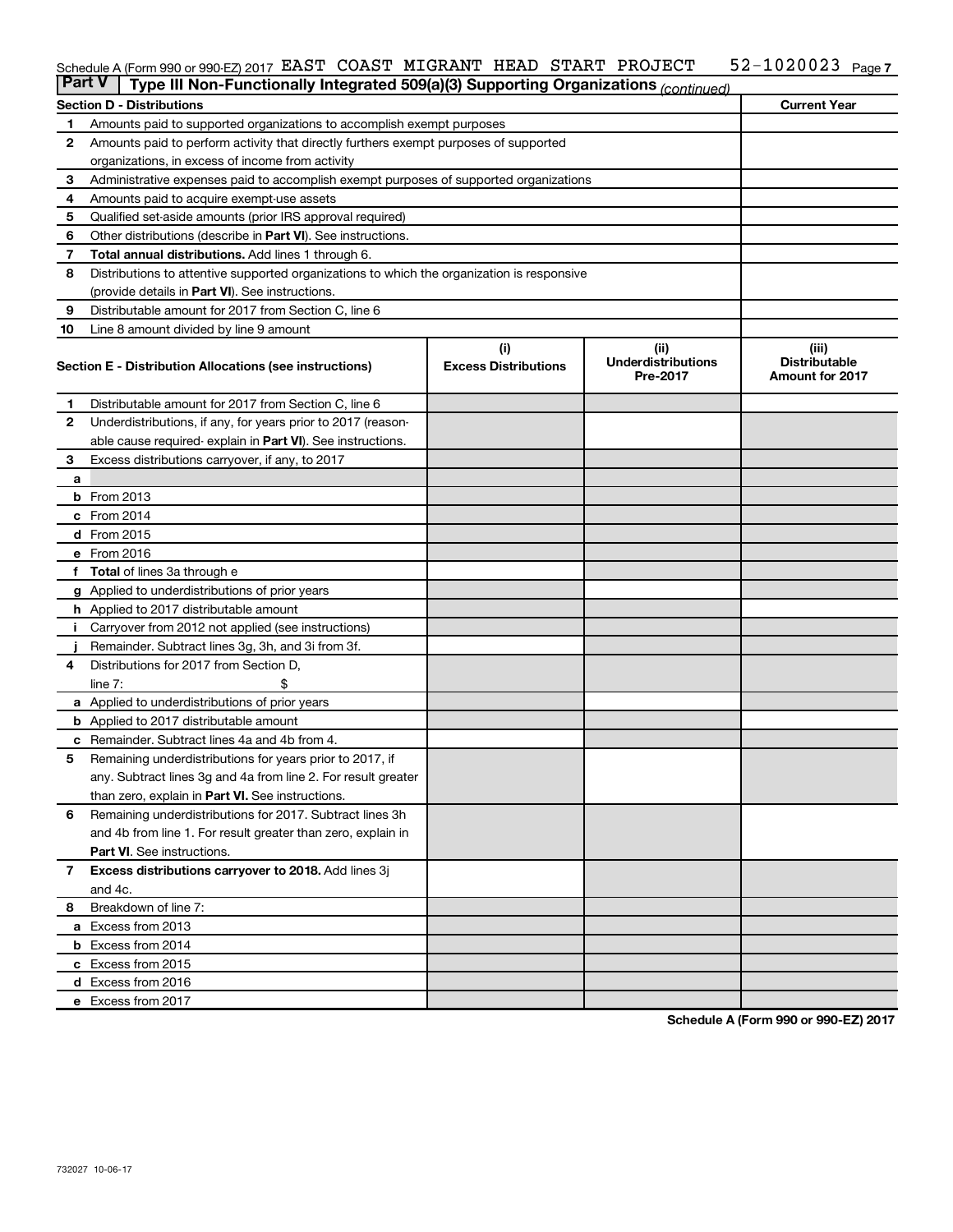|                | Schedule A (Form 990 or 990-EZ) 2017 EAST COAST MIGRANT HEAD START PROJECT |  |  |  |                                                                                                                                 | 52-1020023 Page 8                                                                                                                                                                                                                                                                                                                                                                                                                 |  |
|----------------|----------------------------------------------------------------------------|--|--|--|---------------------------------------------------------------------------------------------------------------------------------|-----------------------------------------------------------------------------------------------------------------------------------------------------------------------------------------------------------------------------------------------------------------------------------------------------------------------------------------------------------------------------------------------------------------------------------|--|
| <b>Part VI</b> |                                                                            |  |  |  |                                                                                                                                 | Supplemental Information. Provide the explanations required by Part II, line 10; Part II, line 17a or 17b; Part III, line 12;<br>Part IV, Section A, lines 1, 2, 3b, 3c, 4b, 4c, 5a, 6, 9a, 9b, 9c, 11a, 11b, and 11c; Part IV, Section B, lines 1 and 2; Part IV, Section C,<br>line 1; Part IV, Section D, lines 2 and 3; Part IV, Section E, lines 1c, 2a, 2b, 3a, and 3b; Part V, line 1; Part V, Section B, line 1e; Part V, |  |
|                | (See instructions.)                                                        |  |  |  | Section D, lines 5, 6, and 8; and Part V, Section E, lines 2, 5, and 6. Also complete this part for any additional information. |                                                                                                                                                                                                                                                                                                                                                                                                                                   |  |
|                |                                                                            |  |  |  |                                                                                                                                 |                                                                                                                                                                                                                                                                                                                                                                                                                                   |  |
|                |                                                                            |  |  |  |                                                                                                                                 |                                                                                                                                                                                                                                                                                                                                                                                                                                   |  |
|                |                                                                            |  |  |  |                                                                                                                                 |                                                                                                                                                                                                                                                                                                                                                                                                                                   |  |
|                |                                                                            |  |  |  |                                                                                                                                 |                                                                                                                                                                                                                                                                                                                                                                                                                                   |  |
|                |                                                                            |  |  |  |                                                                                                                                 |                                                                                                                                                                                                                                                                                                                                                                                                                                   |  |
|                |                                                                            |  |  |  |                                                                                                                                 |                                                                                                                                                                                                                                                                                                                                                                                                                                   |  |
|                |                                                                            |  |  |  |                                                                                                                                 |                                                                                                                                                                                                                                                                                                                                                                                                                                   |  |
|                |                                                                            |  |  |  |                                                                                                                                 |                                                                                                                                                                                                                                                                                                                                                                                                                                   |  |
|                |                                                                            |  |  |  |                                                                                                                                 |                                                                                                                                                                                                                                                                                                                                                                                                                                   |  |
|                |                                                                            |  |  |  |                                                                                                                                 |                                                                                                                                                                                                                                                                                                                                                                                                                                   |  |
|                |                                                                            |  |  |  |                                                                                                                                 |                                                                                                                                                                                                                                                                                                                                                                                                                                   |  |
|                |                                                                            |  |  |  |                                                                                                                                 |                                                                                                                                                                                                                                                                                                                                                                                                                                   |  |
|                |                                                                            |  |  |  |                                                                                                                                 |                                                                                                                                                                                                                                                                                                                                                                                                                                   |  |
|                |                                                                            |  |  |  |                                                                                                                                 |                                                                                                                                                                                                                                                                                                                                                                                                                                   |  |
|                |                                                                            |  |  |  |                                                                                                                                 |                                                                                                                                                                                                                                                                                                                                                                                                                                   |  |
|                |                                                                            |  |  |  |                                                                                                                                 |                                                                                                                                                                                                                                                                                                                                                                                                                                   |  |
|                |                                                                            |  |  |  |                                                                                                                                 |                                                                                                                                                                                                                                                                                                                                                                                                                                   |  |
|                |                                                                            |  |  |  |                                                                                                                                 |                                                                                                                                                                                                                                                                                                                                                                                                                                   |  |
|                |                                                                            |  |  |  |                                                                                                                                 |                                                                                                                                                                                                                                                                                                                                                                                                                                   |  |
|                |                                                                            |  |  |  |                                                                                                                                 |                                                                                                                                                                                                                                                                                                                                                                                                                                   |  |
|                |                                                                            |  |  |  |                                                                                                                                 |                                                                                                                                                                                                                                                                                                                                                                                                                                   |  |
|                |                                                                            |  |  |  |                                                                                                                                 |                                                                                                                                                                                                                                                                                                                                                                                                                                   |  |
|                |                                                                            |  |  |  |                                                                                                                                 |                                                                                                                                                                                                                                                                                                                                                                                                                                   |  |
|                |                                                                            |  |  |  |                                                                                                                                 |                                                                                                                                                                                                                                                                                                                                                                                                                                   |  |
|                |                                                                            |  |  |  |                                                                                                                                 |                                                                                                                                                                                                                                                                                                                                                                                                                                   |  |
|                |                                                                            |  |  |  |                                                                                                                                 |                                                                                                                                                                                                                                                                                                                                                                                                                                   |  |
|                |                                                                            |  |  |  |                                                                                                                                 |                                                                                                                                                                                                                                                                                                                                                                                                                                   |  |
|                |                                                                            |  |  |  |                                                                                                                                 |                                                                                                                                                                                                                                                                                                                                                                                                                                   |  |
|                |                                                                            |  |  |  |                                                                                                                                 |                                                                                                                                                                                                                                                                                                                                                                                                                                   |  |
|                |                                                                            |  |  |  |                                                                                                                                 |                                                                                                                                                                                                                                                                                                                                                                                                                                   |  |
|                |                                                                            |  |  |  |                                                                                                                                 |                                                                                                                                                                                                                                                                                                                                                                                                                                   |  |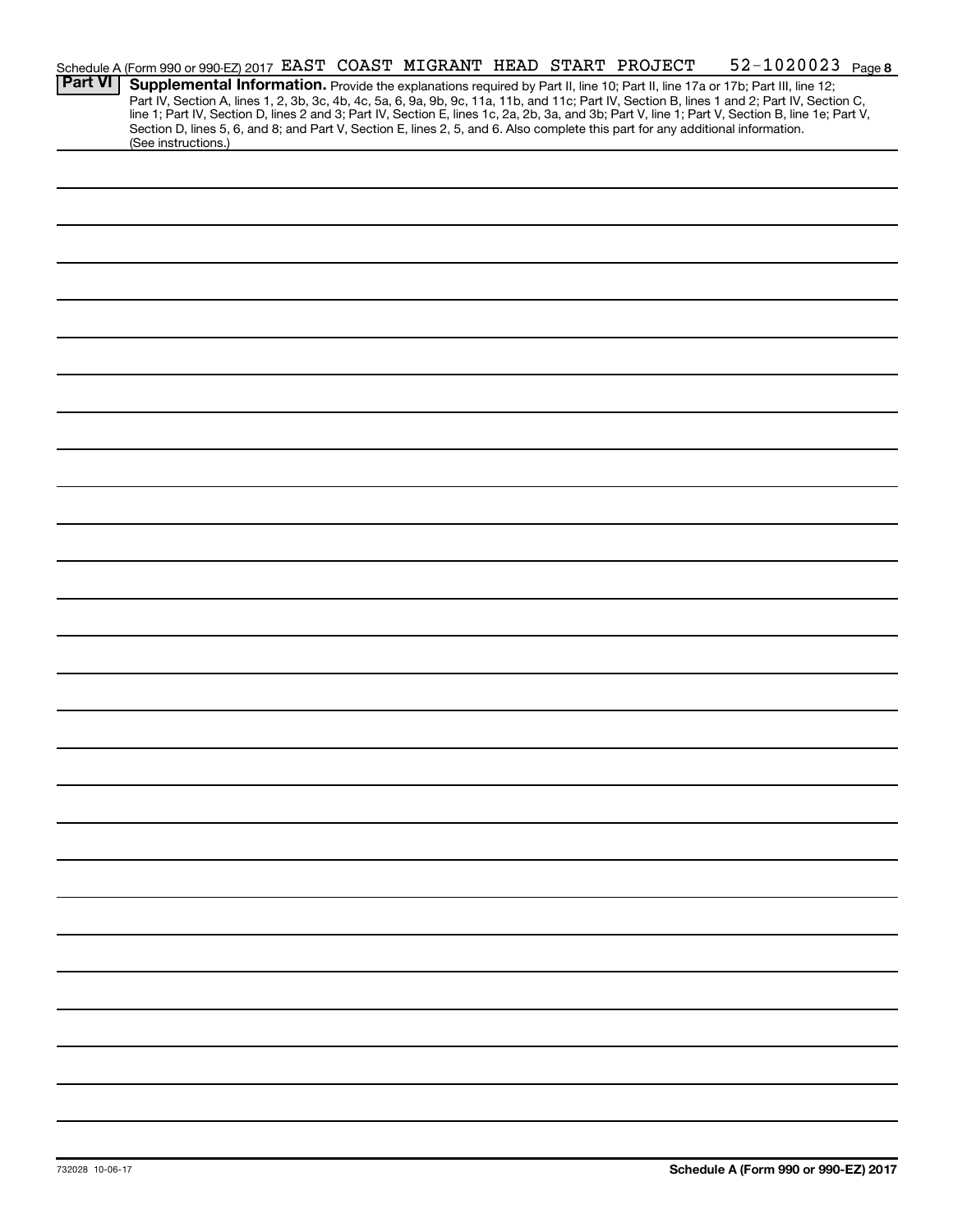| <b>SCHEDULE D</b> |  |
|-------------------|--|
|-------------------|--|

Department of the Treasury Internal Revenue Service

# **SCHEDULE D Supplemental Financial Statements**<br> **Form 990 2017**<br> **Part IV** line 6.7.8.9.10, 11a, 11b, 11d, 11d, 11d, 11d, 11d, 12a, 0r, 12b

**(Form 990) | Complete if the organization answered "Yes" on Form 990, Part IV, line 6, 7, 8, 9, 10, 11a, 11b, 11c, 11d, 11e, 11f, 12a, or 12b.**

**| Attach to Form 990. |Go to www.irs.gov/Form990 for instructions and the latest information.**



Name of the organization<br>**EAST COAST MIGRANT HEAD START PROJECT** 52-1020023 EAST COAST MIGRANT HEAD START PROJECT

| Part I         | Organizations Maintaining Donor Advised Funds or Other Similar Funds or Accounts. Complete if the                                                         |                                                |                                                    |
|----------------|-----------------------------------------------------------------------------------------------------------------------------------------------------------|------------------------------------------------|----------------------------------------------------|
|                | organization answered "Yes" on Form 990, Part IV, line 6.                                                                                                 |                                                |                                                    |
|                |                                                                                                                                                           | (a) Donor advised funds                        | (b) Funds and other accounts                       |
| 1              |                                                                                                                                                           |                                                |                                                    |
| 2              | Aggregate value of contributions to (during year)                                                                                                         |                                                |                                                    |
| з              | Aggregate value of grants from (during year)                                                                                                              |                                                |                                                    |
| 4              |                                                                                                                                                           |                                                |                                                    |
| 5              | Did the organization inform all donors and donor advisors in writing that the assets held in donor advised funds                                          |                                                |                                                    |
|                |                                                                                                                                                           |                                                | Yes<br>No                                          |
| 6              | Did the organization inform all grantees, donors, and donor advisors in writing that grant funds can be used only                                         |                                                |                                                    |
|                | for charitable purposes and not for the benefit of the donor or donor advisor, or for any other purpose conferring                                        |                                                |                                                    |
|                | impermissible private benefit?                                                                                                                            |                                                | Yes<br>No                                          |
| <b>Part II</b> | Conservation Easements. Complete if the organization answered "Yes" on Form 990, Part IV, line 7.                                                         |                                                |                                                    |
| 1              | Purpose(s) of conservation easements held by the organization (check all that apply).                                                                     |                                                |                                                    |
|                | Preservation of land for public use (e.g., recreation or education)                                                                                       |                                                | Preservation of a historically important land area |
|                | Protection of natural habitat                                                                                                                             | Preservation of a certified historic structure |                                                    |
|                | Preservation of open space                                                                                                                                |                                                |                                                    |
| 2              | Complete lines 2a through 2d if the organization held a qualified conservation contribution in the form of a conservation easement on the last            |                                                |                                                    |
|                | day of the tax year.                                                                                                                                      |                                                | Held at the End of the Tax Year                    |
|                |                                                                                                                                                           |                                                | 2a                                                 |
|                |                                                                                                                                                           |                                                | 2 <sub>b</sub>                                     |
|                | Number of conservation easements on a certified historic structure included in (a) manufacture included in (a)                                            |                                                | 2c                                                 |
|                | Number of conservation easements included in (c) acquired after 7/25/06, and not on a historic structure                                                  |                                                |                                                    |
|                |                                                                                                                                                           |                                                | 2d                                                 |
| З              | Number of conservation easements modified, transferred, released, extinguished, or terminated by the organization during the tax                          |                                                |                                                    |
|                | vear                                                                                                                                                      |                                                |                                                    |
| 4              | Number of states where property subject to conservation easement is located >                                                                             |                                                |                                                    |
| 5              | Does the organization have a written policy regarding the periodic monitoring, inspection, handling of                                                    |                                                |                                                    |
|                | violations, and enforcement of the conservation easements it holds?                                                                                       |                                                | Yes<br><b>No</b>                                   |
| 6              | Staff and volunteer hours devoted to monitoring, inspecting, handling of violations, and enforcing conservation easements during the year                 |                                                |                                                    |
|                | Amount of expenses incurred in monitoring, inspecting, handling of violations, and enforcing conservation easements during the year                       |                                                |                                                    |
| 7              | ► \$                                                                                                                                                      |                                                |                                                    |
| 8              | Does each conservation easement reported on line 2(d) above satisfy the requirements of section 170(h)(4)(B)(i)                                           |                                                |                                                    |
|                |                                                                                                                                                           |                                                | <b>No</b><br>Yes                                   |
| 9              | In Part XIII, describe how the organization reports conservation easements in its revenue and expense statement, and balance sheet, and                   |                                                |                                                    |
|                | include, if applicable, the text of the footnote to the organization's financial statements that describes the organization's accounting for              |                                                |                                                    |
|                | conservation easements.                                                                                                                                   |                                                |                                                    |
|                | Organizations Maintaining Collections of Art, Historical Treasures, or Other Similar Assets.<br>  Part III                                                |                                                |                                                    |
|                | Complete if the organization answered "Yes" on Form 990, Part IV, line 8.                                                                                 |                                                |                                                    |
|                | 1a If the organization elected, as permitted under SFAS 116 (ASC 958), not to report in its revenue statement and balance sheet works of art,             |                                                |                                                    |
|                | historical treasures, or other similar assets held for public exhibition, education, or research in furtherance of public service, provide, in Part XIII, |                                                |                                                    |
|                | the text of the footnote to its financial statements that describes these items.                                                                          |                                                |                                                    |
| b              | If the organization elected, as permitted under SFAS 116 (ASC 958), to report in its revenue statement and balance sheet works of art, historical         |                                                |                                                    |
|                | treasures, or other similar assets held for public exhibition, education, or research in furtherance of public service, provide the following amounts     |                                                |                                                    |
|                | relating to these items:                                                                                                                                  |                                                |                                                    |
|                |                                                                                                                                                           |                                                | \$                                                 |
|                | (ii) Assets included in Form 990, Part X                                                                                                                  |                                                | $\bullet$ \$                                       |
| 2              | If the organization received or held works of art, historical treasures, or other similar assets for financial gain, provide                              |                                                |                                                    |
|                | the following amounts required to be reported under SFAS 116 (ASC 958) relating to these items:                                                           |                                                |                                                    |
| а              |                                                                                                                                                           |                                                | - \$<br>▶                                          |
|                |                                                                                                                                                           |                                                | $\blacktriangleright$ s                            |
|                |                                                                                                                                                           |                                                |                                                    |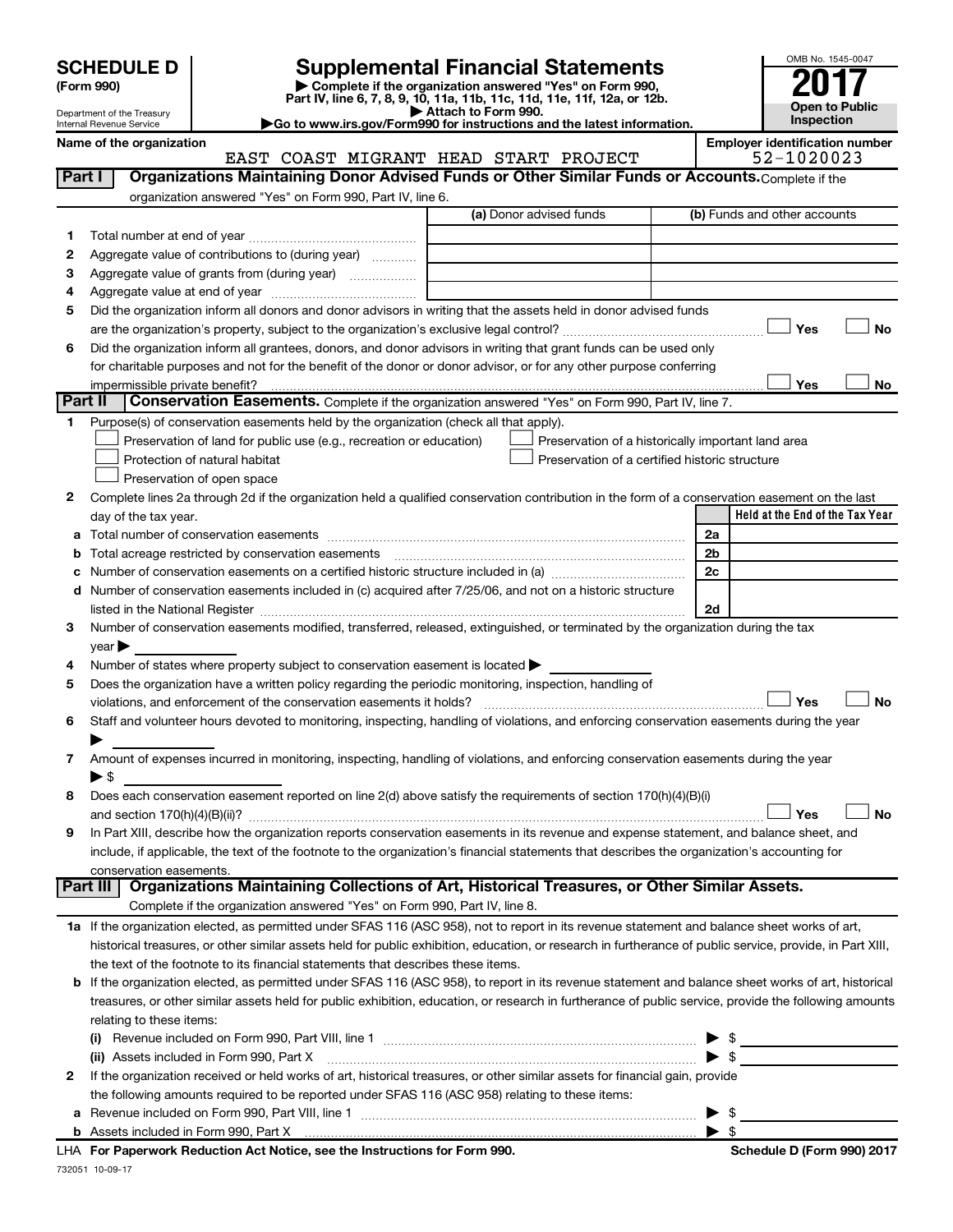|               | Schedule D (Form 990) 2017                                                                                                                                                                                                     | EAST COAST MIGRANT HEAD START PROJECT |   |                   |                                                                                                                                                                                                                                |  |                                                 |  |                     | 52-1020023 Page 2 |  |
|---------------|--------------------------------------------------------------------------------------------------------------------------------------------------------------------------------------------------------------------------------|---------------------------------------|---|-------------------|--------------------------------------------------------------------------------------------------------------------------------------------------------------------------------------------------------------------------------|--|-------------------------------------------------|--|---------------------|-------------------|--|
|               | Part III<br>Organizations Maintaining Collections of Art, Historical Treasures, or Other Similar Assets (continued)                                                                                                            |                                       |   |                   |                                                                                                                                                                                                                                |  |                                                 |  |                     |                   |  |
| 3             | Using the organization's acquisition, accession, and other records, check any of the following that are a significant use of its collection items                                                                              |                                       |   |                   |                                                                                                                                                                                                                                |  |                                                 |  |                     |                   |  |
|               | (check all that apply):                                                                                                                                                                                                        |                                       |   |                   |                                                                                                                                                                                                                                |  |                                                 |  |                     |                   |  |
| a             | Public exhibition                                                                                                                                                                                                              | d                                     |   |                   | Loan or exchange programs                                                                                                                                                                                                      |  |                                                 |  |                     |                   |  |
| b             | Scholarly research                                                                                                                                                                                                             | e                                     |   |                   | Other and the control of the control of the control of the control of the control of the control of the control of the control of the control of the control of the control of the control of the control of the control of th |  |                                                 |  |                     |                   |  |
| c             | Preservation for future generations                                                                                                                                                                                            |                                       |   |                   |                                                                                                                                                                                                                                |  |                                                 |  |                     |                   |  |
| 4             | Provide a description of the organization's collections and explain how they further the organization's exempt purpose in Part XIII.                                                                                           |                                       |   |                   |                                                                                                                                                                                                                                |  |                                                 |  |                     |                   |  |
| 5             | During the year, did the organization solicit or receive donations of art, historical treasures, or other similar assets                                                                                                       |                                       |   |                   |                                                                                                                                                                                                                                |  |                                                 |  |                     |                   |  |
|               |                                                                                                                                                                                                                                |                                       |   |                   |                                                                                                                                                                                                                                |  |                                                 |  | Yes                 | No                |  |
|               | <b>Part IV</b><br>Escrow and Custodial Arrangements. Complete if the organization answered "Yes" on Form 990, Part IV, line 9, or                                                                                              |                                       |   |                   |                                                                                                                                                                                                                                |  |                                                 |  |                     |                   |  |
|               | reported an amount on Form 990, Part X, line 21.                                                                                                                                                                               |                                       |   |                   |                                                                                                                                                                                                                                |  |                                                 |  |                     |                   |  |
|               | 1a Is the organization an agent, trustee, custodian or other intermediary for contributions or other assets not included                                                                                                       |                                       |   |                   |                                                                                                                                                                                                                                |  |                                                 |  |                     |                   |  |
|               |                                                                                                                                                                                                                                |                                       |   |                   |                                                                                                                                                                                                                                |  |                                                 |  | Yes                 | <b>No</b>         |  |
|               | b If "Yes," explain the arrangement in Part XIII and complete the following table:                                                                                                                                             |                                       |   |                   |                                                                                                                                                                                                                                |  |                                                 |  |                     |                   |  |
|               |                                                                                                                                                                                                                                |                                       |   |                   |                                                                                                                                                                                                                                |  |                                                 |  | Amount              |                   |  |
|               | c Beginning balance measurements and the contract of the contract of the contract of the contract of the contract of the contract of the contract of the contract of the contract of the contract of the contract of the contr |                                       |   |                   |                                                                                                                                                                                                                                |  | 1c                                              |  |                     |                   |  |
|               |                                                                                                                                                                                                                                |                                       |   |                   |                                                                                                                                                                                                                                |  | 1d                                              |  |                     |                   |  |
|               | Distributions during the year manufactured and an account of the year manufactured and the year manufactured and the year manufactured and the year manufactured and the year manufactured and the year manufactured and the y |                                       |   |                   |                                                                                                                                                                                                                                |  | 1e                                              |  |                     |                   |  |
|               |                                                                                                                                                                                                                                |                                       |   |                   |                                                                                                                                                                                                                                |  | 1f                                              |  |                     |                   |  |
|               | 2a Did the organization include an amount on Form 990, Part X, line 21, for escrow or custodial account liability?                                                                                                             |                                       |   |                   |                                                                                                                                                                                                                                |  |                                                 |  | Yes                 | No                |  |
| <b>Part V</b> | <b>b</b> If "Yes," explain the arrangement in Part XIII. Check here if the explanation has been provided on Part XIII<br>Endowment Funds. Complete if the organization answered "Yes" on Form 990, Part IV, line 10.           |                                       |   |                   |                                                                                                                                                                                                                                |  |                                                 |  |                     |                   |  |
|               |                                                                                                                                                                                                                                | (a) Current year                      |   |                   |                                                                                                                                                                                                                                |  | (c) Two years back $ $ (d) Three years back $ $ |  | (e) Four years back |                   |  |
|               |                                                                                                                                                                                                                                |                                       |   | (b) Prior year    |                                                                                                                                                                                                                                |  |                                                 |  |                     |                   |  |
| 1а<br>b       | Beginning of year balance                                                                                                                                                                                                      |                                       |   |                   |                                                                                                                                                                                                                                |  |                                                 |  |                     |                   |  |
|               | Net investment earnings, gains, and losses                                                                                                                                                                                     |                                       |   |                   |                                                                                                                                                                                                                                |  |                                                 |  |                     |                   |  |
|               |                                                                                                                                                                                                                                |                                       |   |                   |                                                                                                                                                                                                                                |  |                                                 |  |                     |                   |  |
|               | e Other expenditures for facilities                                                                                                                                                                                            |                                       |   |                   |                                                                                                                                                                                                                                |  |                                                 |  |                     |                   |  |
|               | and programs                                                                                                                                                                                                                   |                                       |   |                   |                                                                                                                                                                                                                                |  |                                                 |  |                     |                   |  |
|               |                                                                                                                                                                                                                                |                                       |   |                   |                                                                                                                                                                                                                                |  |                                                 |  |                     |                   |  |
| g             | End of year balance                                                                                                                                                                                                            |                                       |   |                   |                                                                                                                                                                                                                                |  |                                                 |  |                     |                   |  |
| 2             | Provide the estimated percentage of the current year end balance (line 1g, column (a)) held as:                                                                                                                                |                                       |   |                   |                                                                                                                                                                                                                                |  |                                                 |  |                     |                   |  |
| а             | Board designated or quasi-endowment                                                                                                                                                                                            |                                       | ℅ |                   |                                                                                                                                                                                                                                |  |                                                 |  |                     |                   |  |
|               | Permanent endowment                                                                                                                                                                                                            | %                                     |   |                   |                                                                                                                                                                                                                                |  |                                                 |  |                     |                   |  |
|               | <b>c</b> Temporarily restricted endowment $\blacktriangleright$                                                                                                                                                                | %                                     |   |                   |                                                                                                                                                                                                                                |  |                                                 |  |                     |                   |  |
|               | The percentages on lines 2a, 2b, and 2c should equal 100%.                                                                                                                                                                     |                                       |   |                   |                                                                                                                                                                                                                                |  |                                                 |  |                     |                   |  |
|               | 3a Are there endowment funds not in the possession of the organization that are held and administered for the organization                                                                                                     |                                       |   |                   |                                                                                                                                                                                                                                |  |                                                 |  |                     |                   |  |
|               | by:                                                                                                                                                                                                                            |                                       |   |                   |                                                                                                                                                                                                                                |  |                                                 |  |                     | Yes<br>No         |  |
|               | (i)                                                                                                                                                                                                                            |                                       |   |                   |                                                                                                                                                                                                                                |  |                                                 |  | 3a(i)               |                   |  |
|               | (ii) related organizations                                                                                                                                                                                                     |                                       |   |                   |                                                                                                                                                                                                                                |  |                                                 |  | 3a(ii)              |                   |  |
|               |                                                                                                                                                                                                                                |                                       |   |                   |                                                                                                                                                                                                                                |  |                                                 |  | 3b                  |                   |  |
|               | Describe in Part XIII the intended uses of the organization's endowment funds.                                                                                                                                                 |                                       |   |                   |                                                                                                                                                                                                                                |  |                                                 |  |                     |                   |  |
|               | Land, Buildings, and Equipment.<br><b>Part VI</b>                                                                                                                                                                              |                                       |   |                   |                                                                                                                                                                                                                                |  |                                                 |  |                     |                   |  |
|               | Complete if the organization answered "Yes" on Form 990, Part IV, line 11a. See Form 990, Part X, line 10.                                                                                                                     |                                       |   |                   |                                                                                                                                                                                                                                |  |                                                 |  |                     |                   |  |
|               | Description of property                                                                                                                                                                                                        | (a) Cost or other                     |   | (b) Cost or other |                                                                                                                                                                                                                                |  | (c) Accumulated                                 |  | (d) Book value      |                   |  |
|               |                                                                                                                                                                                                                                | basis (investment)                    |   | basis (other)     |                                                                                                                                                                                                                                |  | depreciation                                    |  |                     |                   |  |
|               |                                                                                                                                                                                                                                |                                       |   |                   | 193, 203.                                                                                                                                                                                                                      |  |                                                 |  |                     | 193, 203.         |  |
|               |                                                                                                                                                                                                                                |                                       |   |                   | 14,423,484.                                                                                                                                                                                                                    |  | 4,532,248.                                      |  |                     | 9,891,236.        |  |
|               |                                                                                                                                                                                                                                |                                       |   |                   |                                                                                                                                                                                                                                |  |                                                 |  |                     |                   |  |
|               |                                                                                                                                                                                                                                |                                       |   |                   | 7,759,643.                                                                                                                                                                                                                     |  | 7,271,168.                                      |  |                     | 488, 475.         |  |
|               |                                                                                                                                                                                                                                |                                       |   |                   | 18,600.                                                                                                                                                                                                                        |  |                                                 |  |                     | 18,600.           |  |
|               | Total. Add lines 1a through 1e. (Column (d) must equal Form 990, Part X, column (B), line 10c.)                                                                                                                                |                                       |   |                   |                                                                                                                                                                                                                                |  |                                                 |  |                     | 10, 591, 514.     |  |

**Schedule D (Form 990) 2017**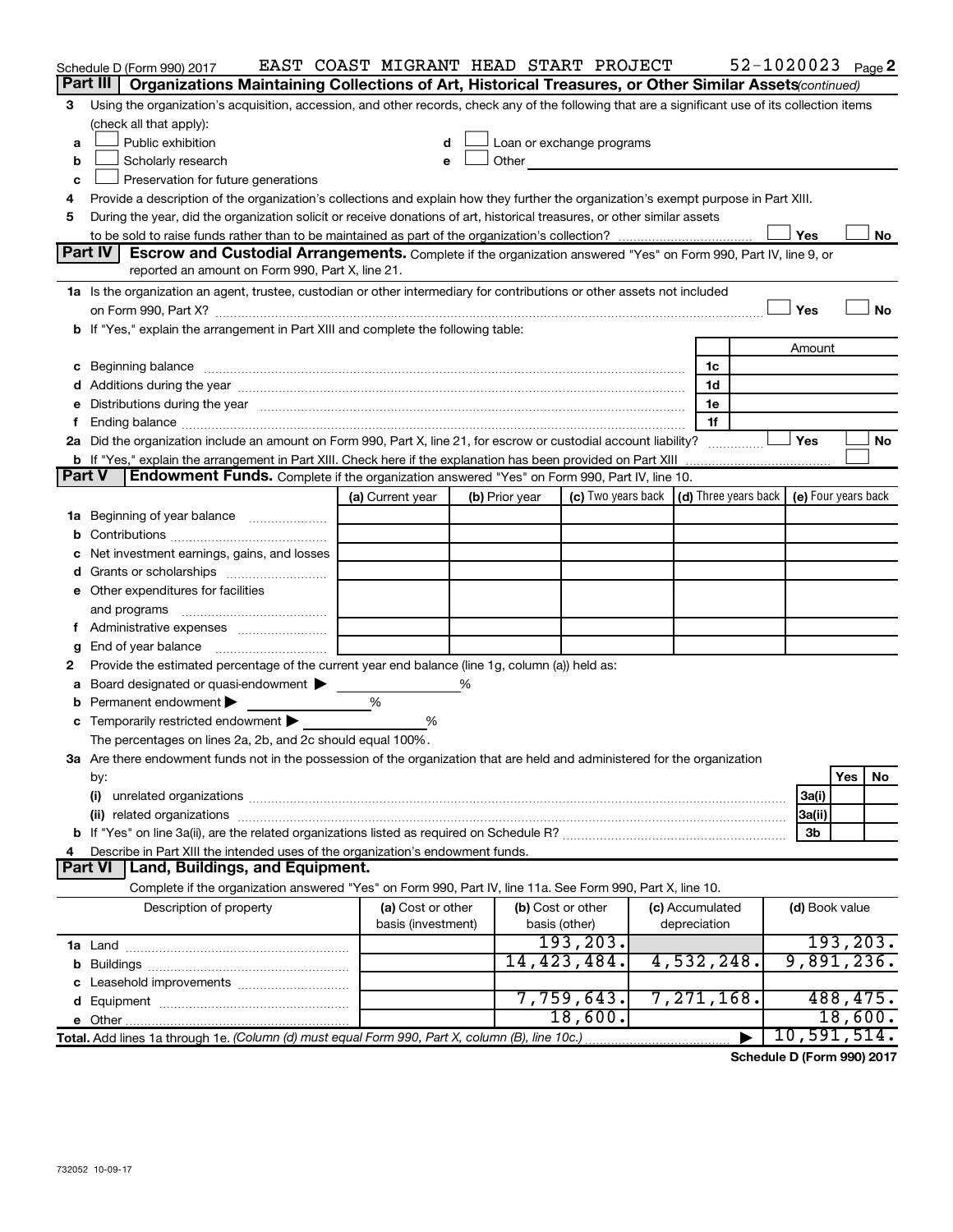| Part VII Investments - Other Securities. |                                                                                                                                                                                    |                 |                |                                                           |
|------------------------------------------|------------------------------------------------------------------------------------------------------------------------------------------------------------------------------------|-----------------|----------------|-----------------------------------------------------------|
|                                          | Complete if the organization answered "Yes" on Form 990, Part IV, line 11b. See Form 990, Part X, line 12.<br>(a) Description of security or category (including name of security) | (b) Book value  |                |                                                           |
|                                          |                                                                                                                                                                                    |                 |                | (c) Method of valuation: Cost or end-of-year market value |
|                                          | (1) Financial derivatives                                                                                                                                                          |                 |                |                                                           |
|                                          |                                                                                                                                                                                    |                 |                |                                                           |
| $(3)$ Other                              |                                                                                                                                                                                    |                 |                |                                                           |
| (A)                                      |                                                                                                                                                                                    |                 |                |                                                           |
| (B)                                      |                                                                                                                                                                                    |                 |                |                                                           |
| (C)                                      |                                                                                                                                                                                    |                 |                |                                                           |
| (D)                                      |                                                                                                                                                                                    |                 |                |                                                           |
| (E)                                      |                                                                                                                                                                                    |                 |                |                                                           |
| (F)                                      |                                                                                                                                                                                    |                 |                |                                                           |
| (G)                                      |                                                                                                                                                                                    |                 |                |                                                           |
| (H)                                      | Total. (Col. (b) must equal Form 990, Part X, col. (B) line 12.)                                                                                                                   |                 |                |                                                           |
|                                          | Part VIII Investments - Program Related.                                                                                                                                           |                 |                |                                                           |
|                                          |                                                                                                                                                                                    |                 |                |                                                           |
|                                          | Complete if the organization answered "Yes" on Form 990, Part IV, line 11c. See Form 990, Part X, line 13.<br>(a) Description of investment                                        | (b) Book value  |                | (c) Method of valuation: Cost or end-of-year market value |
|                                          |                                                                                                                                                                                    |                 |                |                                                           |
| (1)<br>(2)                               |                                                                                                                                                                                    |                 |                |                                                           |
|                                          |                                                                                                                                                                                    |                 |                |                                                           |
| (3)                                      |                                                                                                                                                                                    |                 |                |                                                           |
| (4)                                      |                                                                                                                                                                                    |                 |                |                                                           |
| (5)<br>(6)                               |                                                                                                                                                                                    |                 |                |                                                           |
|                                          |                                                                                                                                                                                    |                 |                |                                                           |
|                                          |                                                                                                                                                                                    |                 |                |                                                           |
| (7)                                      |                                                                                                                                                                                    |                 |                |                                                           |
| (8)                                      |                                                                                                                                                                                    |                 |                |                                                           |
| (9)                                      |                                                                                                                                                                                    |                 |                |                                                           |
|                                          | Total. (Col. (b) must equal Form 990, Part X, col. (B) line 13.)                                                                                                                   |                 |                |                                                           |
| <b>Part IX</b>                           | <b>Other Assets.</b>                                                                                                                                                               |                 |                |                                                           |
|                                          | Complete if the organization answered "Yes" on Form 990, Part IV, line 11d. See Form 990, Part X, line 15.                                                                         | (a) Description |                | (b) Book value                                            |
|                                          |                                                                                                                                                                                    |                 |                |                                                           |
| (1)                                      |                                                                                                                                                                                    |                 |                |                                                           |
| (2)                                      |                                                                                                                                                                                    |                 |                |                                                           |
| (3)                                      |                                                                                                                                                                                    |                 |                |                                                           |
| (4)                                      |                                                                                                                                                                                    |                 |                |                                                           |
| (5)                                      |                                                                                                                                                                                    |                 |                |                                                           |
| (6)                                      |                                                                                                                                                                                    |                 |                |                                                           |
| (7)<br>(8)                               |                                                                                                                                                                                    |                 |                |                                                           |
| (9)                                      |                                                                                                                                                                                    |                 |                |                                                           |
|                                          | Total. (Column (b) must equal Form 990, Part X, col. (B) line 15.)                                                                                                                 |                 |                |                                                           |
|                                          | <b>Other Liabilities.</b>                                                                                                                                                          |                 |                |                                                           |
|                                          | Complete if the organization answered "Yes" on Form 990, Part IV, line 11e or 11f. See Form 990, Part X, line 25.                                                                  |                 |                |                                                           |
|                                          | (a) Description of liability                                                                                                                                                       |                 | (b) Book value |                                                           |
| (1)                                      | Federal income taxes                                                                                                                                                               |                 |                |                                                           |
| (2)                                      |                                                                                                                                                                                    |                 |                |                                                           |
| (3)                                      |                                                                                                                                                                                    |                 |                |                                                           |
| (4)                                      |                                                                                                                                                                                    |                 |                |                                                           |
| (5)                                      |                                                                                                                                                                                    |                 |                |                                                           |
| (6)                                      |                                                                                                                                                                                    |                 |                |                                                           |
| (7)                                      |                                                                                                                                                                                    |                 |                |                                                           |
| Part X<br>(8)                            |                                                                                                                                                                                    |                 |                |                                                           |
| (9)                                      |                                                                                                                                                                                    |                 |                |                                                           |

Schedule D (Form 990) 2017 EAST COAST MIGRANT HEAD START PROJECT 52-1020023 Page

52-1020023 Page 3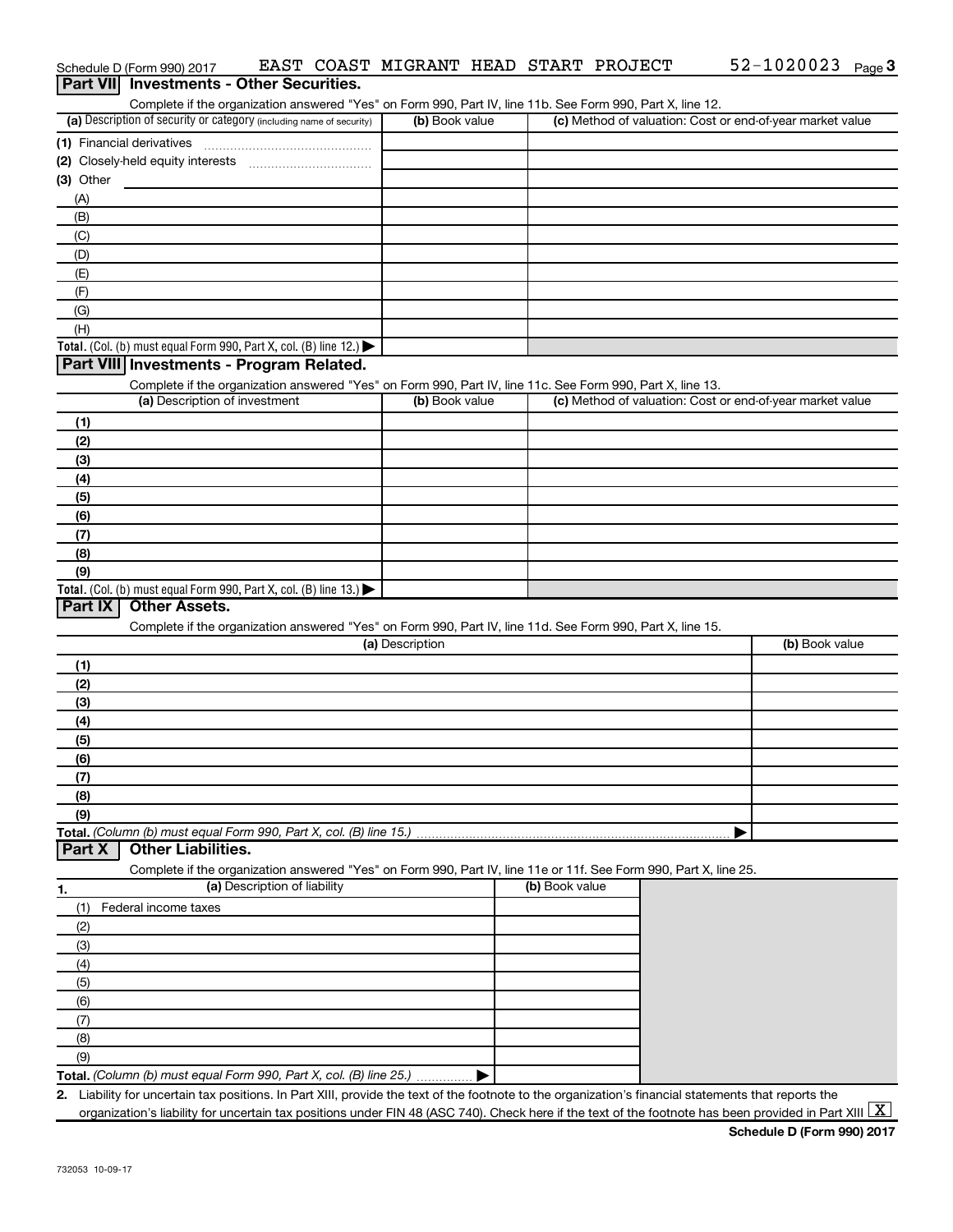|    | EAST COAST MIGRANT HEAD START PROJECT<br>Schedule D (Form 990) 2017                                                                                                                                                            |                |            |                | $52 - 1020023$ Page 4 |
|----|--------------------------------------------------------------------------------------------------------------------------------------------------------------------------------------------------------------------------------|----------------|------------|----------------|-----------------------|
|    | Part XI<br>Reconciliation of Revenue per Audited Financial Statements With Revenue per Return.                                                                                                                                 |                |            |                |                       |
|    | Complete if the organization answered "Yes" on Form 990, Part IV, line 12a.                                                                                                                                                    |                |            |                |                       |
| 1  | Total revenue, gains, and other support per audited financial statements                                                                                                                                                       |                |            | $\blacksquare$ | 47,404,059.           |
| 2  | Amounts included on line 1 but not on Form 990, Part VIII, line 12:                                                                                                                                                            |                |            |                |                       |
| a  |                                                                                                                                                                                                                                | 2a             |            |                |                       |
|    |                                                                                                                                                                                                                                | 2 <sub>b</sub> | 1,485,813. |                |                       |
|    |                                                                                                                                                                                                                                | 2c             |            |                |                       |
| d  |                                                                                                                                                                                                                                | 2d             |            |                |                       |
| e  | Add lines 2a through 2d                                                                                                                                                                                                        |                |            | 2e             | 1,485,813.            |
| 3  |                                                                                                                                                                                                                                |                |            | $\mathbf{3}$   | 45,918,246.           |
| 4  | Amounts included on Form 990. Part VIII. line 12, but not on line 1:                                                                                                                                                           |                |            |                |                       |
|    | Investment expenses not included on Form 990, Part VIII, line 7b [14a]                                                                                                                                                         |                |            |                |                       |
|    |                                                                                                                                                                                                                                | 4 <sub>b</sub> |            |                |                       |
| c. | Add lines 4a and 4b                                                                                                                                                                                                            |                |            | 4с             |                       |
|    |                                                                                                                                                                                                                                |                |            | $\overline{5}$ | 45,918,246.           |
|    |                                                                                                                                                                                                                                |                |            |                |                       |
|    | Part XII Reconciliation of Expenses per Audited Financial Statements With Expenses per Return.                                                                                                                                 |                |            |                |                       |
|    | Complete if the organization answered "Yes" on Form 990, Part IV, line 12a.                                                                                                                                                    |                |            |                |                       |
| 1  |                                                                                                                                                                                                                                |                |            | $\blacksquare$ | 46,833,454.           |
| 2  | Amounts included on line 1 but not on Form 990, Part IX, line 25:                                                                                                                                                              |                |            |                |                       |
| a  |                                                                                                                                                                                                                                | 2a             | 1,485,813. |                |                       |
| b  |                                                                                                                                                                                                                                | 2 <sub>b</sub> |            |                |                       |
|    |                                                                                                                                                                                                                                | 2 <sub>c</sub> |            |                |                       |
| d  |                                                                                                                                                                                                                                | 2d             |            |                |                       |
|    | e Add lines 2a through 2d [11] manual contract and a set of the contract of the contract of the contract of the contract of the contract of the contract of the contract of the contract of the contract of the contract of th |                |            | 2e             | 1,485,813.            |
| з  |                                                                                                                                                                                                                                |                |            | $\mathbf{a}$   | 45,347,641.           |
| 4  | Amounts included on Form 990, Part IX, line 25, but not on line 1:                                                                                                                                                             |                |            |                |                       |
| a  |                                                                                                                                                                                                                                | 4a             |            |                |                       |
|    |                                                                                                                                                                                                                                | 4 <sub>b</sub> |            |                |                       |
|    | c Add lines 4a and 4b                                                                                                                                                                                                          |                |            | 4c             | υ.                    |
|    | Part XIII Supplemental Information.                                                                                                                                                                                            |                |            | 5              | 45,347,641.           |

Provide the descriptions required for Part II, lines 3, 5, and 9; Part III, lines 1a and 4; Part IV, lines 1b and 2b; Part V, line 4; Part X, line 2; Part XI, lines 2d and 4b; and Part XII, lines 2d and 4b. Also complete this part to provide any additional information.

PART X, LINE 2:

|  |  |  |  |                                                                        |  |  |  |  |  | IT IS ECMHSP'S POLICY TO EVALUATE ALL TAX POSITIONS TO IDENTIFY ANY THAT |  |
|--|--|--|--|------------------------------------------------------------------------|--|--|--|--|--|--------------------------------------------------------------------------|--|
|  |  |  |  | MAY BE CONSIDERED UNCERTAIN. ALL IDENTIFIED MATERIAL TAX POSITIONS ARE |  |  |  |  |  |                                                                          |  |
|  |  |  |  |                                                                        |  |  |  |  |  | ASSESSED AND MEASURED BY A "MORE-LIKELY-THAN-NOT" THRESHOLD TO DETERMINE |  |
|  |  |  |  | IF THE TAX POSITION IS UNCERTAIN AND WHAT, IF ANY, THE EFFECT OF THE   |  |  |  |  |  |                                                                          |  |
|  |  |  |  |                                                                        |  |  |  |  |  | UNCERTAIN TAX POSITION MAY HAVE ON THE FINANCIAL STATEMENTS. NO MATERIAL |  |
|  |  |  |  | UNCERTAIN TAX POSITIONS WERE IDENTIFIED DURING THE YEAR.               |  |  |  |  |  |                                                                          |  |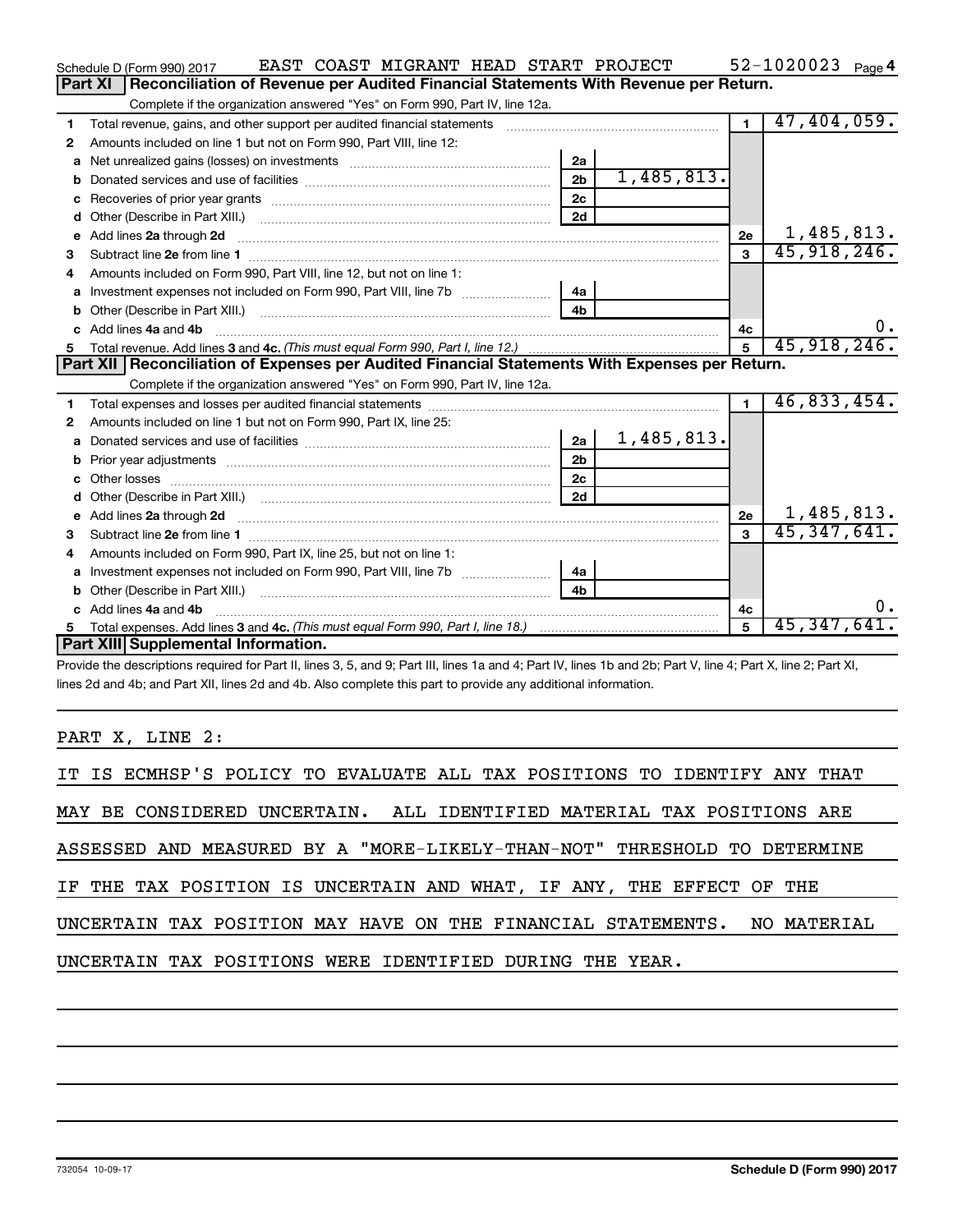| <b>SCHEDULE I</b><br>(Form 990)<br>Department of the Treasury<br>Internal Revenue Service                                                                                                                                                                                                                  |            | Grants and Other Assistance to Organizations,<br>Governments, and Individuals in the United States<br>Complete if the organization answered "Yes" on Form 990, Part IV, line 21 or 22. | Attach to Form 990.                                   |                                         |                                                                            |                                          | OMB No. 1545-0047<br>201<br><b>Open to Public</b><br>Inspection            |
|------------------------------------------------------------------------------------------------------------------------------------------------------------------------------------------------------------------------------------------------------------------------------------------------------------|------------|----------------------------------------------------------------------------------------------------------------------------------------------------------------------------------------|-------------------------------------------------------|-----------------------------------------|----------------------------------------------------------------------------|------------------------------------------|----------------------------------------------------------------------------|
|                                                                                                                                                                                                                                                                                                            |            |                                                                                                                                                                                        | Go to www.irs.gov/Form990 for the latest information. |                                         |                                                                            |                                          |                                                                            |
| Name of the organization                                                                                                                                                                                                                                                                                   |            | EAST COAST MIGRANT HEAD START PROJECT                                                                                                                                                  |                                                       |                                         |                                                                            |                                          | <b>Employer identification number</b><br>52-1020023                        |
| Part I<br><b>General Information on Grants and Assistance</b>                                                                                                                                                                                                                                              |            |                                                                                                                                                                                        |                                                       |                                         |                                                                            |                                          |                                                                            |
| Does the organization maintain records to substantiate the amount of the grants or assistance, the grantees' eligibility for the grants or assistance, and the selection<br>$\mathbf 1$<br>2 Describe in Part IV the organization's procedures for monitoring the use of grant funds in the United States. |            |                                                                                                                                                                                        |                                                       |                                         |                                                                            |                                          | $ \mathbf{X} $ Yes<br>l No                                                 |
| Part II<br>Grants and Other Assistance to Domestic Organizations and Domestic Governments. Complete if the organization answered "Yes" on Form 990, Part IV, line 21, for any                                                                                                                              |            |                                                                                                                                                                                        |                                                       |                                         |                                                                            |                                          |                                                                            |
| recipient that received more than \$5,000. Part II can be duplicated if additional space is needed.                                                                                                                                                                                                        |            |                                                                                                                                                                                        |                                                       |                                         |                                                                            |                                          |                                                                            |
| 1 (a) Name and address of organization<br>or government                                                                                                                                                                                                                                                    | $(b)$ EIN  | (c) IRC section<br>(if applicable)                                                                                                                                                     | (d) Amount of<br>cash grant                           | (e) Amount of<br>non-cash<br>assistance | (f) Method of<br>valuation (book,<br>FMV, appraisal,<br>other)             | (g) Description of<br>noncash assistance | (h) Purpose of grant<br>or assistance                                      |
| BENEDICTINE SISTERS OF ERIE INC.<br>345 EAST NINTH STREET<br>ERIE, PA 16503                                                                                                                                                                                                                                | 25-1202787 | 501(C)(3)                                                                                                                                                                              | 590,675.<br>$\mathbf 0$ .                             |                                         | TO PROVIDE SUBCONTRACTS<br>FOR PROVISION OF MIGRANT<br>HEAD START SERVICES |                                          |                                                                            |
| PATHSTONE CORPORATION<br><b>400 EAST AVENUE</b><br>ROCHESTER, NY 14607                                                                                                                                                                                                                                     | 13-4215024 | 501(C)(3)                                                                                                                                                                              | 4,130,990.                                            | $\mathbf{0}$                            |                                                                            |                                          | TO PROVIDE SUBCONTRACTS<br>FOR PROVISION OF MIGRANT<br>HEAD START SERVICES |
| YADKIN VALLEY ECONOMIC DEVELOPMENT<br>DISTRICT, INC. - 533 N. CAROLINA<br>AVE, HWY 601 N - BOONVILLE, NC                                                                                                                                                                                                   |            |                                                                                                                                                                                        |                                                       |                                         |                                                                            |                                          | TO PROVIDE SUBCONTRACTS<br>FOR PROVISION OF MIGRANT                        |
| 27011                                                                                                                                                                                                                                                                                                      | 56-0851147 | 501(C)(3)                                                                                                                                                                              | 398,165.                                              | $\mathbf 0$ .                           |                                                                            |                                          | HEAD START SERVICES                                                        |
|                                                                                                                                                                                                                                                                                                            |            |                                                                                                                                                                                        |                                                       |                                         |                                                                            |                                          |                                                                            |
|                                                                                                                                                                                                                                                                                                            |            |                                                                                                                                                                                        |                                                       |                                         |                                                                            |                                          |                                                                            |
| Enter total number of section 501(c)(3) and government organizations listed in the line 1 table<br>2<br>Enter total number of other organizations listed in the line 1 table<br>3                                                                                                                          |            |                                                                                                                                                                                        |                                                       |                                         |                                                                            |                                          | $\overline{3}$ .                                                           |

**For Paperwork Reduction Act Notice, see the Instructions for Form 990. Schedule I (Form 990) (2017)** LHA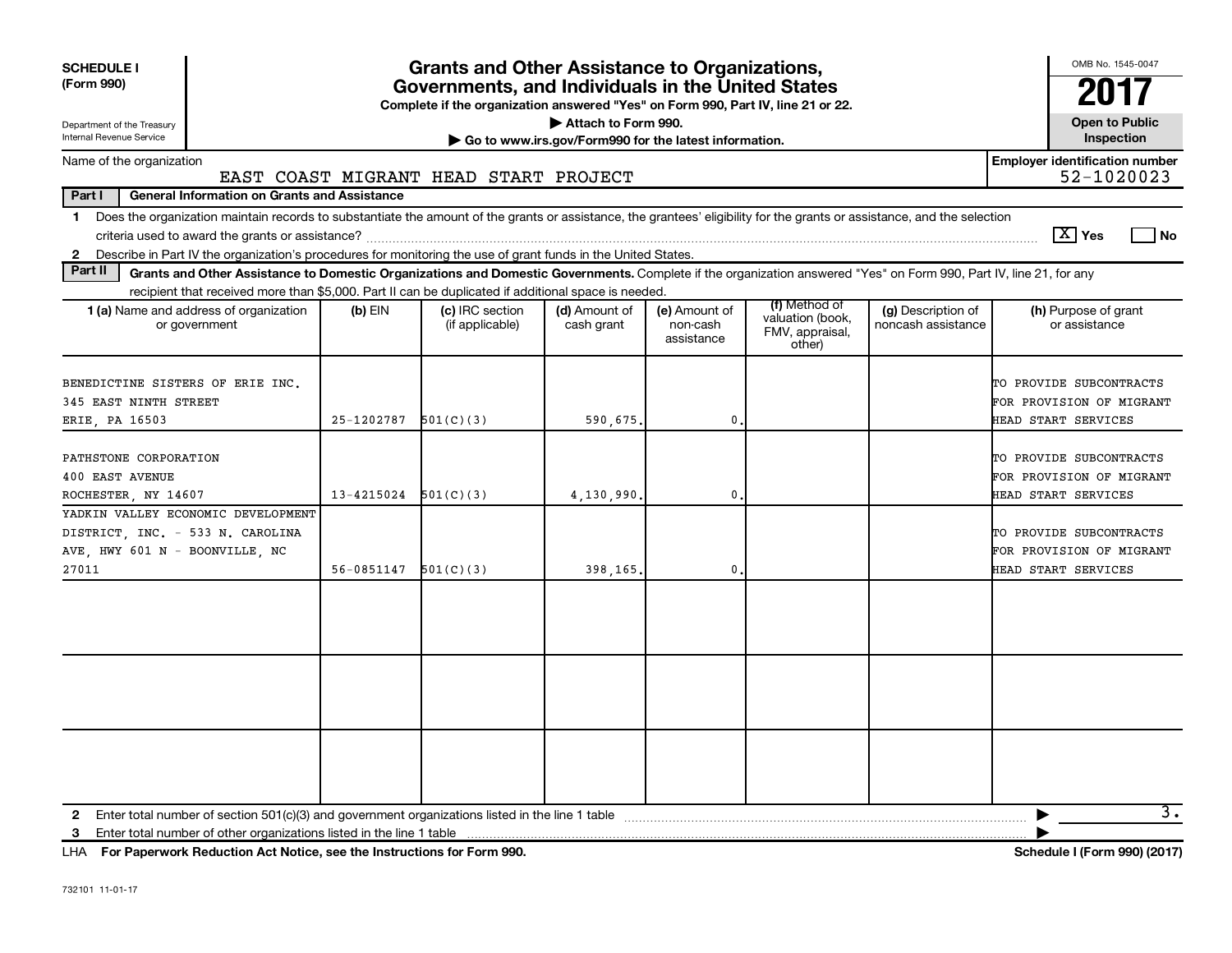## Schedule I (Form 990) (2017) BAST COAST MIGRANT HEAD START PROJECT 52-1020023 Page

**2**

Part III | Grants and Other Assistance to Domestic Individuals. Complete if the organization answered "Yes" on Form 990, Part IV, line 22. Part III can be duplicated if additional space is needed.

| (a) Type of grant or assistance | (b) Number of<br>recipients | (c) Amount of<br>cash grant | (d) Amount of non-<br>cash assistance | (e) Method of valuation<br>(book, FMV, appraisal, other) | (f) Description of noncash assistance |
|---------------------------------|-----------------------------|-----------------------------|---------------------------------------|----------------------------------------------------------|---------------------------------------|
|                                 |                             |                             |                                       |                                                          |                                       |
|                                 |                             |                             |                                       |                                                          |                                       |
|                                 |                             |                             |                                       |                                                          |                                       |
|                                 |                             |                             |                                       |                                                          |                                       |
|                                 |                             |                             |                                       |                                                          |                                       |
|                                 |                             |                             |                                       |                                                          |                                       |
|                                 |                             |                             |                                       |                                                          |                                       |
|                                 |                             |                             |                                       |                                                          |                                       |
|                                 |                             |                             |                                       |                                                          |                                       |
|                                 |                             |                             |                                       |                                                          |                                       |

Part IV | Supplemental Information. Provide the information required in Part I, line 2; Part III, column (b); and any other additional information.

PART I, LINE 2:

EAST COAST MIGRANT HEAD START PROJECT MAINTAINS RECORDS THAT COMPLY WITH

ALL GRANT REQUIREMENTS AND GAAP. THE AGENCY'S MANAGEMENT TAKES AN ACTIVE

ROLE IN MONITORING THE EXPENDITURES OF ALL GRANT FUNDS ON A REGULAR MONTHLY

BASIS. INTERNAL CONTROLS EXIST THAT LIMIT THE RISK OF ERROR OR FRAUD.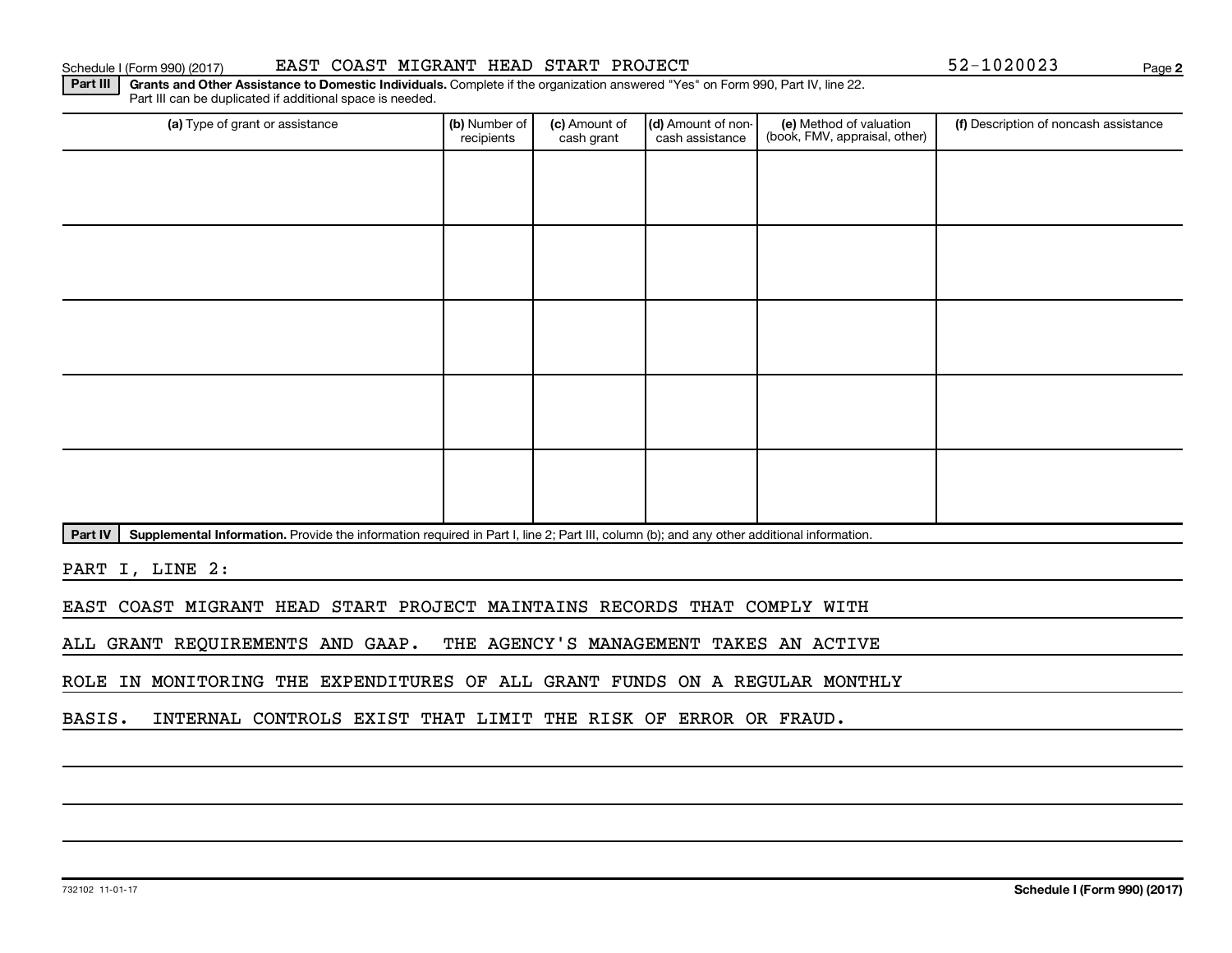| (Form 990)<br>For certain Officers, Directors, Trustees, Key Employees, and Highest<br><b>Compensated Employees</b><br>Complete if the organization answered "Yes" on Form 990, Part IV, line 23.<br><b>Open to Public</b><br>Attach to Form 990.<br>Department of the Treasury<br>Inspection<br>Internal Revenue Service<br>Go to www.irs.gov/Form990 for instructions and the latest information.<br><b>Employer identification number</b><br>Name of the organization<br>52-1020023<br>EAST COAST MIGRANT HEAD START PROJECT<br><b>Questions Regarding Compensation</b><br>Part I<br>Yes<br>No.<br>Check the appropriate box(es) if the organization provided any of the following to or for a person listed on Form 990,<br>1a<br>Part VII, Section A, line 1a. Complete Part III to provide any relevant information regarding these items.<br>First-class or charter travel<br>Housing allowance or residence for personal use<br>Travel for companions<br>Payments for business use of personal residence<br>Tax indemnification and gross-up payments<br>Health or social club dues or initiation fees<br>Discretionary spending account<br>Personal services (such as, maid, chauffeur, chef)<br><b>b</b> If any of the boxes on line 1a are checked, did the organization follow a written policy regarding payment or<br>1b<br>Did the organization require substantiation prior to reimbursing or allowing expenses incurred by all directors,<br>2<br>$\mathbf{2}$<br>Indicate which, if any, of the following the filing organization used to establish the compensation of the organization's<br>3<br>CEO/Executive Director. Check all that apply. Do not check any boxes for methods used by a related organization to<br>establish compensation of the CEO/Executive Director, but explain in Part III.<br>$\underline{\mathbf{X}}$ Written employment contract<br>Compensation committee<br>$\lfloor \underline{x} \rfloor$ Independent compensation consultant<br>$ \mathbf{X} $ Compensation survey or study<br>$\underline{\textbf{X}}$ Approval by the board or compensation committee<br>Form 990 of other organizations<br>During the year, did any person listed on Form 990, Part VII, Section A, line 1a, with respect to the filing<br>4<br>organization or a related organization:<br>х<br>Receive a severance payment or change-of-control payment?<br>4a<br>а<br>$\overline{\textbf{x}}$<br>4b<br>b<br>$\overline{\text{x}}$<br>4c<br>с<br>If "Yes" to any of lines 4a-c, list the persons and provide the applicable amounts for each item in Part III.<br>Only section 501(c)(3), 501(c)(4), and 501(c)(29) organizations must complete lines 5-9.<br>For persons listed on Form 990, Part VII, Section A, line 1a, did the organization pay or accrue any compensation<br>contingent on the revenues of:<br>X.<br>5а<br>X<br>5b<br>If "Yes" on line 5a or 5b, describe in Part III.<br>For persons listed on Form 990, Part VII, Section A, line 1a, did the organization pay or accrue any compensation<br>6.<br>contingent on the net earnings of:<br>x<br>6a<br>$\overline{\texttt{x}}$<br>6b<br>If "Yes" on line 6a or 6b, describe in Part III.<br>7 For persons listed on Form 990, Part VII, Section A, line 1a, did the organization provide any nonfixed payments<br>x.<br>7<br>Were any amounts reported on Form 990, Part VII, paid or accrued pursuant to a contract that was subject to the<br>8<br>x.<br>8<br>If "Yes" on line 8, did the organization also follow the rebuttable presumption procedure described in<br>9<br>9<br>LHA For Paperwork Reduction Act Notice, see the Instructions for Form 990.<br>Schedule J (Form 990) 2017 | <b>Compensation Information</b><br><b>SCHEDULE J</b> |  |  | OMB No. 1545-0047 |  |
|---------------------------------------------------------------------------------------------------------------------------------------------------------------------------------------------------------------------------------------------------------------------------------------------------------------------------------------------------------------------------------------------------------------------------------------------------------------------------------------------------------------------------------------------------------------------------------------------------------------------------------------------------------------------------------------------------------------------------------------------------------------------------------------------------------------------------------------------------------------------------------------------------------------------------------------------------------------------------------------------------------------------------------------------------------------------------------------------------------------------------------------------------------------------------------------------------------------------------------------------------------------------------------------------------------------------------------------------------------------------------------------------------------------------------------------------------------------------------------------------------------------------------------------------------------------------------------------------------------------------------------------------------------------------------------------------------------------------------------------------------------------------------------------------------------------------------------------------------------------------------------------------------------------------------------------------------------------------------------------------------------------------------------------------------------------------------------------------------------------------------------------------------------------------------------------------------------------------------------------------------------------------------------------------------------------------------------------------------------------------------------------------------------------------------------------------------------------------------------------------------------------------------------------------------------------------------------------------------------------------------------------------------------------------------------------------------------------------------------------------------------------------------------------------------------------------------------------------------------------------------------------------------------------------------------------------------------------------------------------------------------------------------------------------------------------------------------------------------------------------------------------------------------------------------------------------------------------------------------------------------------------------------------------------------------------------------------------------------------------------------------------------------------------------------------------------------------------------------------------------------------------------------------------------------------------------------------------------------------------------------------------------------------------------------------------------|------------------------------------------------------|--|--|-------------------|--|
|                                                                                                                                                                                                                                                                                                                                                                                                                                                                                                                                                                                                                                                                                                                                                                                                                                                                                                                                                                                                                                                                                                                                                                                                                                                                                                                                                                                                                                                                                                                                                                                                                                                                                                                                                                                                                                                                                                                                                                                                                                                                                                                                                                                                                                                                                                                                                                                                                                                                                                                                                                                                                                                                                                                                                                                                                                                                                                                                                                                                                                                                                                                                                                                                                                                                                                                                                                                                                                                                                                                                                                                                                                                                                             |                                                      |  |  |                   |  |
|                                                                                                                                                                                                                                                                                                                                                                                                                                                                                                                                                                                                                                                                                                                                                                                                                                                                                                                                                                                                                                                                                                                                                                                                                                                                                                                                                                                                                                                                                                                                                                                                                                                                                                                                                                                                                                                                                                                                                                                                                                                                                                                                                                                                                                                                                                                                                                                                                                                                                                                                                                                                                                                                                                                                                                                                                                                                                                                                                                                                                                                                                                                                                                                                                                                                                                                                                                                                                                                                                                                                                                                                                                                                                             |                                                      |  |  |                   |  |
|                                                                                                                                                                                                                                                                                                                                                                                                                                                                                                                                                                                                                                                                                                                                                                                                                                                                                                                                                                                                                                                                                                                                                                                                                                                                                                                                                                                                                                                                                                                                                                                                                                                                                                                                                                                                                                                                                                                                                                                                                                                                                                                                                                                                                                                                                                                                                                                                                                                                                                                                                                                                                                                                                                                                                                                                                                                                                                                                                                                                                                                                                                                                                                                                                                                                                                                                                                                                                                                                                                                                                                                                                                                                                             |                                                      |  |  |                   |  |
|                                                                                                                                                                                                                                                                                                                                                                                                                                                                                                                                                                                                                                                                                                                                                                                                                                                                                                                                                                                                                                                                                                                                                                                                                                                                                                                                                                                                                                                                                                                                                                                                                                                                                                                                                                                                                                                                                                                                                                                                                                                                                                                                                                                                                                                                                                                                                                                                                                                                                                                                                                                                                                                                                                                                                                                                                                                                                                                                                                                                                                                                                                                                                                                                                                                                                                                                                                                                                                                                                                                                                                                                                                                                                             |                                                      |  |  |                   |  |
|                                                                                                                                                                                                                                                                                                                                                                                                                                                                                                                                                                                                                                                                                                                                                                                                                                                                                                                                                                                                                                                                                                                                                                                                                                                                                                                                                                                                                                                                                                                                                                                                                                                                                                                                                                                                                                                                                                                                                                                                                                                                                                                                                                                                                                                                                                                                                                                                                                                                                                                                                                                                                                                                                                                                                                                                                                                                                                                                                                                                                                                                                                                                                                                                                                                                                                                                                                                                                                                                                                                                                                                                                                                                                             |                                                      |  |  |                   |  |
|                                                                                                                                                                                                                                                                                                                                                                                                                                                                                                                                                                                                                                                                                                                                                                                                                                                                                                                                                                                                                                                                                                                                                                                                                                                                                                                                                                                                                                                                                                                                                                                                                                                                                                                                                                                                                                                                                                                                                                                                                                                                                                                                                                                                                                                                                                                                                                                                                                                                                                                                                                                                                                                                                                                                                                                                                                                                                                                                                                                                                                                                                                                                                                                                                                                                                                                                                                                                                                                                                                                                                                                                                                                                                             |                                                      |  |  |                   |  |
|                                                                                                                                                                                                                                                                                                                                                                                                                                                                                                                                                                                                                                                                                                                                                                                                                                                                                                                                                                                                                                                                                                                                                                                                                                                                                                                                                                                                                                                                                                                                                                                                                                                                                                                                                                                                                                                                                                                                                                                                                                                                                                                                                                                                                                                                                                                                                                                                                                                                                                                                                                                                                                                                                                                                                                                                                                                                                                                                                                                                                                                                                                                                                                                                                                                                                                                                                                                                                                                                                                                                                                                                                                                                                             |                                                      |  |  |                   |  |
|                                                                                                                                                                                                                                                                                                                                                                                                                                                                                                                                                                                                                                                                                                                                                                                                                                                                                                                                                                                                                                                                                                                                                                                                                                                                                                                                                                                                                                                                                                                                                                                                                                                                                                                                                                                                                                                                                                                                                                                                                                                                                                                                                                                                                                                                                                                                                                                                                                                                                                                                                                                                                                                                                                                                                                                                                                                                                                                                                                                                                                                                                                                                                                                                                                                                                                                                                                                                                                                                                                                                                                                                                                                                                             |                                                      |  |  |                   |  |
|                                                                                                                                                                                                                                                                                                                                                                                                                                                                                                                                                                                                                                                                                                                                                                                                                                                                                                                                                                                                                                                                                                                                                                                                                                                                                                                                                                                                                                                                                                                                                                                                                                                                                                                                                                                                                                                                                                                                                                                                                                                                                                                                                                                                                                                                                                                                                                                                                                                                                                                                                                                                                                                                                                                                                                                                                                                                                                                                                                                                                                                                                                                                                                                                                                                                                                                                                                                                                                                                                                                                                                                                                                                                                             |                                                      |  |  |                   |  |
|                                                                                                                                                                                                                                                                                                                                                                                                                                                                                                                                                                                                                                                                                                                                                                                                                                                                                                                                                                                                                                                                                                                                                                                                                                                                                                                                                                                                                                                                                                                                                                                                                                                                                                                                                                                                                                                                                                                                                                                                                                                                                                                                                                                                                                                                                                                                                                                                                                                                                                                                                                                                                                                                                                                                                                                                                                                                                                                                                                                                                                                                                                                                                                                                                                                                                                                                                                                                                                                                                                                                                                                                                                                                                             |                                                      |  |  |                   |  |
|                                                                                                                                                                                                                                                                                                                                                                                                                                                                                                                                                                                                                                                                                                                                                                                                                                                                                                                                                                                                                                                                                                                                                                                                                                                                                                                                                                                                                                                                                                                                                                                                                                                                                                                                                                                                                                                                                                                                                                                                                                                                                                                                                                                                                                                                                                                                                                                                                                                                                                                                                                                                                                                                                                                                                                                                                                                                                                                                                                                                                                                                                                                                                                                                                                                                                                                                                                                                                                                                                                                                                                                                                                                                                             |                                                      |  |  |                   |  |
|                                                                                                                                                                                                                                                                                                                                                                                                                                                                                                                                                                                                                                                                                                                                                                                                                                                                                                                                                                                                                                                                                                                                                                                                                                                                                                                                                                                                                                                                                                                                                                                                                                                                                                                                                                                                                                                                                                                                                                                                                                                                                                                                                                                                                                                                                                                                                                                                                                                                                                                                                                                                                                                                                                                                                                                                                                                                                                                                                                                                                                                                                                                                                                                                                                                                                                                                                                                                                                                                                                                                                                                                                                                                                             |                                                      |  |  |                   |  |
|                                                                                                                                                                                                                                                                                                                                                                                                                                                                                                                                                                                                                                                                                                                                                                                                                                                                                                                                                                                                                                                                                                                                                                                                                                                                                                                                                                                                                                                                                                                                                                                                                                                                                                                                                                                                                                                                                                                                                                                                                                                                                                                                                                                                                                                                                                                                                                                                                                                                                                                                                                                                                                                                                                                                                                                                                                                                                                                                                                                                                                                                                                                                                                                                                                                                                                                                                                                                                                                                                                                                                                                                                                                                                             |                                                      |  |  |                   |  |
|                                                                                                                                                                                                                                                                                                                                                                                                                                                                                                                                                                                                                                                                                                                                                                                                                                                                                                                                                                                                                                                                                                                                                                                                                                                                                                                                                                                                                                                                                                                                                                                                                                                                                                                                                                                                                                                                                                                                                                                                                                                                                                                                                                                                                                                                                                                                                                                                                                                                                                                                                                                                                                                                                                                                                                                                                                                                                                                                                                                                                                                                                                                                                                                                                                                                                                                                                                                                                                                                                                                                                                                                                                                                                             |                                                      |  |  |                   |  |
|                                                                                                                                                                                                                                                                                                                                                                                                                                                                                                                                                                                                                                                                                                                                                                                                                                                                                                                                                                                                                                                                                                                                                                                                                                                                                                                                                                                                                                                                                                                                                                                                                                                                                                                                                                                                                                                                                                                                                                                                                                                                                                                                                                                                                                                                                                                                                                                                                                                                                                                                                                                                                                                                                                                                                                                                                                                                                                                                                                                                                                                                                                                                                                                                                                                                                                                                                                                                                                                                                                                                                                                                                                                                                             |                                                      |  |  |                   |  |
|                                                                                                                                                                                                                                                                                                                                                                                                                                                                                                                                                                                                                                                                                                                                                                                                                                                                                                                                                                                                                                                                                                                                                                                                                                                                                                                                                                                                                                                                                                                                                                                                                                                                                                                                                                                                                                                                                                                                                                                                                                                                                                                                                                                                                                                                                                                                                                                                                                                                                                                                                                                                                                                                                                                                                                                                                                                                                                                                                                                                                                                                                                                                                                                                                                                                                                                                                                                                                                                                                                                                                                                                                                                                                             |                                                      |  |  |                   |  |
|                                                                                                                                                                                                                                                                                                                                                                                                                                                                                                                                                                                                                                                                                                                                                                                                                                                                                                                                                                                                                                                                                                                                                                                                                                                                                                                                                                                                                                                                                                                                                                                                                                                                                                                                                                                                                                                                                                                                                                                                                                                                                                                                                                                                                                                                                                                                                                                                                                                                                                                                                                                                                                                                                                                                                                                                                                                                                                                                                                                                                                                                                                                                                                                                                                                                                                                                                                                                                                                                                                                                                                                                                                                                                             |                                                      |  |  |                   |  |
|                                                                                                                                                                                                                                                                                                                                                                                                                                                                                                                                                                                                                                                                                                                                                                                                                                                                                                                                                                                                                                                                                                                                                                                                                                                                                                                                                                                                                                                                                                                                                                                                                                                                                                                                                                                                                                                                                                                                                                                                                                                                                                                                                                                                                                                                                                                                                                                                                                                                                                                                                                                                                                                                                                                                                                                                                                                                                                                                                                                                                                                                                                                                                                                                                                                                                                                                                                                                                                                                                                                                                                                                                                                                                             |                                                      |  |  |                   |  |
|                                                                                                                                                                                                                                                                                                                                                                                                                                                                                                                                                                                                                                                                                                                                                                                                                                                                                                                                                                                                                                                                                                                                                                                                                                                                                                                                                                                                                                                                                                                                                                                                                                                                                                                                                                                                                                                                                                                                                                                                                                                                                                                                                                                                                                                                                                                                                                                                                                                                                                                                                                                                                                                                                                                                                                                                                                                                                                                                                                                                                                                                                                                                                                                                                                                                                                                                                                                                                                                                                                                                                                                                                                                                                             |                                                      |  |  |                   |  |
|                                                                                                                                                                                                                                                                                                                                                                                                                                                                                                                                                                                                                                                                                                                                                                                                                                                                                                                                                                                                                                                                                                                                                                                                                                                                                                                                                                                                                                                                                                                                                                                                                                                                                                                                                                                                                                                                                                                                                                                                                                                                                                                                                                                                                                                                                                                                                                                                                                                                                                                                                                                                                                                                                                                                                                                                                                                                                                                                                                                                                                                                                                                                                                                                                                                                                                                                                                                                                                                                                                                                                                                                                                                                                             |                                                      |  |  |                   |  |
|                                                                                                                                                                                                                                                                                                                                                                                                                                                                                                                                                                                                                                                                                                                                                                                                                                                                                                                                                                                                                                                                                                                                                                                                                                                                                                                                                                                                                                                                                                                                                                                                                                                                                                                                                                                                                                                                                                                                                                                                                                                                                                                                                                                                                                                                                                                                                                                                                                                                                                                                                                                                                                                                                                                                                                                                                                                                                                                                                                                                                                                                                                                                                                                                                                                                                                                                                                                                                                                                                                                                                                                                                                                                                             |                                                      |  |  |                   |  |
|                                                                                                                                                                                                                                                                                                                                                                                                                                                                                                                                                                                                                                                                                                                                                                                                                                                                                                                                                                                                                                                                                                                                                                                                                                                                                                                                                                                                                                                                                                                                                                                                                                                                                                                                                                                                                                                                                                                                                                                                                                                                                                                                                                                                                                                                                                                                                                                                                                                                                                                                                                                                                                                                                                                                                                                                                                                                                                                                                                                                                                                                                                                                                                                                                                                                                                                                                                                                                                                                                                                                                                                                                                                                                             |                                                      |  |  |                   |  |
|                                                                                                                                                                                                                                                                                                                                                                                                                                                                                                                                                                                                                                                                                                                                                                                                                                                                                                                                                                                                                                                                                                                                                                                                                                                                                                                                                                                                                                                                                                                                                                                                                                                                                                                                                                                                                                                                                                                                                                                                                                                                                                                                                                                                                                                                                                                                                                                                                                                                                                                                                                                                                                                                                                                                                                                                                                                                                                                                                                                                                                                                                                                                                                                                                                                                                                                                                                                                                                                                                                                                                                                                                                                                                             |                                                      |  |  |                   |  |
|                                                                                                                                                                                                                                                                                                                                                                                                                                                                                                                                                                                                                                                                                                                                                                                                                                                                                                                                                                                                                                                                                                                                                                                                                                                                                                                                                                                                                                                                                                                                                                                                                                                                                                                                                                                                                                                                                                                                                                                                                                                                                                                                                                                                                                                                                                                                                                                                                                                                                                                                                                                                                                                                                                                                                                                                                                                                                                                                                                                                                                                                                                                                                                                                                                                                                                                                                                                                                                                                                                                                                                                                                                                                                             |                                                      |  |  |                   |  |
|                                                                                                                                                                                                                                                                                                                                                                                                                                                                                                                                                                                                                                                                                                                                                                                                                                                                                                                                                                                                                                                                                                                                                                                                                                                                                                                                                                                                                                                                                                                                                                                                                                                                                                                                                                                                                                                                                                                                                                                                                                                                                                                                                                                                                                                                                                                                                                                                                                                                                                                                                                                                                                                                                                                                                                                                                                                                                                                                                                                                                                                                                                                                                                                                                                                                                                                                                                                                                                                                                                                                                                                                                                                                                             |                                                      |  |  |                   |  |
|                                                                                                                                                                                                                                                                                                                                                                                                                                                                                                                                                                                                                                                                                                                                                                                                                                                                                                                                                                                                                                                                                                                                                                                                                                                                                                                                                                                                                                                                                                                                                                                                                                                                                                                                                                                                                                                                                                                                                                                                                                                                                                                                                                                                                                                                                                                                                                                                                                                                                                                                                                                                                                                                                                                                                                                                                                                                                                                                                                                                                                                                                                                                                                                                                                                                                                                                                                                                                                                                                                                                                                                                                                                                                             |                                                      |  |  |                   |  |
|                                                                                                                                                                                                                                                                                                                                                                                                                                                                                                                                                                                                                                                                                                                                                                                                                                                                                                                                                                                                                                                                                                                                                                                                                                                                                                                                                                                                                                                                                                                                                                                                                                                                                                                                                                                                                                                                                                                                                                                                                                                                                                                                                                                                                                                                                                                                                                                                                                                                                                                                                                                                                                                                                                                                                                                                                                                                                                                                                                                                                                                                                                                                                                                                                                                                                                                                                                                                                                                                                                                                                                                                                                                                                             |                                                      |  |  |                   |  |
|                                                                                                                                                                                                                                                                                                                                                                                                                                                                                                                                                                                                                                                                                                                                                                                                                                                                                                                                                                                                                                                                                                                                                                                                                                                                                                                                                                                                                                                                                                                                                                                                                                                                                                                                                                                                                                                                                                                                                                                                                                                                                                                                                                                                                                                                                                                                                                                                                                                                                                                                                                                                                                                                                                                                                                                                                                                                                                                                                                                                                                                                                                                                                                                                                                                                                                                                                                                                                                                                                                                                                                                                                                                                                             |                                                      |  |  |                   |  |
|                                                                                                                                                                                                                                                                                                                                                                                                                                                                                                                                                                                                                                                                                                                                                                                                                                                                                                                                                                                                                                                                                                                                                                                                                                                                                                                                                                                                                                                                                                                                                                                                                                                                                                                                                                                                                                                                                                                                                                                                                                                                                                                                                                                                                                                                                                                                                                                                                                                                                                                                                                                                                                                                                                                                                                                                                                                                                                                                                                                                                                                                                                                                                                                                                                                                                                                                                                                                                                                                                                                                                                                                                                                                                             |                                                      |  |  |                   |  |
|                                                                                                                                                                                                                                                                                                                                                                                                                                                                                                                                                                                                                                                                                                                                                                                                                                                                                                                                                                                                                                                                                                                                                                                                                                                                                                                                                                                                                                                                                                                                                                                                                                                                                                                                                                                                                                                                                                                                                                                                                                                                                                                                                                                                                                                                                                                                                                                                                                                                                                                                                                                                                                                                                                                                                                                                                                                                                                                                                                                                                                                                                                                                                                                                                                                                                                                                                                                                                                                                                                                                                                                                                                                                                             |                                                      |  |  |                   |  |
|                                                                                                                                                                                                                                                                                                                                                                                                                                                                                                                                                                                                                                                                                                                                                                                                                                                                                                                                                                                                                                                                                                                                                                                                                                                                                                                                                                                                                                                                                                                                                                                                                                                                                                                                                                                                                                                                                                                                                                                                                                                                                                                                                                                                                                                                                                                                                                                                                                                                                                                                                                                                                                                                                                                                                                                                                                                                                                                                                                                                                                                                                                                                                                                                                                                                                                                                                                                                                                                                                                                                                                                                                                                                                             |                                                      |  |  |                   |  |
|                                                                                                                                                                                                                                                                                                                                                                                                                                                                                                                                                                                                                                                                                                                                                                                                                                                                                                                                                                                                                                                                                                                                                                                                                                                                                                                                                                                                                                                                                                                                                                                                                                                                                                                                                                                                                                                                                                                                                                                                                                                                                                                                                                                                                                                                                                                                                                                                                                                                                                                                                                                                                                                                                                                                                                                                                                                                                                                                                                                                                                                                                                                                                                                                                                                                                                                                                                                                                                                                                                                                                                                                                                                                                             |                                                      |  |  |                   |  |
|                                                                                                                                                                                                                                                                                                                                                                                                                                                                                                                                                                                                                                                                                                                                                                                                                                                                                                                                                                                                                                                                                                                                                                                                                                                                                                                                                                                                                                                                                                                                                                                                                                                                                                                                                                                                                                                                                                                                                                                                                                                                                                                                                                                                                                                                                                                                                                                                                                                                                                                                                                                                                                                                                                                                                                                                                                                                                                                                                                                                                                                                                                                                                                                                                                                                                                                                                                                                                                                                                                                                                                                                                                                                                             |                                                      |  |  |                   |  |
|                                                                                                                                                                                                                                                                                                                                                                                                                                                                                                                                                                                                                                                                                                                                                                                                                                                                                                                                                                                                                                                                                                                                                                                                                                                                                                                                                                                                                                                                                                                                                                                                                                                                                                                                                                                                                                                                                                                                                                                                                                                                                                                                                                                                                                                                                                                                                                                                                                                                                                                                                                                                                                                                                                                                                                                                                                                                                                                                                                                                                                                                                                                                                                                                                                                                                                                                                                                                                                                                                                                                                                                                                                                                                             |                                                      |  |  |                   |  |
|                                                                                                                                                                                                                                                                                                                                                                                                                                                                                                                                                                                                                                                                                                                                                                                                                                                                                                                                                                                                                                                                                                                                                                                                                                                                                                                                                                                                                                                                                                                                                                                                                                                                                                                                                                                                                                                                                                                                                                                                                                                                                                                                                                                                                                                                                                                                                                                                                                                                                                                                                                                                                                                                                                                                                                                                                                                                                                                                                                                                                                                                                                                                                                                                                                                                                                                                                                                                                                                                                                                                                                                                                                                                                             |                                                      |  |  |                   |  |
|                                                                                                                                                                                                                                                                                                                                                                                                                                                                                                                                                                                                                                                                                                                                                                                                                                                                                                                                                                                                                                                                                                                                                                                                                                                                                                                                                                                                                                                                                                                                                                                                                                                                                                                                                                                                                                                                                                                                                                                                                                                                                                                                                                                                                                                                                                                                                                                                                                                                                                                                                                                                                                                                                                                                                                                                                                                                                                                                                                                                                                                                                                                                                                                                                                                                                                                                                                                                                                                                                                                                                                                                                                                                                             |                                                      |  |  |                   |  |
|                                                                                                                                                                                                                                                                                                                                                                                                                                                                                                                                                                                                                                                                                                                                                                                                                                                                                                                                                                                                                                                                                                                                                                                                                                                                                                                                                                                                                                                                                                                                                                                                                                                                                                                                                                                                                                                                                                                                                                                                                                                                                                                                                                                                                                                                                                                                                                                                                                                                                                                                                                                                                                                                                                                                                                                                                                                                                                                                                                                                                                                                                                                                                                                                                                                                                                                                                                                                                                                                                                                                                                                                                                                                                             |                                                      |  |  |                   |  |
|                                                                                                                                                                                                                                                                                                                                                                                                                                                                                                                                                                                                                                                                                                                                                                                                                                                                                                                                                                                                                                                                                                                                                                                                                                                                                                                                                                                                                                                                                                                                                                                                                                                                                                                                                                                                                                                                                                                                                                                                                                                                                                                                                                                                                                                                                                                                                                                                                                                                                                                                                                                                                                                                                                                                                                                                                                                                                                                                                                                                                                                                                                                                                                                                                                                                                                                                                                                                                                                                                                                                                                                                                                                                                             |                                                      |  |  |                   |  |
|                                                                                                                                                                                                                                                                                                                                                                                                                                                                                                                                                                                                                                                                                                                                                                                                                                                                                                                                                                                                                                                                                                                                                                                                                                                                                                                                                                                                                                                                                                                                                                                                                                                                                                                                                                                                                                                                                                                                                                                                                                                                                                                                                                                                                                                                                                                                                                                                                                                                                                                                                                                                                                                                                                                                                                                                                                                                                                                                                                                                                                                                                                                                                                                                                                                                                                                                                                                                                                                                                                                                                                                                                                                                                             |                                                      |  |  |                   |  |
|                                                                                                                                                                                                                                                                                                                                                                                                                                                                                                                                                                                                                                                                                                                                                                                                                                                                                                                                                                                                                                                                                                                                                                                                                                                                                                                                                                                                                                                                                                                                                                                                                                                                                                                                                                                                                                                                                                                                                                                                                                                                                                                                                                                                                                                                                                                                                                                                                                                                                                                                                                                                                                                                                                                                                                                                                                                                                                                                                                                                                                                                                                                                                                                                                                                                                                                                                                                                                                                                                                                                                                                                                                                                                             |                                                      |  |  |                   |  |
|                                                                                                                                                                                                                                                                                                                                                                                                                                                                                                                                                                                                                                                                                                                                                                                                                                                                                                                                                                                                                                                                                                                                                                                                                                                                                                                                                                                                                                                                                                                                                                                                                                                                                                                                                                                                                                                                                                                                                                                                                                                                                                                                                                                                                                                                                                                                                                                                                                                                                                                                                                                                                                                                                                                                                                                                                                                                                                                                                                                                                                                                                                                                                                                                                                                                                                                                                                                                                                                                                                                                                                                                                                                                                             |                                                      |  |  |                   |  |
|                                                                                                                                                                                                                                                                                                                                                                                                                                                                                                                                                                                                                                                                                                                                                                                                                                                                                                                                                                                                                                                                                                                                                                                                                                                                                                                                                                                                                                                                                                                                                                                                                                                                                                                                                                                                                                                                                                                                                                                                                                                                                                                                                                                                                                                                                                                                                                                                                                                                                                                                                                                                                                                                                                                                                                                                                                                                                                                                                                                                                                                                                                                                                                                                                                                                                                                                                                                                                                                                                                                                                                                                                                                                                             |                                                      |  |  |                   |  |
|                                                                                                                                                                                                                                                                                                                                                                                                                                                                                                                                                                                                                                                                                                                                                                                                                                                                                                                                                                                                                                                                                                                                                                                                                                                                                                                                                                                                                                                                                                                                                                                                                                                                                                                                                                                                                                                                                                                                                                                                                                                                                                                                                                                                                                                                                                                                                                                                                                                                                                                                                                                                                                                                                                                                                                                                                                                                                                                                                                                                                                                                                                                                                                                                                                                                                                                                                                                                                                                                                                                                                                                                                                                                                             |                                                      |  |  |                   |  |
|                                                                                                                                                                                                                                                                                                                                                                                                                                                                                                                                                                                                                                                                                                                                                                                                                                                                                                                                                                                                                                                                                                                                                                                                                                                                                                                                                                                                                                                                                                                                                                                                                                                                                                                                                                                                                                                                                                                                                                                                                                                                                                                                                                                                                                                                                                                                                                                                                                                                                                                                                                                                                                                                                                                                                                                                                                                                                                                                                                                                                                                                                                                                                                                                                                                                                                                                                                                                                                                                                                                                                                                                                                                                                             |                                                      |  |  |                   |  |
|                                                                                                                                                                                                                                                                                                                                                                                                                                                                                                                                                                                                                                                                                                                                                                                                                                                                                                                                                                                                                                                                                                                                                                                                                                                                                                                                                                                                                                                                                                                                                                                                                                                                                                                                                                                                                                                                                                                                                                                                                                                                                                                                                                                                                                                                                                                                                                                                                                                                                                                                                                                                                                                                                                                                                                                                                                                                                                                                                                                                                                                                                                                                                                                                                                                                                                                                                                                                                                                                                                                                                                                                                                                                                             |                                                      |  |  |                   |  |
|                                                                                                                                                                                                                                                                                                                                                                                                                                                                                                                                                                                                                                                                                                                                                                                                                                                                                                                                                                                                                                                                                                                                                                                                                                                                                                                                                                                                                                                                                                                                                                                                                                                                                                                                                                                                                                                                                                                                                                                                                                                                                                                                                                                                                                                                                                                                                                                                                                                                                                                                                                                                                                                                                                                                                                                                                                                                                                                                                                                                                                                                                                                                                                                                                                                                                                                                                                                                                                                                                                                                                                                                                                                                                             |                                                      |  |  |                   |  |
|                                                                                                                                                                                                                                                                                                                                                                                                                                                                                                                                                                                                                                                                                                                                                                                                                                                                                                                                                                                                                                                                                                                                                                                                                                                                                                                                                                                                                                                                                                                                                                                                                                                                                                                                                                                                                                                                                                                                                                                                                                                                                                                                                                                                                                                                                                                                                                                                                                                                                                                                                                                                                                                                                                                                                                                                                                                                                                                                                                                                                                                                                                                                                                                                                                                                                                                                                                                                                                                                                                                                                                                                                                                                                             |                                                      |  |  |                   |  |
|                                                                                                                                                                                                                                                                                                                                                                                                                                                                                                                                                                                                                                                                                                                                                                                                                                                                                                                                                                                                                                                                                                                                                                                                                                                                                                                                                                                                                                                                                                                                                                                                                                                                                                                                                                                                                                                                                                                                                                                                                                                                                                                                                                                                                                                                                                                                                                                                                                                                                                                                                                                                                                                                                                                                                                                                                                                                                                                                                                                                                                                                                                                                                                                                                                                                                                                                                                                                                                                                                                                                                                                                                                                                                             |                                                      |  |  |                   |  |
|                                                                                                                                                                                                                                                                                                                                                                                                                                                                                                                                                                                                                                                                                                                                                                                                                                                                                                                                                                                                                                                                                                                                                                                                                                                                                                                                                                                                                                                                                                                                                                                                                                                                                                                                                                                                                                                                                                                                                                                                                                                                                                                                                                                                                                                                                                                                                                                                                                                                                                                                                                                                                                                                                                                                                                                                                                                                                                                                                                                                                                                                                                                                                                                                                                                                                                                                                                                                                                                                                                                                                                                                                                                                                             |                                                      |  |  |                   |  |
|                                                                                                                                                                                                                                                                                                                                                                                                                                                                                                                                                                                                                                                                                                                                                                                                                                                                                                                                                                                                                                                                                                                                                                                                                                                                                                                                                                                                                                                                                                                                                                                                                                                                                                                                                                                                                                                                                                                                                                                                                                                                                                                                                                                                                                                                                                                                                                                                                                                                                                                                                                                                                                                                                                                                                                                                                                                                                                                                                                                                                                                                                                                                                                                                                                                                                                                                                                                                                                                                                                                                                                                                                                                                                             |                                                      |  |  |                   |  |
|                                                                                                                                                                                                                                                                                                                                                                                                                                                                                                                                                                                                                                                                                                                                                                                                                                                                                                                                                                                                                                                                                                                                                                                                                                                                                                                                                                                                                                                                                                                                                                                                                                                                                                                                                                                                                                                                                                                                                                                                                                                                                                                                                                                                                                                                                                                                                                                                                                                                                                                                                                                                                                                                                                                                                                                                                                                                                                                                                                                                                                                                                                                                                                                                                                                                                                                                                                                                                                                                                                                                                                                                                                                                                             |                                                      |  |  |                   |  |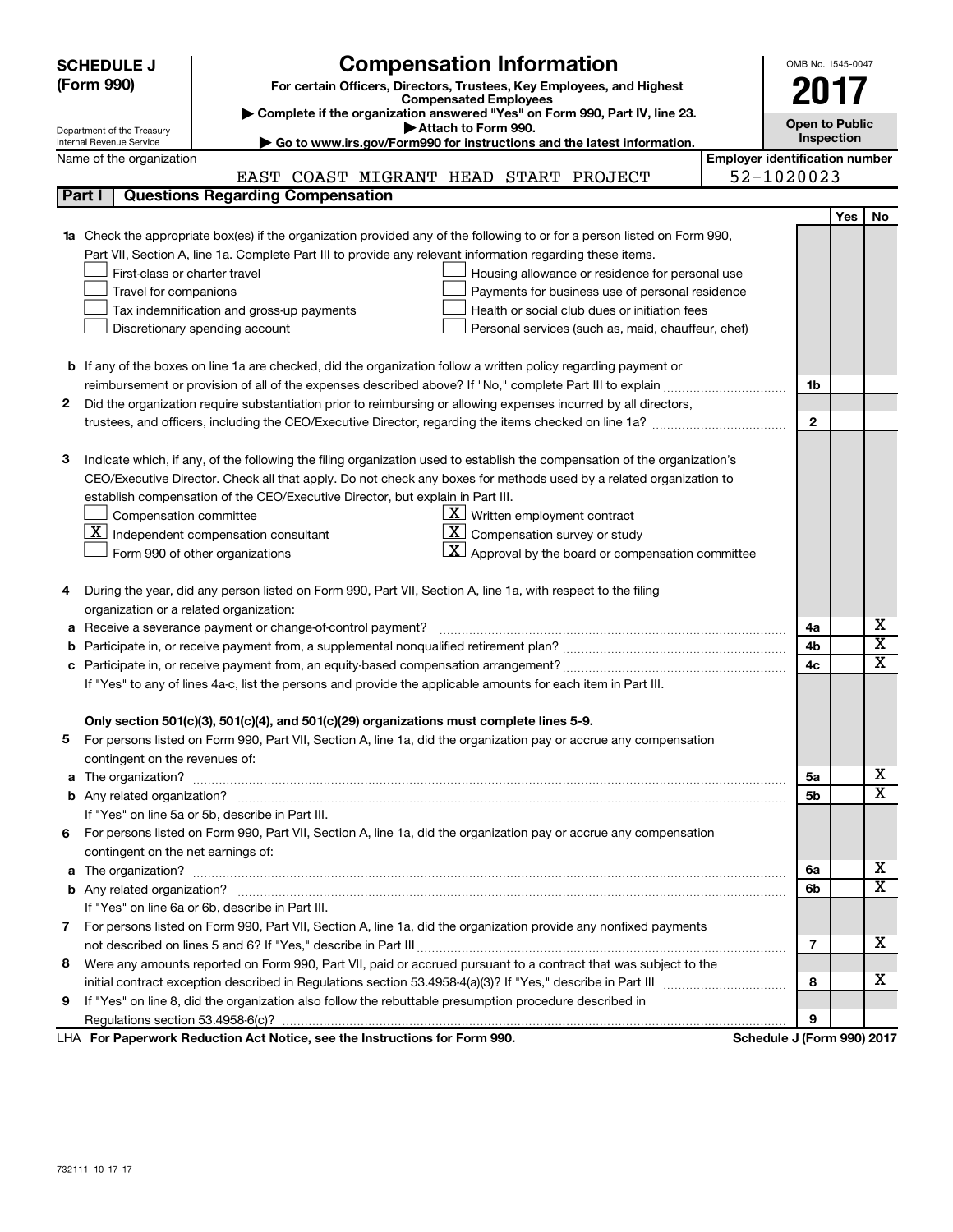### Part II | Officers, Directors, Trustees, Key Employees, and Highest Compensated Employees. Use duplicate copies if additional space is needed.

For each individual whose compensation must be reported on Schedule J, report compensation from the organization on row (i) and from related organizations, described in the instructions, on row (ii). Do not list any individuals that aren't listed on Form 990, Part VII.

Note: The sum of columns (B)(i)-(iii) for each listed individual must equal the total amount of Form 990, Part VII, Section A, line 1a, applicable column (D) and (E) amounts for that individual.

|                                           |      |                          | (B) Breakdown of W-2 and/or 1099-MISC compensation |                                           | (C) Retirement and             | (D) Nontaxable   | (E) Total of columns | (F) Compensation                                           |  |
|-------------------------------------------|------|--------------------------|----------------------------------------------------|-------------------------------------------|--------------------------------|------------------|----------------------|------------------------------------------------------------|--|
| (A) Name and Title                        |      | (i) Base<br>compensation | (ii) Bonus &<br>incentive<br>compensation          | (iii) Other<br>reportable<br>compensation | other deferred<br>compensation | benefits         | $(B)(i)-(D)$         | in column (B)<br>reported as deferred<br>on prior Form 990 |  |
| JOSE VILLA, PH.D.<br>(1)                  | (i)  | 186,581.                 | 0.                                                 | 0.                                        | 18,732.                        | 5,586.           | 210,899.             | $0$ .                                                      |  |
| CHIEF EXECUTIVE OFFICER                   | (ii) | 0.                       | $\mathbf 0$ .                                      | $\overline{0}$ .                          | о.                             | 0.               | Ω.                   | $\overline{0}$ .                                           |  |
| STEVEN C. MAYNE, CPA, MBA<br>(2)          | (i)  | 170, 325.                | $\overline{0}$                                     | Ο.                                        | 15, 143.                       | 13,796.          | 199, 264.            | $\overline{0}$ .                                           |  |
| CHIEF FINANCIAL OFFICER                   | (ii) | 0.                       | $\overline{0}$                                     | 0.                                        | 0.                             | 0.               | 0.                   | $\overline{0}$ .                                           |  |
| JOHN MENDITTO<br>(3)                      | (i)  | 184,955.                 | $\overline{0}$ .                                   | $\overline{0}$ .                          | 18,503.                        | 13,796.          | 217, 254.            | $\overline{0}$ .                                           |  |
| GENERAL COUNSEL/RISK MANAGEMENT DIRE (ii) |      | 0.                       | $\overline{0}$ .                                   | Ο.                                        | О.                             | 0.               | Ω.                   | $\overline{0}$ .                                           |  |
| CHRISTINE L. ALVARADO<br>(4)              | (i)  | 136,558.                 | $\overline{0}$ .                                   | Ο.                                        | 13,647.                        | 11,785.          | 161,990.             | $\overline{0}$ .                                           |  |
| CHIEF INNOVATION OFFICER                  | (ii) | 0.                       | $\overline{0}$ .                                   | 0.                                        | о.                             | 0.               | 0.                   | $\overline{0}$ .                                           |  |
| ANGEL J. CASIANO<br>(5)                   | (i)  | 128, 346.                | $\overline{0}$ .                                   | 0.                                        | 12,850.                        | 13,796.          | 154,992.             | $\overline{0}$ .                                           |  |
| DIRECTOR OF PROGRAM OPERATIONS WEST       | (ii) | 0.                       | σ.                                                 | $\overline{0}$ .                          | σ.                             | О.               | $\overline{0}$ .     | $\overline{0}$ .                                           |  |
| <b>JAVIER GONZALEZ</b><br>(6)             | (i)  | 126, 389.                | $\overline{0}$ .                                   | $\overline{0}$ .                          | 11,389.                        | 12,868.          | 150,646.             | $\overline{0}$ .                                           |  |
| CHIEF OPERATING OFFICER                   | (ii) | $\overline{0}$ .         | $\overline{0}$ .                                   | $\overline{0}$ .                          | $\overline{0}$ .               | $\overline{0}$ . | $\overline{0}$ .     | $\overline{0}$ .                                           |  |
|                                           | (i)  |                          |                                                    |                                           |                                |                  |                      |                                                            |  |
|                                           | (ii) |                          |                                                    |                                           |                                |                  |                      |                                                            |  |
|                                           | (i)  |                          |                                                    |                                           |                                |                  |                      |                                                            |  |
|                                           | (ii) |                          |                                                    |                                           |                                |                  |                      |                                                            |  |
|                                           | (i)  |                          |                                                    |                                           |                                |                  |                      |                                                            |  |
|                                           | (ii) |                          |                                                    |                                           |                                |                  |                      |                                                            |  |
|                                           | (i)  |                          |                                                    |                                           |                                |                  |                      |                                                            |  |
|                                           | (ii) |                          |                                                    |                                           |                                |                  |                      |                                                            |  |
|                                           | (i)  |                          |                                                    |                                           |                                |                  |                      |                                                            |  |
|                                           | (ii) |                          |                                                    |                                           |                                |                  |                      |                                                            |  |
|                                           | (i)  |                          |                                                    |                                           |                                |                  |                      |                                                            |  |
|                                           | (ii) |                          |                                                    |                                           |                                |                  |                      |                                                            |  |
|                                           | (i)  |                          |                                                    |                                           |                                |                  |                      |                                                            |  |
|                                           | (ii) |                          |                                                    |                                           |                                |                  |                      |                                                            |  |
|                                           | (i)  |                          |                                                    |                                           |                                |                  |                      |                                                            |  |
|                                           | (ii) |                          |                                                    |                                           |                                |                  |                      |                                                            |  |
|                                           | (i)  |                          |                                                    |                                           |                                |                  |                      |                                                            |  |
|                                           | (ii) |                          |                                                    |                                           |                                |                  |                      |                                                            |  |
|                                           | (i)  |                          |                                                    |                                           |                                |                  |                      |                                                            |  |
|                                           | (ii) |                          |                                                    |                                           |                                |                  |                      |                                                            |  |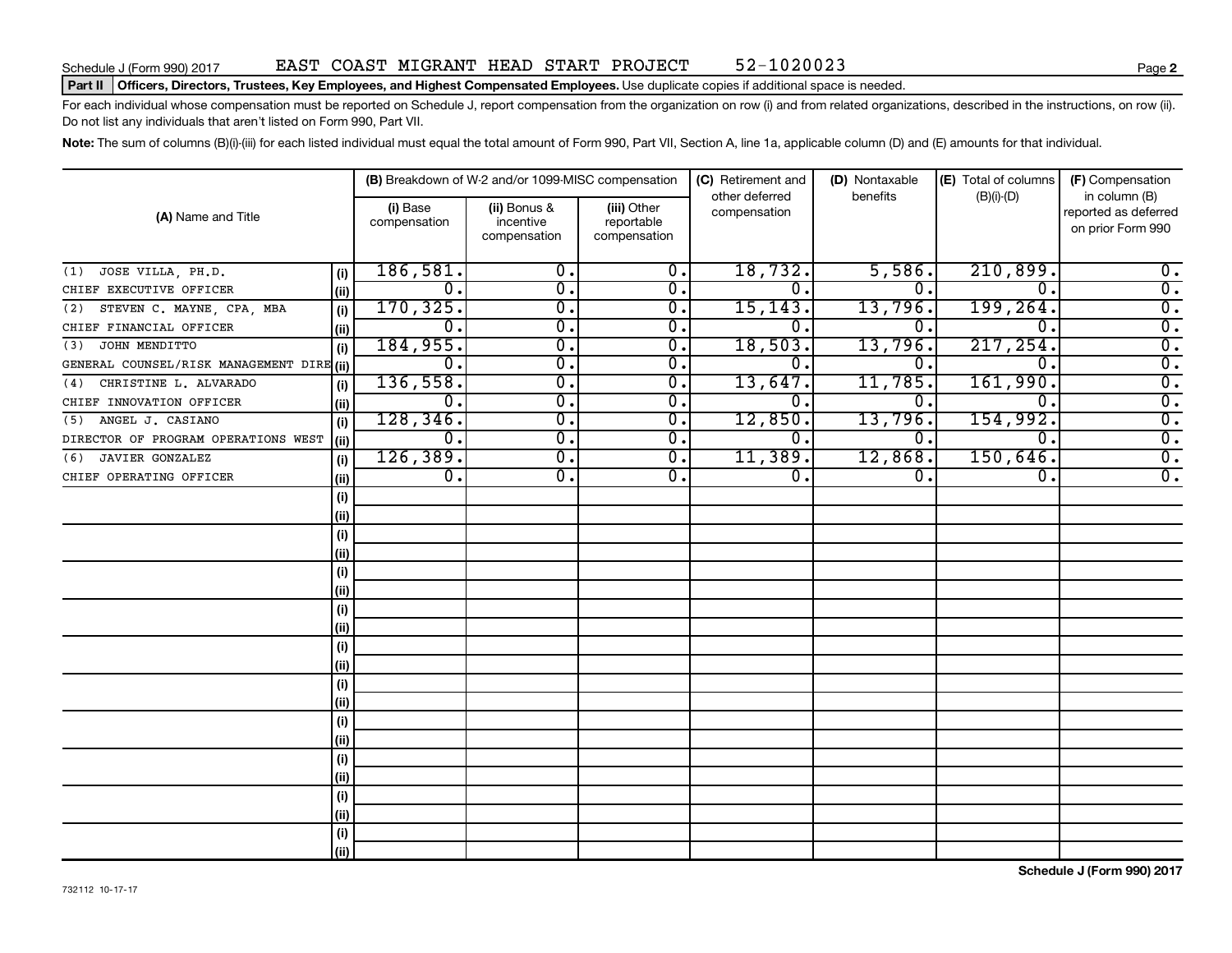## **Part III Supplemental Information**

Provide the information, explanation, or descriptions required for Part I, lines 1a, 1b, 3, 4a, 4b, 4c, 5a, 5b, 6a, 6b, 7, and 8, and for Part II. Also complete this part for any additional information.

**Schedule J (Form 990) 2017**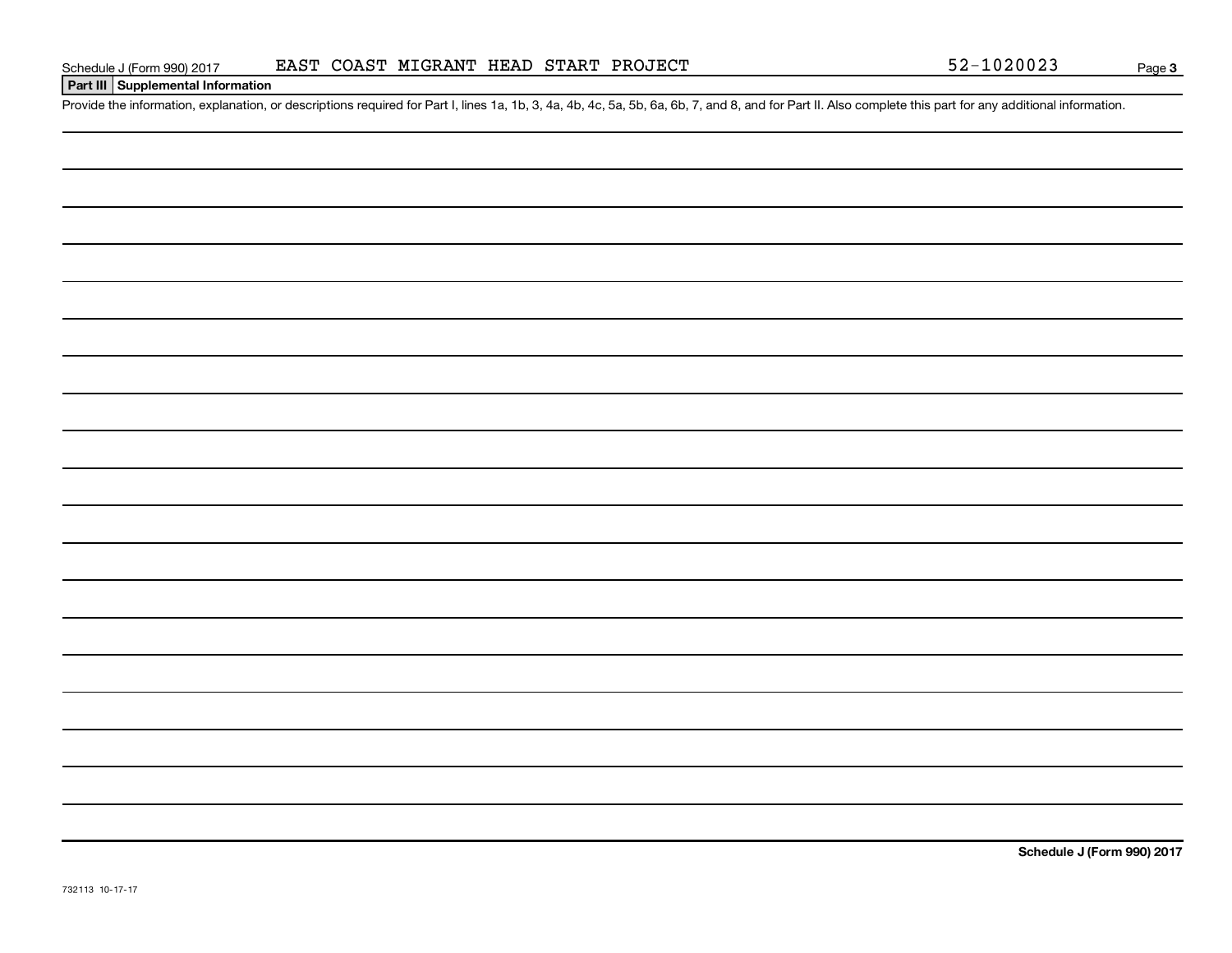| <b>SCHEDULE M</b> |  |
|-------------------|--|
| (Form 990)        |  |

# ◆ Complete if the organizations answered "Yes" on Form 990, Part IV, lines 29 or 30.<br>▶ Complete if the organizations answered "Yes" on Form 990, Part IV, lines 29 or 30. **Noncash Contributions**

OMB No. 1545-0047

**Employer identification number**

Department of the Treasury Internal Revenue Service

**Attach to Form 990.** J

**Open To Public Inspection**

Name of the organization

 **Go to www.irs.gov/Form990 for the latest information.** J

## EAST COAST MIGRANT HEAD START PROJECT 52-1020023

| <b>Part I</b> | <b>Types of Property</b>                        |                               |                                      |                                                                                                       |                                                              |
|---------------|-------------------------------------------------|-------------------------------|--------------------------------------|-------------------------------------------------------------------------------------------------------|--------------------------------------------------------------|
|               |                                                 | (a)<br>Check if<br>applicable | (b)<br>Number of<br>contributions or | (c)<br>Noncash contribution<br>amounts reported on<br>litems contributed Form 990, Part VIII, line 1g | (d)<br>Method of determining<br>noncash contribution amounts |
| 1             |                                                 |                               |                                      |                                                                                                       |                                                              |
| 2             |                                                 |                               |                                      |                                                                                                       |                                                              |
| З             | Art - Fractional interests                      |                               |                                      |                                                                                                       |                                                              |
| 4             |                                                 |                               |                                      |                                                                                                       |                                                              |
| 5             | Clothing and household goods                    |                               |                                      |                                                                                                       |                                                              |
| 6             | Cars and other vehicles                         |                               |                                      |                                                                                                       |                                                              |
| 7             |                                                 |                               |                                      |                                                                                                       |                                                              |
| 8             |                                                 |                               |                                      |                                                                                                       |                                                              |
| 9             | Securities - Publicly traded                    |                               |                                      |                                                                                                       |                                                              |
| 10            | Securities - Closely held stock                 |                               |                                      |                                                                                                       |                                                              |
| 11            | Securities - Partnership, LLC, or               |                               |                                      |                                                                                                       |                                                              |
|               |                                                 |                               |                                      |                                                                                                       |                                                              |
| 12            | Securities - Miscellaneous                      |                               |                                      |                                                                                                       |                                                              |
| 13            | Qualified conservation contribution -           |                               |                                      |                                                                                                       |                                                              |
|               |                                                 |                               |                                      |                                                                                                       |                                                              |
| 14            | Qualified conservation contribution - Other     |                               |                                      |                                                                                                       |                                                              |
| 15            | Real estate - Residential                       |                               |                                      |                                                                                                       |                                                              |
| 16            | Real estate - Commercial                        |                               |                                      |                                                                                                       |                                                              |
| 17            |                                                 |                               |                                      |                                                                                                       |                                                              |
| 18            |                                                 |                               |                                      |                                                                                                       |                                                              |
| 19            |                                                 |                               |                                      |                                                                                                       |                                                              |
| 20            |                                                 |                               |                                      |                                                                                                       |                                                              |
| 21            |                                                 |                               |                                      |                                                                                                       |                                                              |
| 22            |                                                 |                               |                                      |                                                                                                       |                                                              |
| 23            |                                                 |                               |                                      |                                                                                                       |                                                              |
| 24            |                                                 |                               |                                      |                                                                                                       |                                                              |
| 25            | (BUILDINGS<br>Other $\blacktriangleright$       | X                             | 2                                    |                                                                                                       | 947, 234. FAIR MARKET VALUE                                  |
| 26            | <b>SUPPLIES</b><br>Other $\blacktriangleright$  | $\overline{\text{x}}$         | ī                                    |                                                                                                       | 151,006. FAIR MARKET VALUE                                   |
| 27            | LAND<br>Other $\blacktriangleright$             | $\overline{\mathtt{x}}$       | ī                                    |                                                                                                       | 145,726. FAIR MARKET VALUE                                   |
| 28            | <b>EQUIPMENT</b><br>Other $\blacktriangleright$ | $\overline{\text{x}}$         |                                      |                                                                                                       | 108,618. FAIR MARKET VALUE                                   |

**29** Number of Forms 8283 received by the organization during the tax year for contributions for which the organization completed Form 8283, Part IV, Donee Acknowledgement ............

**29**

|     |                                                                                                                            |     | Yes | No. |
|-----|----------------------------------------------------------------------------------------------------------------------------|-----|-----|-----|
| 30a | During the year, did the organization receive by contribution any property reported in Part I, lines 1 through 28, that it |     |     |     |
|     | must hold for at least three years from the date of the initial contribution, and which isn't required to be used for      |     |     |     |
|     |                                                                                                                            | 30a |     |     |
|     | <b>b</b> If "Yes," describe the arrangement in Part II.                                                                    |     |     |     |
| 31  | Does the organization have a gift acceptance policy that requires the review of any nonstandard contributions?             | 31  |     | х   |
| 32a | Does the organization hire or use third parties or related organizations to solicit, process, or sell noncash              |     |     |     |
|     | contributions?                                                                                                             | 32a |     |     |
|     | <b>b</b> If "Yes," describe in Part II.                                                                                    |     |     |     |
| 33  | If the organization didn't report an amount in column (c) for a type of property for which column (a) is checked,          |     |     |     |
|     | describe in Part II.                                                                                                       |     |     |     |
| .   | E. B. B. C. C. C. C. B. J. C. L. C. A. L. H. L. C. C. C. H. C. L. L. L. C. C. C. E. C. BOO<br><u>A.L.J.J.J.J.J.AQONAA</u>  |     |     |     |

**For Paperwork Reduction Act Notice, see the Instructions for Form 990. Schedule M (Form 990) 2017** LHA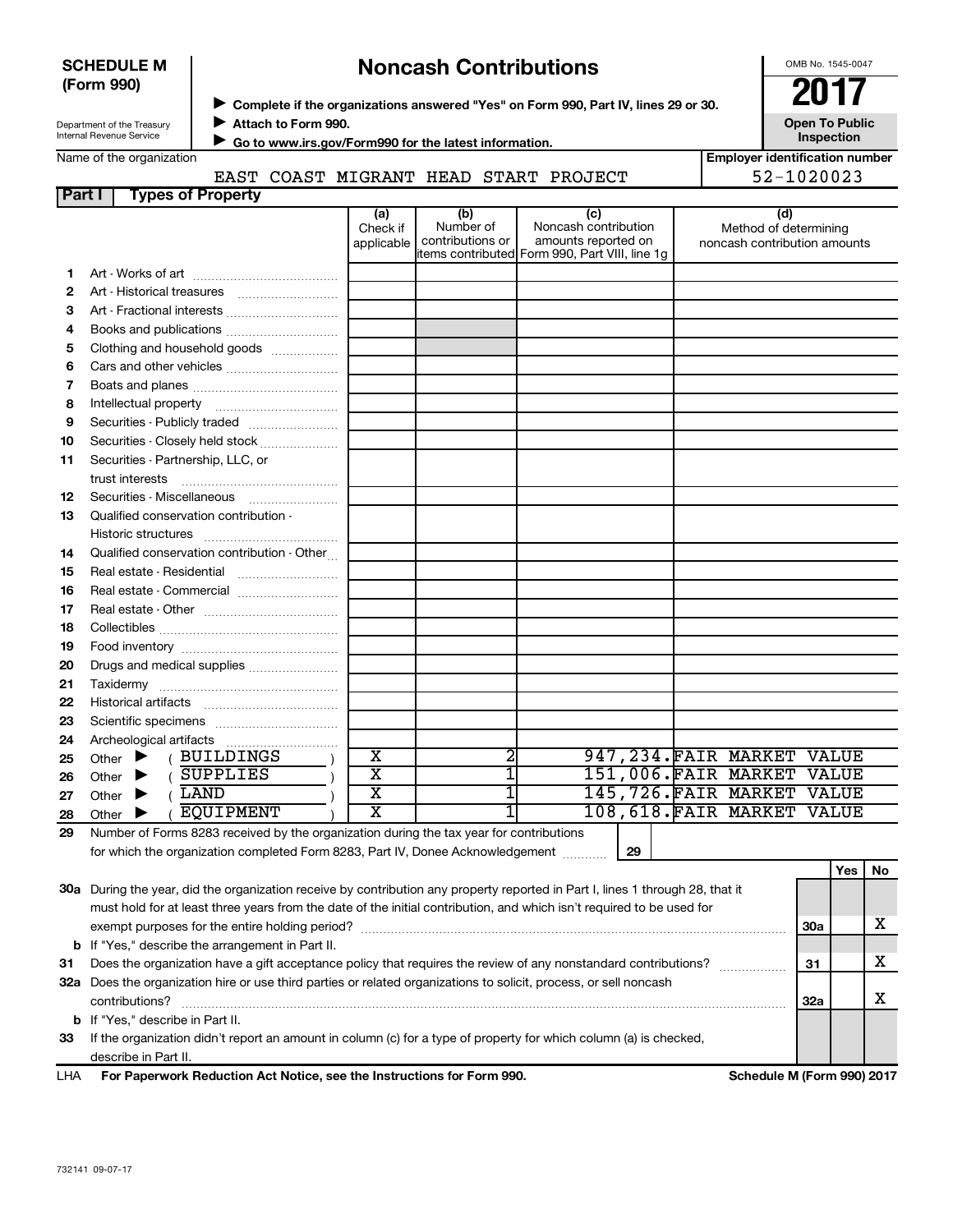Part II | Supplemental Information. Provide the information required by Part I, lines 30b, 32b, and 33, and whether the organization is reporting in Part I, column (b), the number of contributions, the number of items received, or a combination of both. Also complete this part for any additional information.

SCHEDULE M, PART I, COLUMN (B):

THE ORGANIZATION IS REPORTING THE NUMBER OF CONTRIBUTIONS RECEIVED.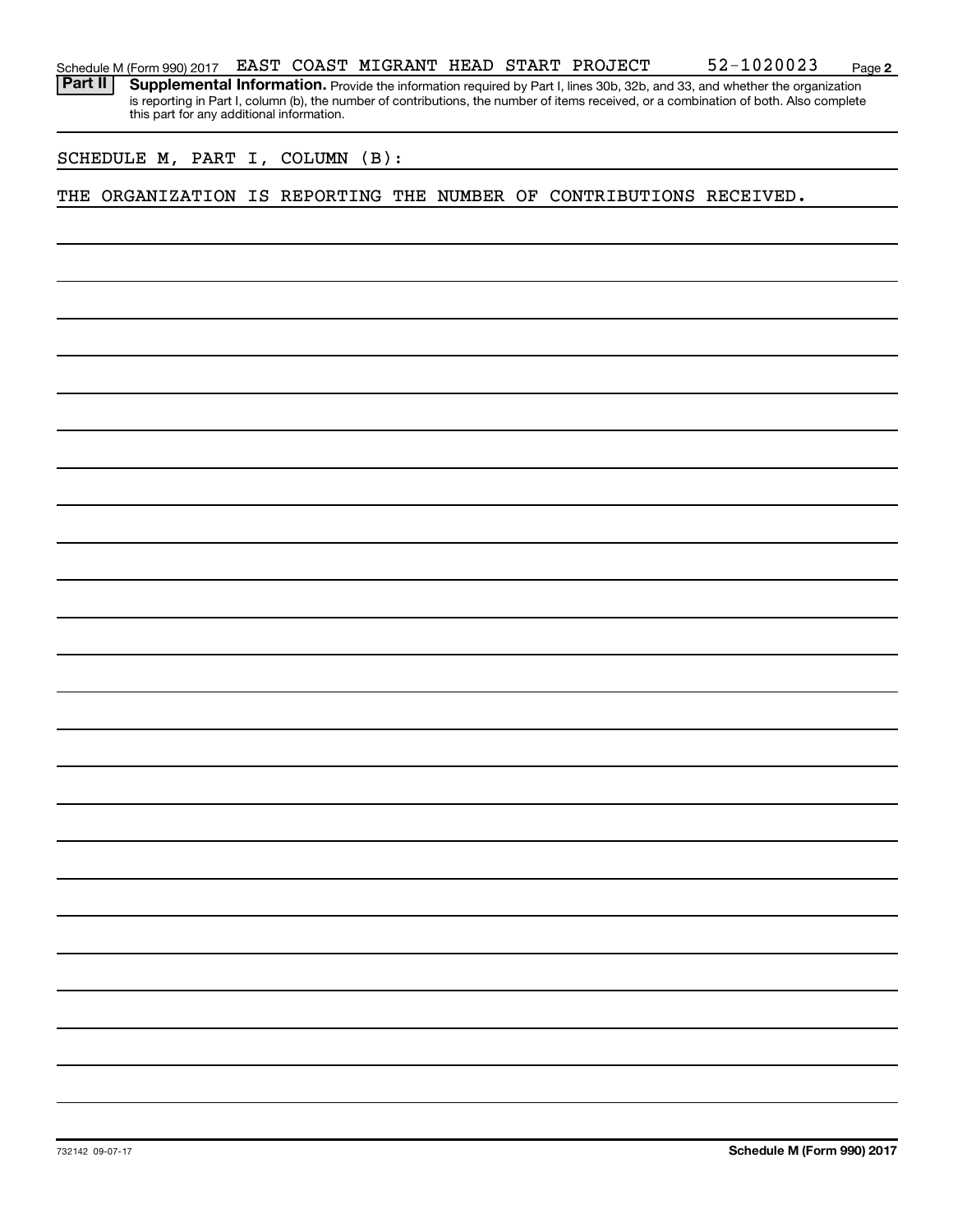**(Form 990 or 990-EZ)**

Department of the Treasury

**SCHEDULE O Supplemental Information to Form 990 or 990-EZ 2017**<br>(Form 990 or 990-EZ) Complete to provide information for responses to specific questions on

**Complete to provide information for responses to specific questions on Form 990 or 990-EZ or to provide any additional information.**

**| Attach to Form 990 or 990-EZ. | Go to www.irs.gov/Form990 for the latest information.**



Internal Revenue Service Name of the organization

EAST COAST MIGRANT HEAD START PROJECT 52-1020023

**Employer identification number**

FORM 990, PART I, LINE 1, DESCRIPTION OF ORGANIZATION MISSION:

SEASONAL FARMWORKERS FOR SUCCESS. WE DO THIS BY PROVIDING HOLISTIC,

HIGH-QUALITY EARLY CHILDHOOD EDUCATION SERVICES FOR CHILDREN AND

FAMILIES IN A NURTURING, CULTURALLY-SENSITIVE ENVIRONMENT AND

ADVOCATING FOR CHILDREN AND FAMILIES IN THEIR OTHER AREAS OF NEED.

FORM 990, PART III, LINE 1, DESCRIPTION OF ORGANIZATION MISSION:

ENVIRONMENT AND BY PROVIDING SERVICES AND ADVOCATING FOR CHILDREN AND

FAMILIES IN THEIR OTHER AREAS OF NEED.

FORM 990, PART VI, SECTION A, LINE 6:

ECMHSP HAS "CORPORATION MEMBERS." THE CORPORATION MEMBERS ARE THE DELEGATE AGENCIES. THE CORPORATION MEMBERS VOTE (ALONG WITH THE BOARD OF DIRECTORS) IN BOARD ELECTIONS.

FORM 990, PART VI, SECTION A, LINE 7A:

ECMHSP HAS "CORPORATION MEMBERS." THE CORPORATION MEMBERS ARE THE DELEGATE AGENCIES. THE CORPORATION MEMBERS VOTE (ALONG WITH THE BOARD OF DIRECTORS) IN BOARD ELECTIONS.

FORM 990, PART VI, SECTION B, LINE 11B:

THE FORM 990 IS REVIEWED BY THE CHIEF FINANCIAL OFFICER FOR CONSISTENCY WITH THE AUDITED FINANCIAL STATEMENTS. THE CHIEF EXECUTIVE OFFICER AND THE GENERAL COUNSEL AND DIRECTOR OF RISK MANAGEMENT ALSO REVIEW THE 990. A DRAFT OF THE FORM 990 IS ALSO PROVIDED TO THE BOARD OF DIRECTORS FOR THEIR

REVIEW AND FEEDBACK BEFORE FILING.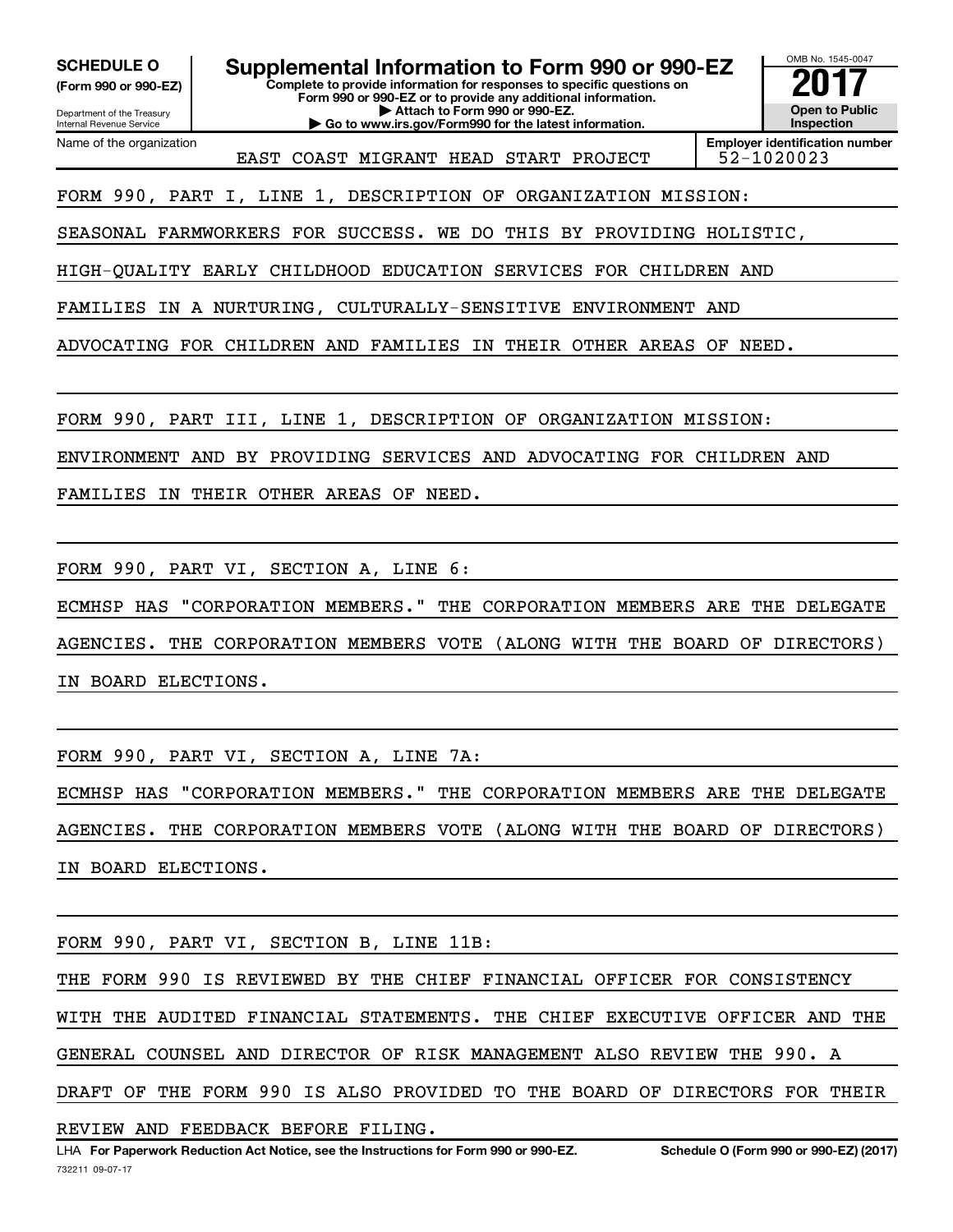EAST COAST MIGRANT HEAD START PROJECT 52-1020023

FORM 990, PART VI, SECTION B, LINE 12C:

ECMHSP REGULARLY AND CONSISTENTLY MONITORS AND ENFORCES COMLIANCE WITH ITS

CONFLICT OF INTEREST POLICY THROUGH REVIEW OF TRANSACTIONS THAT COULD

PRESENT A POTENTIAL CONFLICT OF INTEREST.

FORM 990, PART VI, SECTION B, LINE 15:

COMPENSATION OF THE CEO IS DETERMINED USING COMPENSATION STUDY PROVIDED BY AN INDEPENDENT COMPENSATION CONSULTANT. THE BOARD OF DIRECTORS APPROVES THE

CEO COMPENSATION. THE CEO SALARY IS ALSO REGULATED BY THE FEDERAL

GOVERNMENT. THE ORGANIZATION HAS A WRITTEN EMPLOYMENT CONTRACT WITH THE CEO.

FORM 990, PART VI, SECTION C, LINE 19:

ALL DOCUMENTS ARE AVAILABLE TO THE PUBLIC UPON REQUEST. ALL DOCUMENTS ARE PROVIDED TO FUNDING SOURCES AS REQUESTED ON AN ANNUAL BASIS AND ARE POSTED ON THE HEAD START ENTERPRISE SYSTEM WEBSITE.